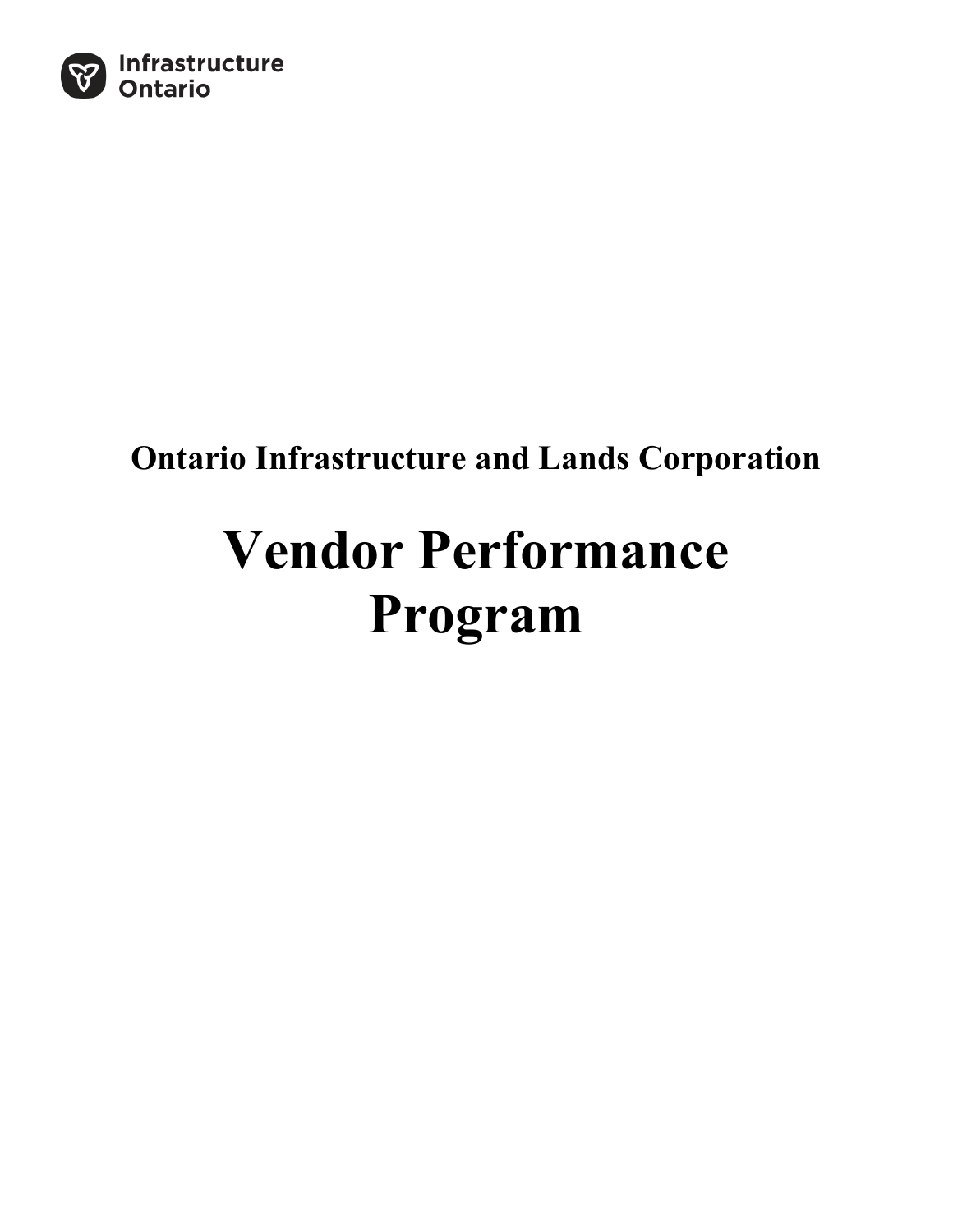# **TABLE OF CONTENTS**

| 1.0   |  |
|-------|--|
| 2.0   |  |
| 3.0   |  |
| 3.1   |  |
| 3.2   |  |
| 3.3   |  |
| 3.4   |  |
| 4.0   |  |
| 4.1   |  |
| 4.2   |  |
| 4.2.1 |  |
| 4.2.2 |  |
| 4.2.3 |  |
| 4.3   |  |
| 4.3.1 |  |
| 4.3.2 |  |
| 4.3.3 |  |
| 4.4   |  |
| 4.4.1 |  |
| 4.4.2 |  |
| 5.0   |  |
| 5.1   |  |
| 5.2   |  |
| 5.3   |  |
|       |  |
| 7.0   |  |
|       |  |
|       |  |
|       |  |
|       |  |
|       |  |
|       |  |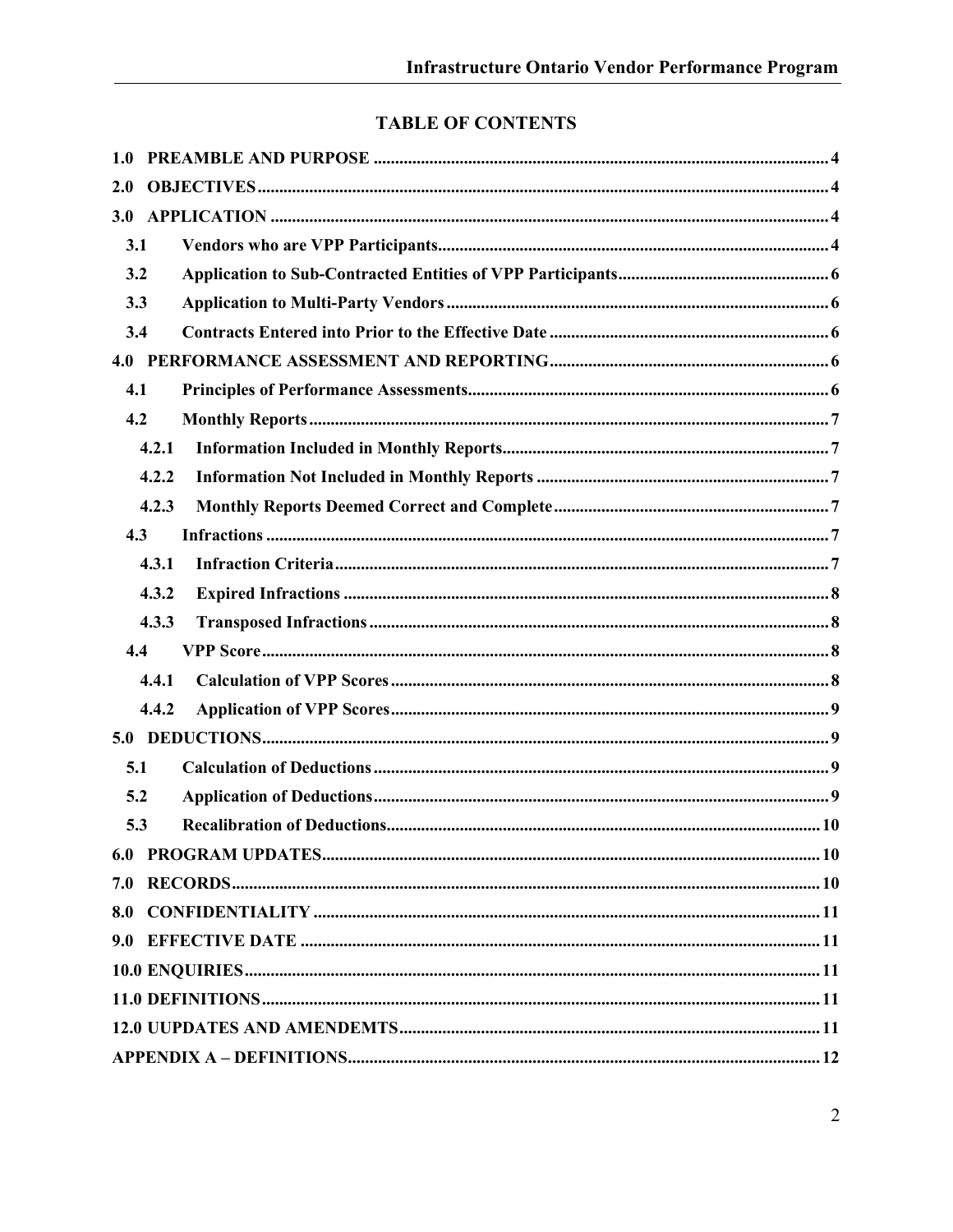| <b>APPENDIX B - INFRACTION CRITERIA: CONSTRUCTION CONTRACTORS AND</b>         |  |
|-------------------------------------------------------------------------------|--|
| APPENDIX C - ANNOTATIONS TO APPENDIX B INFRACTION CRITERIA22                  |  |
| <b>APPENDIX D – INFRACTION CRITERIA: ARCHITECTS, INTERIOR DESIGNERS,</b>      |  |
| APPENDIX E - ANNOTATIONS TO APPENDIX D INFRACTION CRITERIA31                  |  |
|                                                                               |  |
| APPENDIX G - DEDUCTION CALIBRATION METHODOLOGY: IO PROCESSES35                |  |
|                                                                               |  |
| APPENDIX I - DEDUCTION CALIBRATION METHODOLOGY: PMSP PROCESSES37              |  |
|                                                                               |  |
|                                                                               |  |
| <b>APPENDIX L – INFRACTION CRITERIA AND ANNOTATIONS: SERVICE PROVIDERS 40</b> |  |
|                                                                               |  |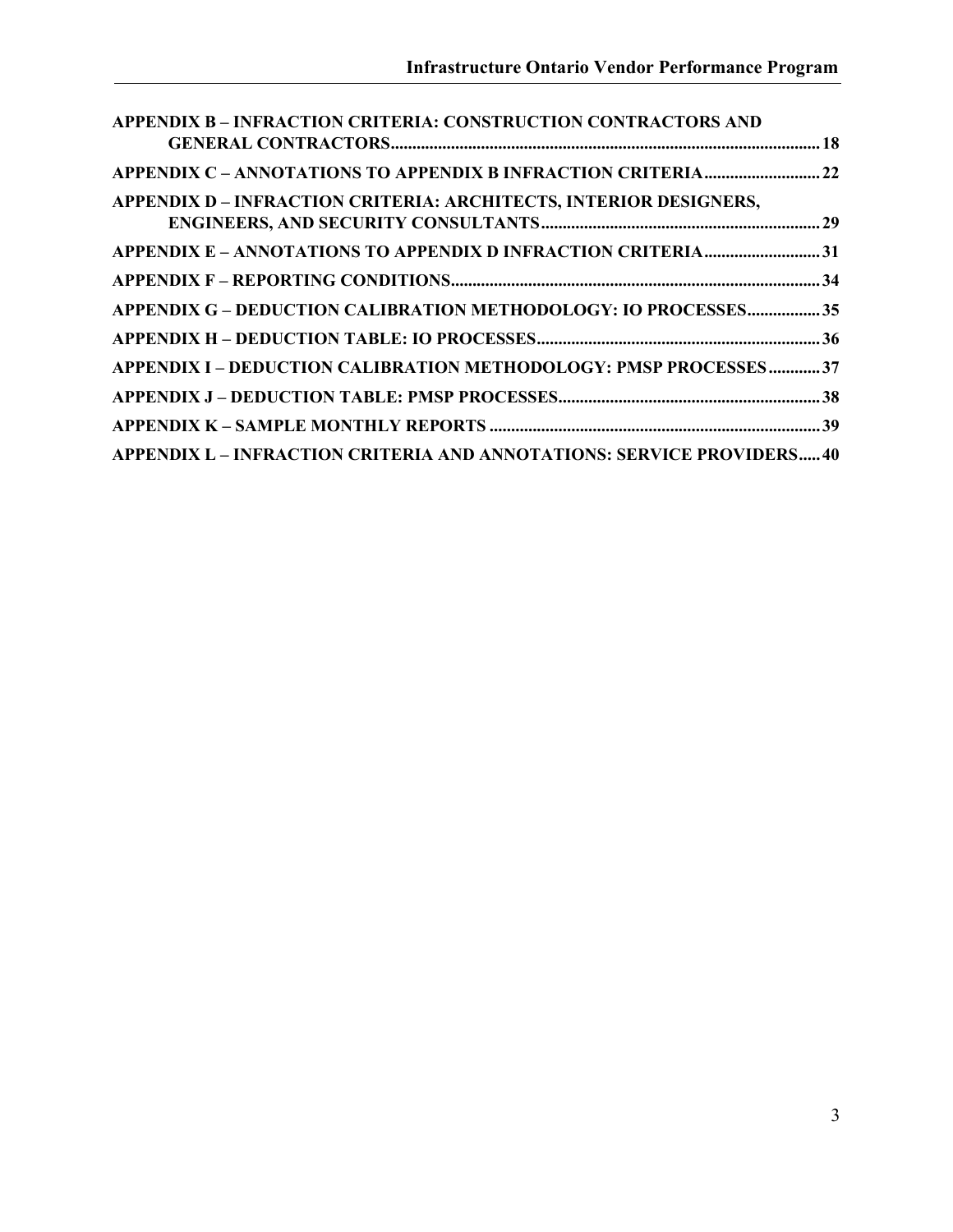#### **1.0 PREAMBLE AND PURPOSE**

Ontario Infrastructure and Lands Corporation ("**Infrastructure Ontario**" or "**IO**") is committed to ensuring that the procurement of goods, non-consulting services, and consulting services is undertaken in the most economical and efficient manner, taking into account the public interest, through processes that are fair, open, transparent, geographically neutral, and accessible to all qualified Vendors.

The purpose of the Vendor Performance Program (the "**Program**"), which is established pursuant to, subject to and consistent with the principles of such a program as set out in Section 7.1 of IO's Procurement Policy (the "**Policy**"), is to institute IO's programmatic approach to identifying, tracking and considering a bidding Vendor's past performance in the evaluation and scoring of current and future procurement processes.

In accordance with the Policy, the existence of the Program does not prevent or preclude IO from including evaluation criteria in a procurement that takes into consideration past performance or other reference checking based on past experience, provided that such criteria satisfy the requirements of evaluation criteria generally set out in Section 7.1 of the Policy.

#### **2.0 OBJECTIVES**

The objectives of the Program are as follows:

- (a) The ongoing development of poor performance definitions based on critical delivery values;
- (b) The fair assessment of Vendor performance against well-defined and objective definitions of poor performance;
- (c) The accurate reporting of assessments to Vendors on a scheduled basis;
- (d) The creation of effective ties between chronic poor performance and a decreased likelihood being awarded work with Infrastructure Ontario; and
- (e) To drive Program improvement through a regular and scheduled Vendor outreach process.

#### **3.0 APPLICATION**

The Program applies to only to VPP Participants as described in this Article 3.0.

Not all Vendors are VPP Participants.

#### **3.1 Vendors who are VPP Participants**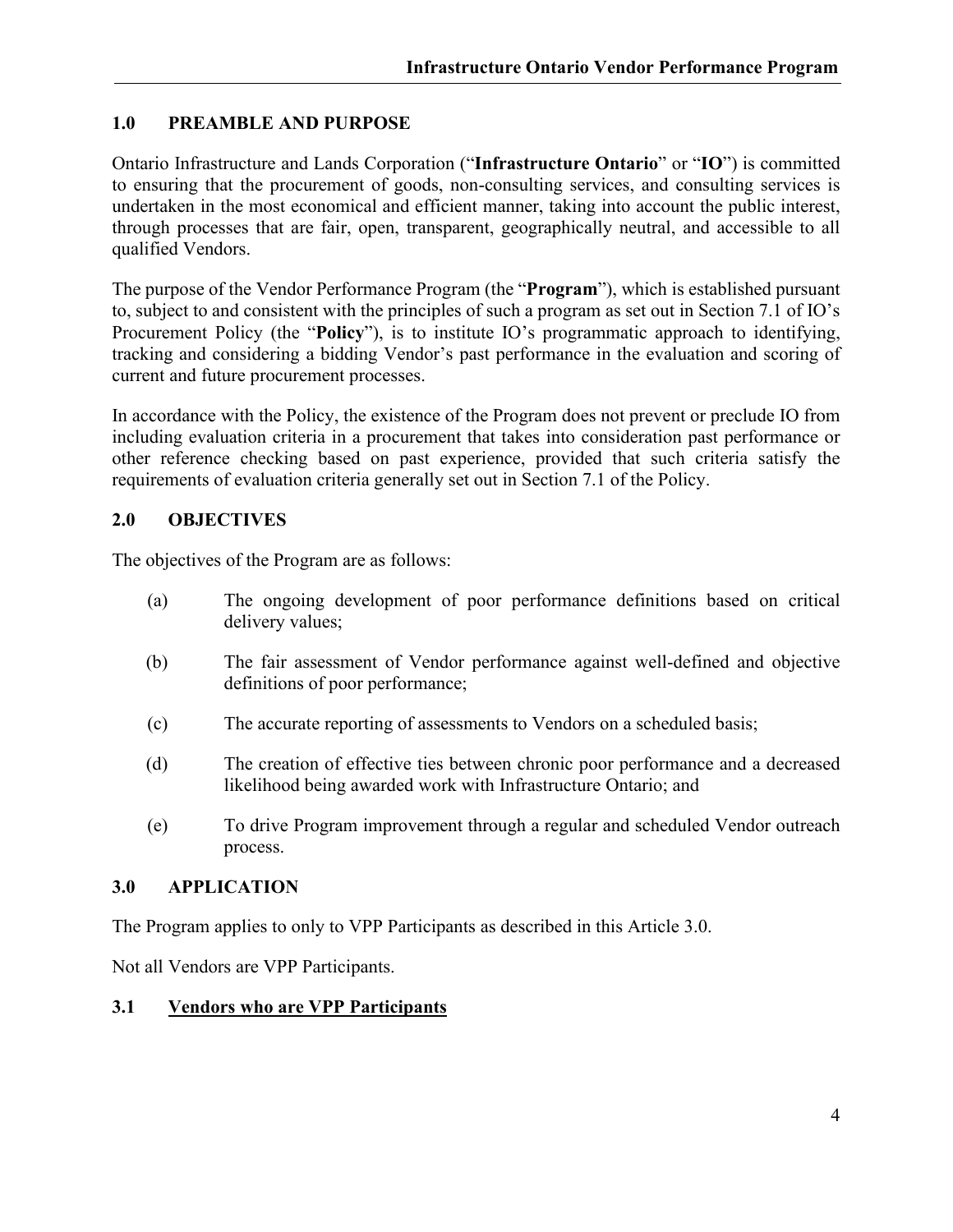The application of the Program is mandatory for Vendors who have entered into a Contract at the conclusion of a procurement process issued by IO or its PMSPs, either on its own behalf or on behalf of an entity other than IO, and:

- a) In respect of a P3 Project Agreement arising from an IO RFP Process, meet the definition of "Construction Contractor" or equivalent in the Project Agreement;
- b) In respect of a Contract for General Contracting Services procured through an IO Bid Call Process or IO RFP Process, meet the definition of "Contractor";
- c) In respect of a Contract for:
	- (i) General Contracting services;
	- (ii) Architectural services or Interior Design services;
	- (iii) Engineering Consulting services; or
	- (iv) Security Consultant services,

procured through an PMSP SSR Process, meet the definition of "Contractor" or "Prime Consultant";

- d) In respect of a Contract for:
	- (i) General Contracting services;
	- (ii) Architectural services or Interior Design services;
	- (iii) Engineering Consulting services; or
	- (iv) Security Consultant services,

procured through a PMSP Bid Call Process or PMSP RFP Process (and not through a PMSP SSR Process), meet the definition of "Contractor" or "Prime Consultant"; or

e) In respect of a P3 Project Agreement arising from an IO RFP Process, meet the definition of "Service Provider" or equivalent in the Project Agreement and, where Contracting Authority is not IO, such Contracting Authority and IO have elected, in their sole discretion, to extend the application of the Program to such Project;.

(collectively, the "**VPP Participants**" and each a "**VPP Participant**").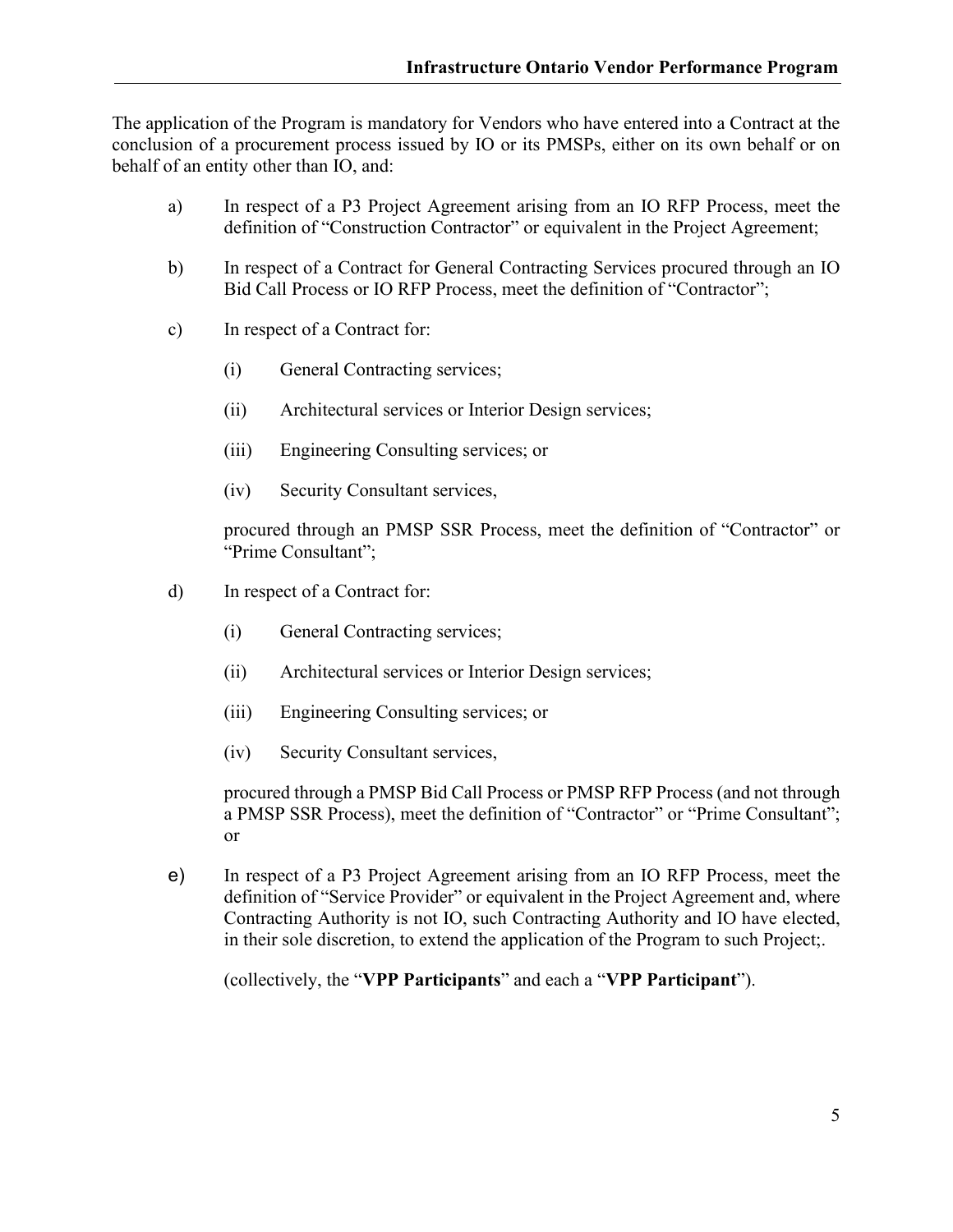#### **3.2 Application to Sub-Contracted Entities of VPP Participants**

- (a) A VPP Participant's VPP Score shall reflect any instance of poor performance by its subcontracted entity provided that:
	- (i) such instance of poor performance occurs during the delivery of a Contract pursuant to Section 3.1, and
	- (ii) such instance of poor performance satisfies the conditions precedent of an Infraction Criterion and its associated annotation(s) as set out in Subsection 4.3.1.
- (b) The VPP Score of a VPP Participant who participates in a procurement process solely as a sub-contracted entity to another VPP Participant or Vendor shall not be applied during the evaluation and scoring of any submission made in response to that procurement process.

#### **3.3 Application to Multi-Party Vendors**

In the Program, an Infraction issued in respect of a Contract shall be issued against every VPP Participant counterparty to that Contract.

#### **3.4 Contracts Entered into Prior to the Effective Date**

A Vendor to a Contract entered into prior to the Effective Date is subject to the Program, provided that Section 3.1 applies to such Vendor, and provided that the Contract meets the reporting conditions set out in Appendix F – Reporting Conditions.

#### **4.0 PERFORMANCE ASSESSMENT AND REPORTING**

Assessments of the performance of VPP Participants shall be conducted in accordance with this Article 4.0.

#### **4.1 Principles of Performance Assessments**

- (a) Assessments of the performance of VPP Participants shall occur on an ongoing basis;
- (b) Documents issued as part of a procurement process shall include disclosure to bidding Vendors that:
	- (i) the performance of the successful bidding Vendor under the resulting Contract to such procurement process will be assessed and reported on in accordance with the Program, and
	- (ii) any Infraction imposed on a VPP Participant shall impact the evaluation and scoring of that VPP Participant in any future procurement process, provided that such action is permitted by the Policy and the Program.
- (c) The date assigned to an Infraction shall be the date that IO's documentation demonstrates that the condition(s) precedent to the imposition of the Infraction was satisfied;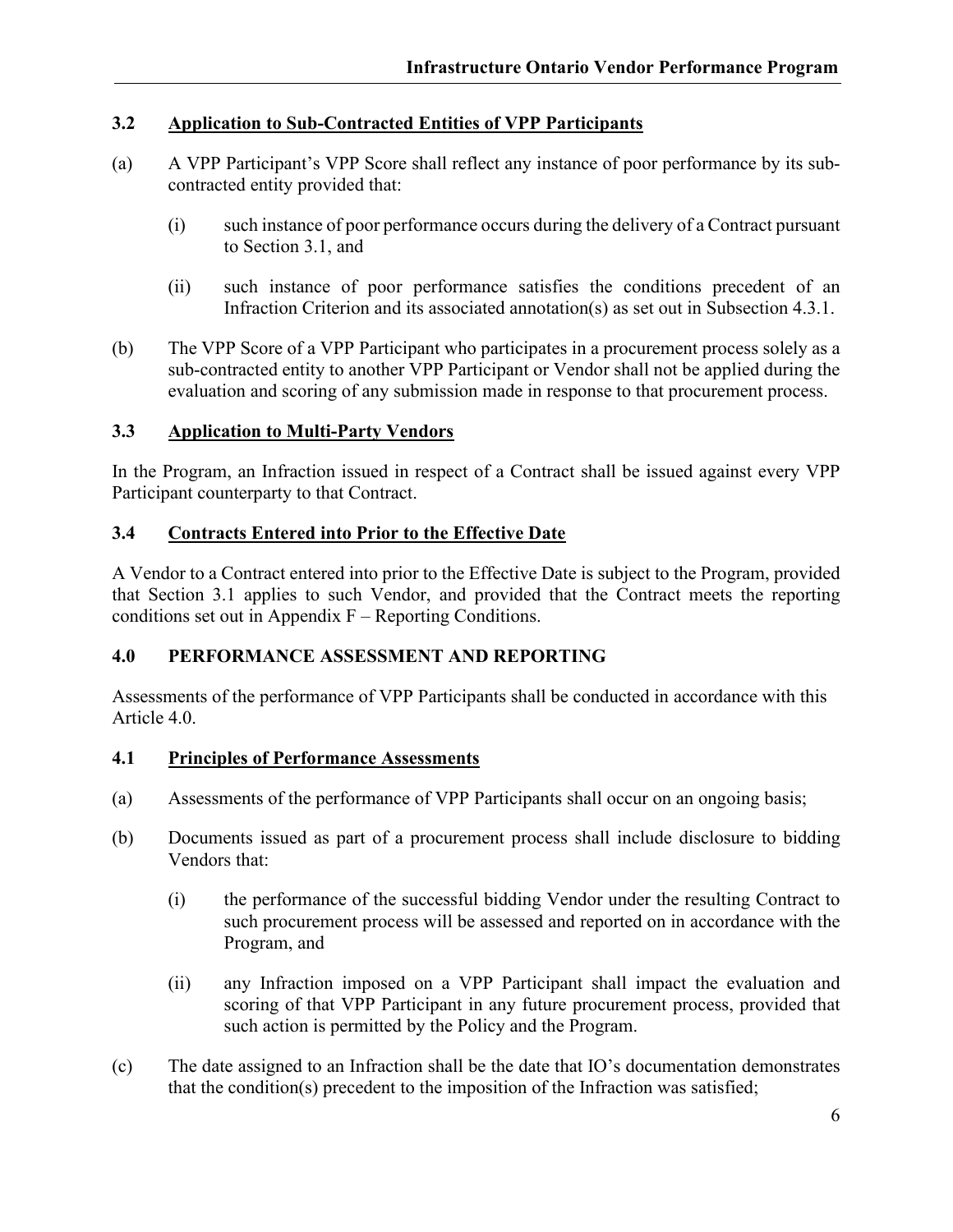(d) IO shall communicate performance assessments of VPP Participants through the issuance of Monthly Reports.

#### **4.2 Monthly Reports**

#### **4.2.1 Information Included in Monthly Reports**

Monthly Reports issued as part of the Program shall include the following information for each VPP Participant:

- (a) A list of Contracts for which performance assessment is ongoing;
- (b) The date of all Unexpired Infractions, if any, together with supporting information and/or analysis, as required, and
- (c) A VPP Score.

Sample Monthly Reports are attached as Appendix K.

#### **4.2.2 Information Not Included in Monthly Reports**

Infractions identified for Contracts which are not Ongoing Contracts shall not be reported to VPP Participants, included in a Monthly Report or impact a VPP Participant's VPP Score, but a record of such Infractions may be retained by IO in accordance with Article 7.

#### **4.2.3 Monthly Reports Deemed Correct and Complete**

If a VPP Participant identifies an administrative error in a Monthly Report the VPP Participant may submit a review request in accordance with Article 10. In the event that IO confirms the existence of such an administrative error, IO will issue an updated Monthly Report which supersedes the previously-issued version.

In no event shall a Monthly Report be updated retroactively, except in accordance with this Section 4.2.3.

#### **4.3 Infractions**

The performance of a VPP Participant shall be assessed against the Infraction Criteria pertaining to the Contract to which it is a counterparty. An instance of poor performance by a VPP Participant shall only be considered an Infraction if such instance of poor performance satisfies the conditions precedent of an Infraction Criterion and its associated annotation(s) for a Contract as set out in Subsection 4.3.1.

#### **4.3.1 Infraction Criteria**

(a) Vendors who are counterparties to Contracts entered into pursuant to a procurement process described in Subsections 3.1(a), (b),  $(c)(i)$  and  $(d)(i)$  shall be assessed against the Infraction Criteria set out in Appendix B – Infraction Criteria: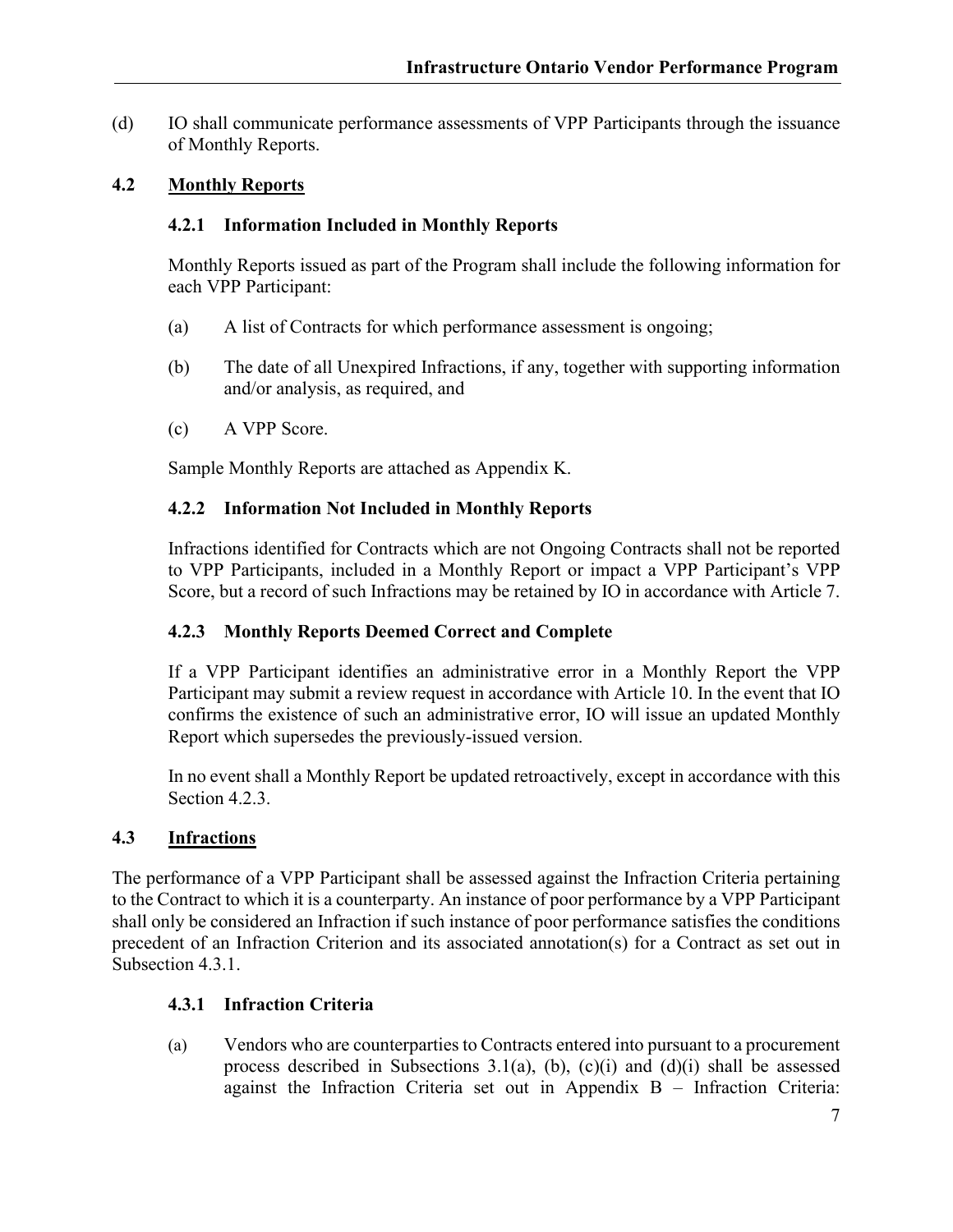Construction Contractors and General Contractors, as annotated in Appendix C – Annotations to Appendix B Infraction Criteria.

- (b) Vendors who are counterparties to Contracts entered into pursuant to a procurement process described in Subsection 3.1(c)(ii), (c)(iii), (c)(iv), (d)(i), (d)(ii), or (d)(iv) shall be assessed against the Infraction Criteria set out in Appendix D – Infraction Criteria: Architects, Interior Designers, Engineers and Security Consultants, as annotated in Appendix E – Annotations to Appendix D Infraction Criteria.
- (c) Vendors who are counterparties to Contracts entered into pursual to a procurement process described in Subsection 3.1(e) shall be assessed against the Infraction Criteria set out in Appendix L – Infraction Criteria and Annotations: Service Providers.

#### **4.3.2 Expired Infractions**

- (a) Infractions shall expire in accordance with Appendix  $F -$  Reporting Conditions.
- (b) Expired Infractions shall cease to affect a VPP Participant's VPP Score.

#### **4.3.3 Transposed Infractions**

- (a) Transposed Infractions for Vendors who are counterparties to Contracts entered into pursuant to a procurement process described in Subsections 3.1(a), (b), (c)(i) and  $(d)(i)$  shall be applied in accordance with Appendix B – Infraction Criteria: Construction Contractors and General Contractors, and
- (b) Transposed Infractions for Vendors who are counterparties to Contracts entered into pursuant to a procurement process described in Subsections 3.1(c)(ii), (c)(iii), (c)(iv), (d)(i), (d)(ii), or (d)(iv) shall be applied in accordance with Appendix  $D -$ Infraction Criteria: Architects, Interior Designers, Engineers and Security Consultants.

#### **4.4 VPP Score**

#### **4.4.1 Calculation of VPP Scores**

A VPP Participant's VPP Score shall be calculated using the net number of Unexpired Infractions attributable to Contracts to which the VPP Participant is a counterparty in accordance with Article 4.4.

(a) The VPP Score of Vendors who are counterparties to Contracts entered into pursuant to a procurement process described in Subsections 3.1(a), (b), (c)(i) and (d)(i) shall be based on the net number of infractions from each Contract, including Transposed Infractions.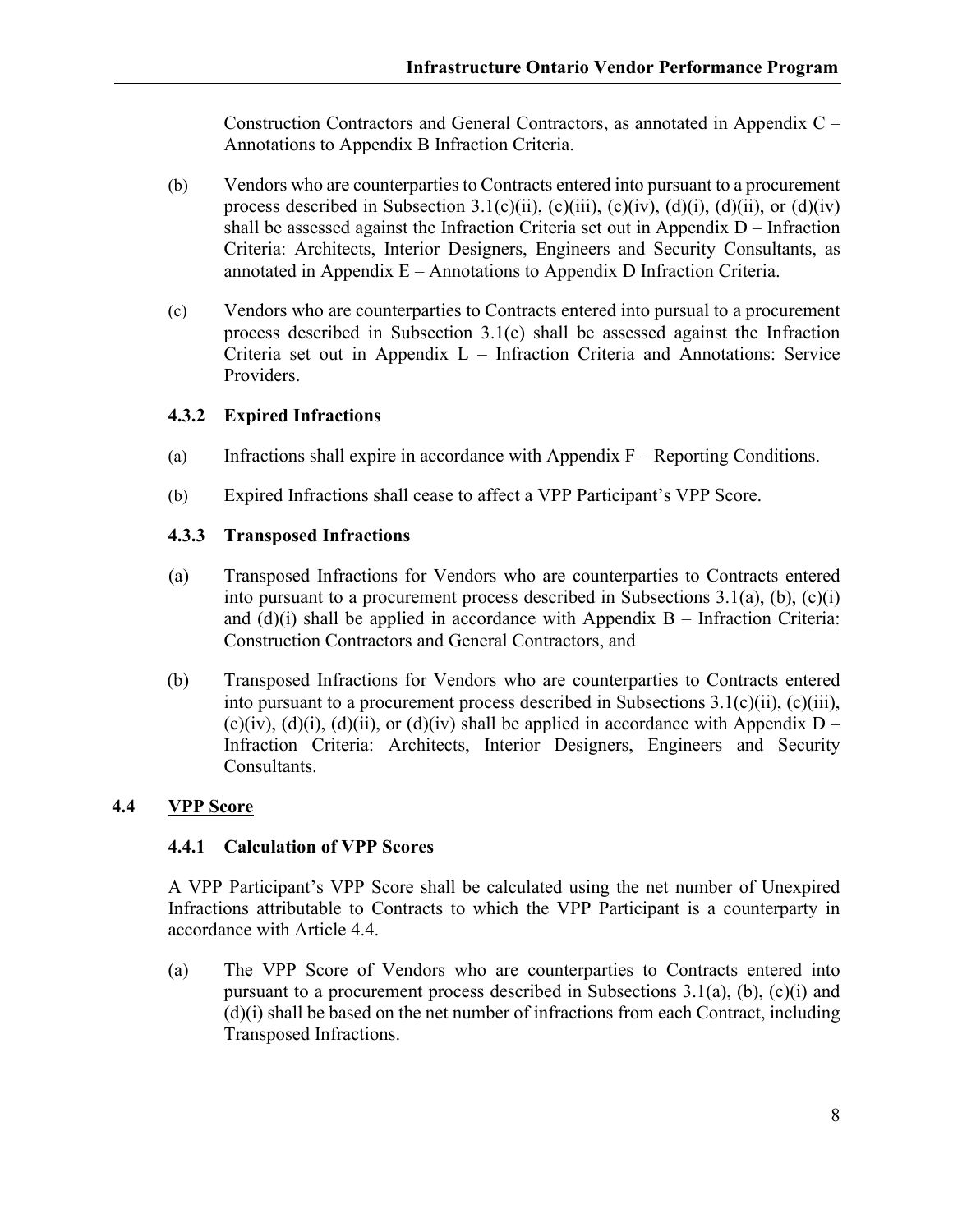- (b) The VPP Score of Vendors who are counterparties to Contracts entered into pursuant to a procurement process described in Subsections 3.1(c)(ii), (c)(iii), (c)(iv), (d)(i), (d)(ii), or (d)(iv) shall be calculated using the net number of infractions from each Contract, including Transposed Infractions.
- (c) The VPP Score of Vendors who are counterparties to Contracts entered into pursuant to a procurement process described in Subsections 3.1(e) shall be based on the net number of infractions from each Contract.

#### **4.4.2 Application of VPP Scores**

Subject to Article 4, a VPP Score shall be applied as a Deduction to the score of any submission of a bidding VPP Participant made in response to a procurement process in accordance with Article 5.0.

#### **5.0 DEDUCTIONS**

#### **5.1 Calculation of Deductions**

Deductions shall be calculated using a data-driven statistical model built using all scoring inputs applicable to the specific procurement process to which the bidding Vendor has submitted a submission, which calculation is referred to herein as a Calibration.

- (a) In respect of an RFQ Process issued by IO, Deductions will be Calibrated in accordance with Appendix G – Deduction Calibration Methodology: IO Processes.
- (b) In respect of a procurement process described in Subsections 3.1(c) and (d), Deductions will be Calibrated in accordance with Appendix I – Deduction Calibration Methodology: PMSP Processes.
- (c) Deductions applied for Infractions whose numbers fall between;
	- (i) the Lowest Possible Deduction and the Low Inflection Point, or
	- (ii) the Low Inflection Point and the High Inflection Point,

shall be calculated using non-linear interpolation.

#### **5.2 Application of Deductions**

The following evaluation categories, subcategories, sections, or subsections to are subject to the application of Deductions:

(a) In respect of P3 RFQ Submissions and for VPP Participants seeking prequalification as construction Prime Team Members, the "construction Team Member Capability and Experience" section or equivalent;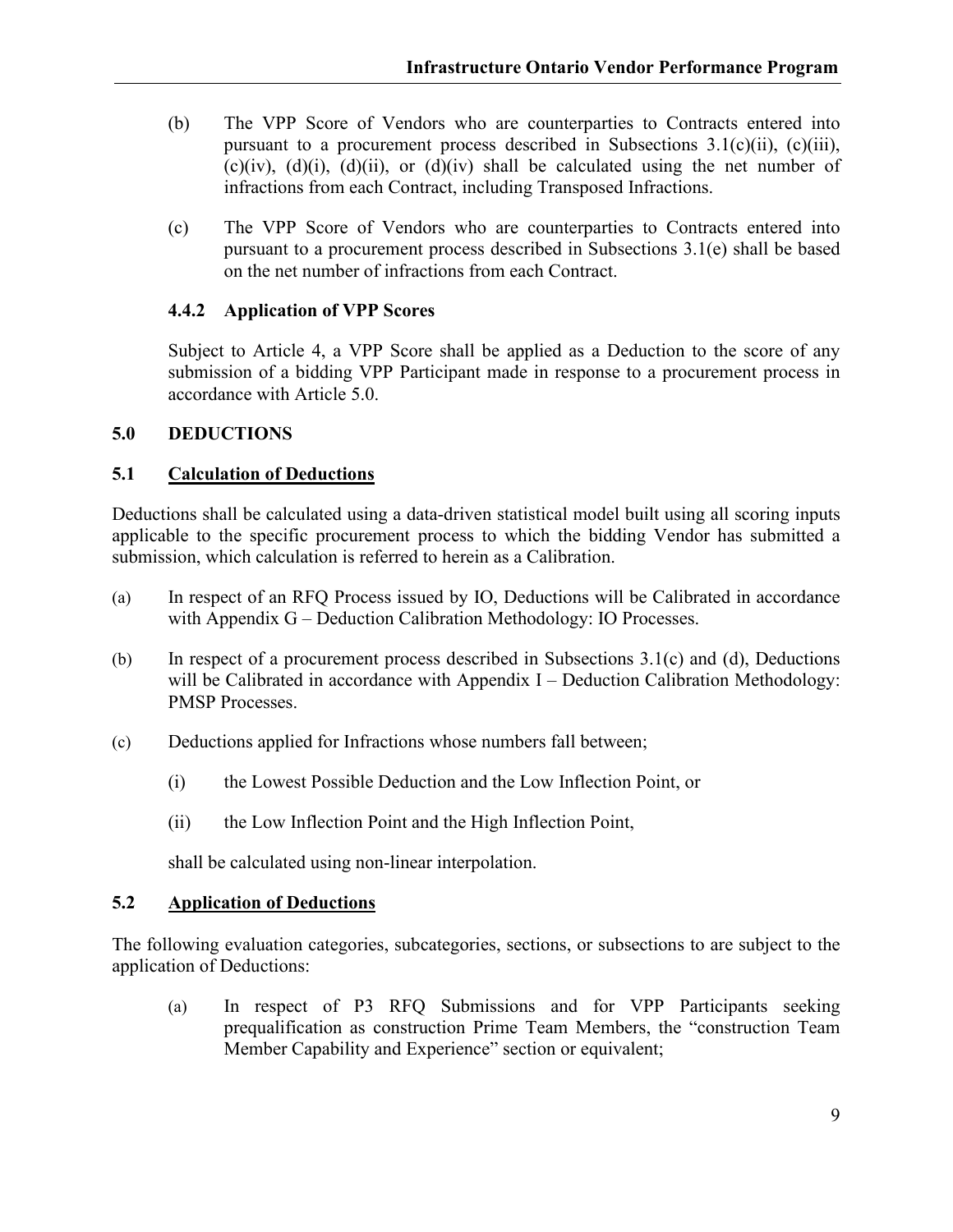- (b) In respect of IO DBB RFQ Submissions, the aggregate of all scoring categories save those allotted to the evaluation of the Submission's financial component, if any;
- (c) In respect of PMSP SSR Submissions, the aggregate of all PMSP SSR scoring categories save those allotted to the evaluation of the SSR Submission's financial component;
- (d) In respect of a PMSP RFQ submissions, the aggregate of all scoring categories save those allotted to the evaluation of the RFQ Submission's financial component, if any;
- (e) In respect of a PMSP RFP Submission, the aggregate of all scoring categories save those allotted to the evaluation of the RFP Submission's financial component, if any; and
- (f) In respect of P3 RFQ Submissions and for VPP Participants seeking prequalification as facilities management Prime Team Members, the "facilities management Team Member Capability and Experience" section or equivalent.

Subject to Article 4.0, a VPP Score (or VPP Weighted Score, as applicable) included in a Monthly Report in one calendar month shall be applied as a Deduction during the evaluation of any submission made by a bidding Vendor in response to a procurement process no earlier than the immediately following calendar month.

#### **5.3 Recalibration of Deductions**

IO shall conduct Recalibrations of Deductions twice per calendar year, and otherwise in its sole discretion.

#### **6.0 PROGRAM UPDATES**

- (a) In addition to Recalibrations of Deductions in accordance with Section 5.4, Infrastructure Ontario shall conduct a Program review twice per calendar year and otherwise from time to time in its sole discretion. The Program may be amended as a result of any such reviews. Amendments may include, but are not limited to:
	- (i) Updating Reporting Guidelines,
	- (ii) Updating Infraction Criteria and associated annotations, and/or
	- (iii) Expanding the application of the Program.

#### **7.0 RECORDS**

Records of a Vendor's past performance may be retained indefinitely by IO, including any event of poor performance that was not assessed as an Infraction, included in a Monthly Report, impacted a VPP Score and/or not applied as a Deduction.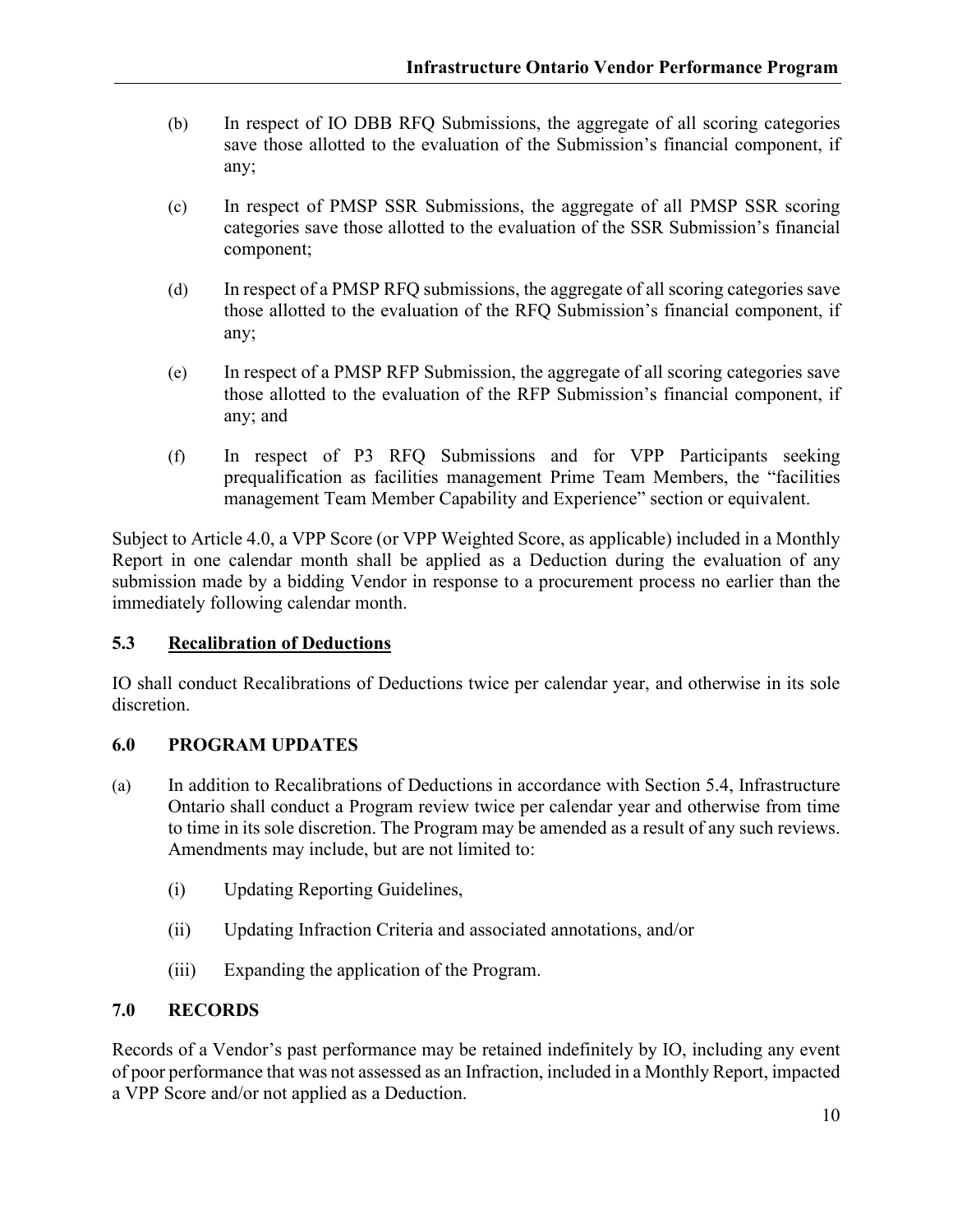#### **8.0 CONFIDENTIALITY**

- (a) IO shall not disclose a VPP Score to any party other than the VPP Participant, a co-sponsor to a procurement process (if applicable) or any Governmental Authority without the prior written consent of the VPP Participant.
- (b) IO shall not be required to obtain the prior written consent of a VPP Participant to disclose any information about a VPP Participant's record in the Program in compliance with Applicable Law.

#### **9.0 EFFECTIVE DATE**

March 1, 2020

#### **10.0 ENQUIRIES**

- (a) Please direct all communications with respect to the Program to the following email address: **[VPP@infractureontario.ca](mailto:VPP@infractureontario.ca)**.
- (b) A VPP Participant who wishes to formally identify the presence of an administrative error within their Monthly Report may do so via the email address provided in subsection (a).

#### **11.0 DEFINITIONS**

Unless otherwise defined in Appendix  $A -$ Definitions, all defined terms shall have the meaning given to them in the Policy.

#### **12.0 UPDATES AND AMENDEMTS**

September, 2020 - Program application extended to Security Consultants and Service Providers.

May, 2021 – Scheduled recalibration of Deduction tables found in Appendices H and J. Updates to reporting conditions for PMSP-procured Contracts and Assignments, see Appendix F. Updates to Infraction Criteria and their annotations.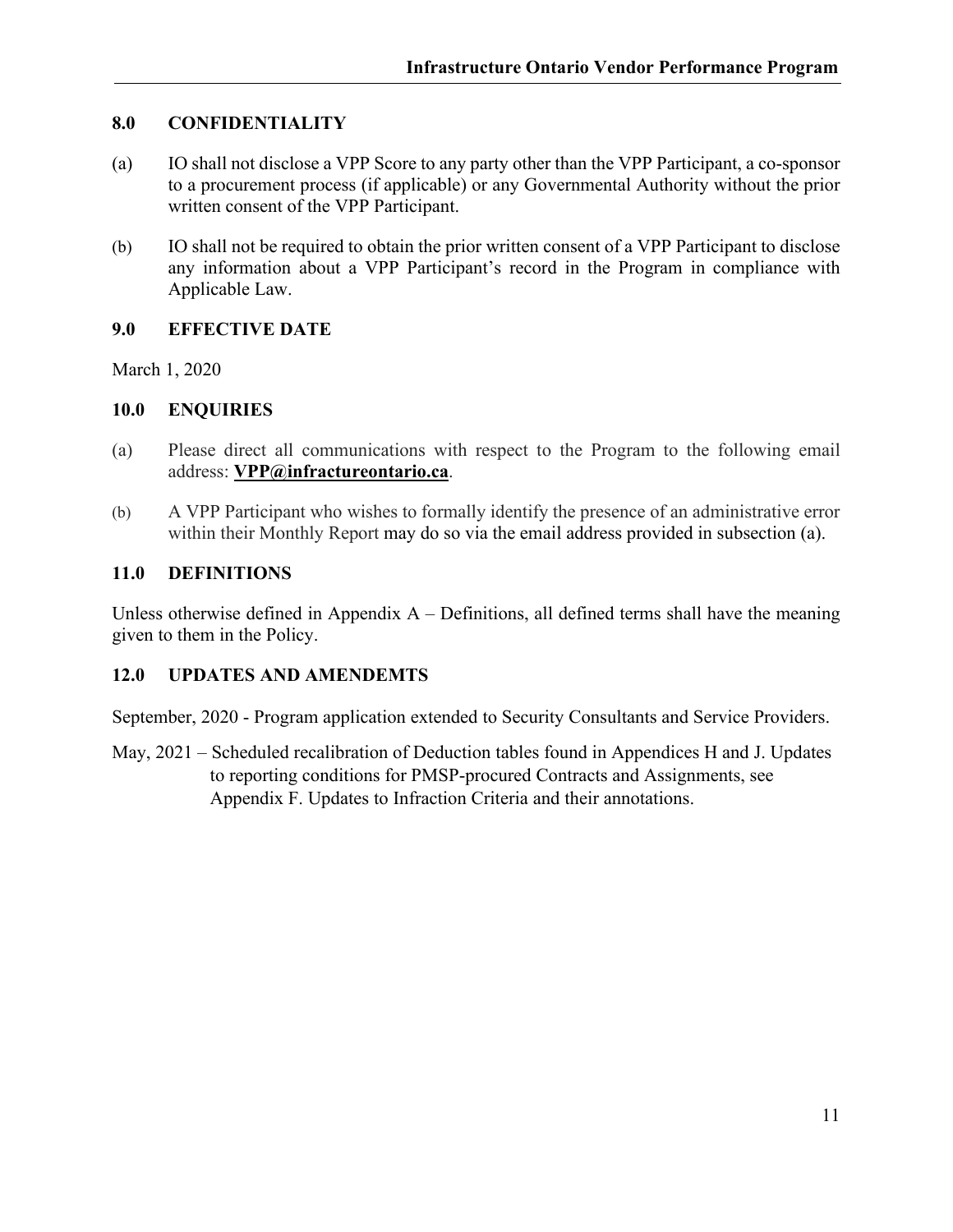#### **APPENDIX A – DEFINITIONS**

**"Applicant"** means any Vendor submitting a response to an RFQ in an RFQ Process.

**"Architect"** or **"Interior Designer"** means those Qualified Vendors making up the Architectural Services and Interior Design Services VOR List, or equivalent.

**"Assignment"** means a Project or a Study.

**"BF" or "Build Finance"** means a Build-Finance project procured by IO pursuant to a P3 RFP Process.

**"Bid Call"** means an invitation issued to prequalified Vendors to submit bids to, in the case of General Contractors, perform Work for a whole or a portion of a Project, or, in the case of Architects, Interior Designers, and Engineers, provide Services in relation to an Assignment.

**"Bid Call Documents"** means the procurement documents issued by a Requestor to initiate the selection process and in connection with a Bid Call.

**"Bid Call Process"** means a competitive procurement process that follows the RFQ Process and is intended to result in the identification of a successful prequalified General Contractor, Architect, Interior Designer, or Engineer.

**"Bid Call Submission"** means any Vendor's submission to the Bid Call Process.

**"Calibration"** means the process by which the nonlinear correlations between Infractions and Deductions are established.

**"Prime Team Member"** has the meaning given to it in the applicable P3 RFQ.

**"construction Prime Team Member"** or **"CPTM"** is the Prime Team Member with responsibility for a significant percentage of the construction work associated with a P3 Project, as described in each case in the definition of "Prime Team Member" in the P3 RFQ.

"**Construction Contractor"** is the entity, partnership or joint venture named in a P3 Project Agreement who prequalified as construction Prime Team Members in the P3 RFQ Process for the applicable P3 Project.

**"Construction Team Score"** means the sum of the scores received by the Applicant for those RFQ Scoring Categories germane to the evaluation of construction Prime Team Members.

**"Consultant"** has the meaning given to it in the applicable Contract.

"**Contract Price**" means the total value of the Contract less all applicable taxes.

"**Contracting Authority**" means the owner party or parties to a P3 Project Agreement, and excludes the successful bidding Vendor.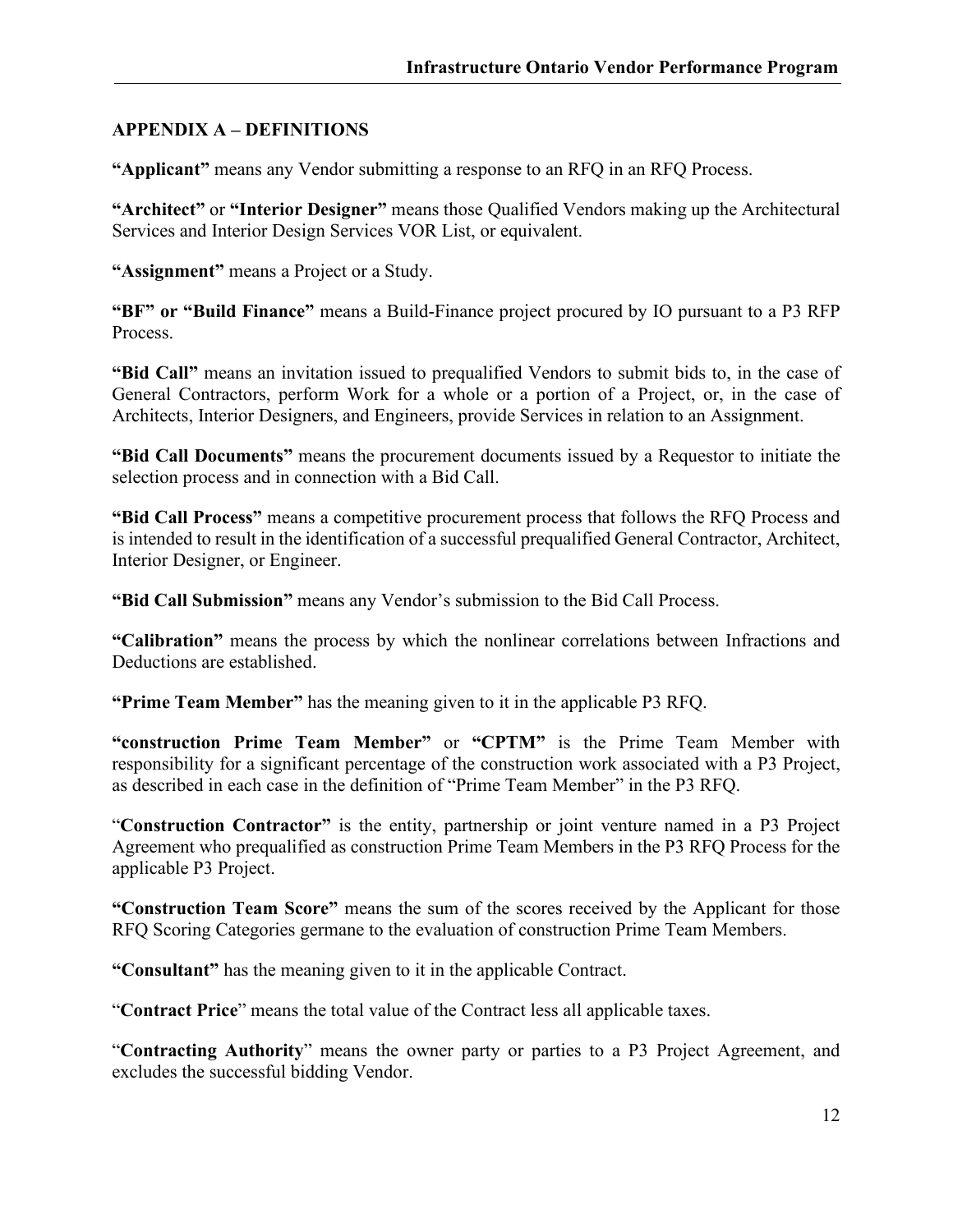"**DBB**" means a Design-Bid-Build project procured by IO pursuant to an IO Bid Call Process or procured by a PMSP pursuant to a PMSP Bid Call Process or a PMSP RFP Process.

**"DBF"** means a Design-Build-Finance project procured by IO pursuant to a P3 RFP Process.

**"DBFM"** means a Design-Build-Finance-Maintain project procured by IO pursuant to a P3 RFP Process.

**"DBFOM"** means a Design-Build-Finance-Operate-Maintain project procured by IO pursuant to a P3 RFP Process.

**"Deduction"** means the number of points deducted from the applicable scoring category in the evaluation of a submission made in response to an IO Process or a PMSP Process.

**"Deduction Table"** means the table included in each Monthly Report which outlines the correlation between number of Infractions and Deductions.

**"Delay Event"** has the meaning given to it in the applicable P3 Project Agreement.

**"Engineer"** means those Qualified Vendors making up the Engineering and Technical Services VOR List, or equivalent.

**"Expired Infraction"** means an Infraction which satisfies the condition(s) precedent for expiry described in Appendix F – Reporting Conditions.

**"facilities maintenance Prime Team Member"** or **"FMPTM"** is the Prime Team Member with responsibility for a significant percentage of the facilities maintenance work associated with a P3 Project, as described in each case in the definition of "Prime Team Member" in the P3 RFQ.

**"Failure Points"** has the meaning given to them in the applicable P3 Project Agreement.

**"General Contractor"** means those Qualified Vendors making up the General Contractor Services VOR List, or equivalent, or any Applicant to the DBB RFQ Process.

**"Governmental Authority"** means any federal, provincial, territorial, regional, municipal or local governmental authority, quasi-governmental authority, court, government or self-regulatory organization, commission, board, tribunal, organization, or any regulatory, administrative or other agency, or any political or other subdivision, department, or branch of any of the foregoing, having legal jurisdiction in any way over Contracting Authority, a PMSP and/or a Vendor, to the extent it has or performs legislative, judicial, regulatory, administrative or other functions within its jurisdiction.

**"High Inflection Point"** has the meaning given to it in Appendix G – Deduction Calibration Methodology: P3 RFP Process/IO Bid Call Process.

**"Infraction"** has the meaning given to it in Article 4.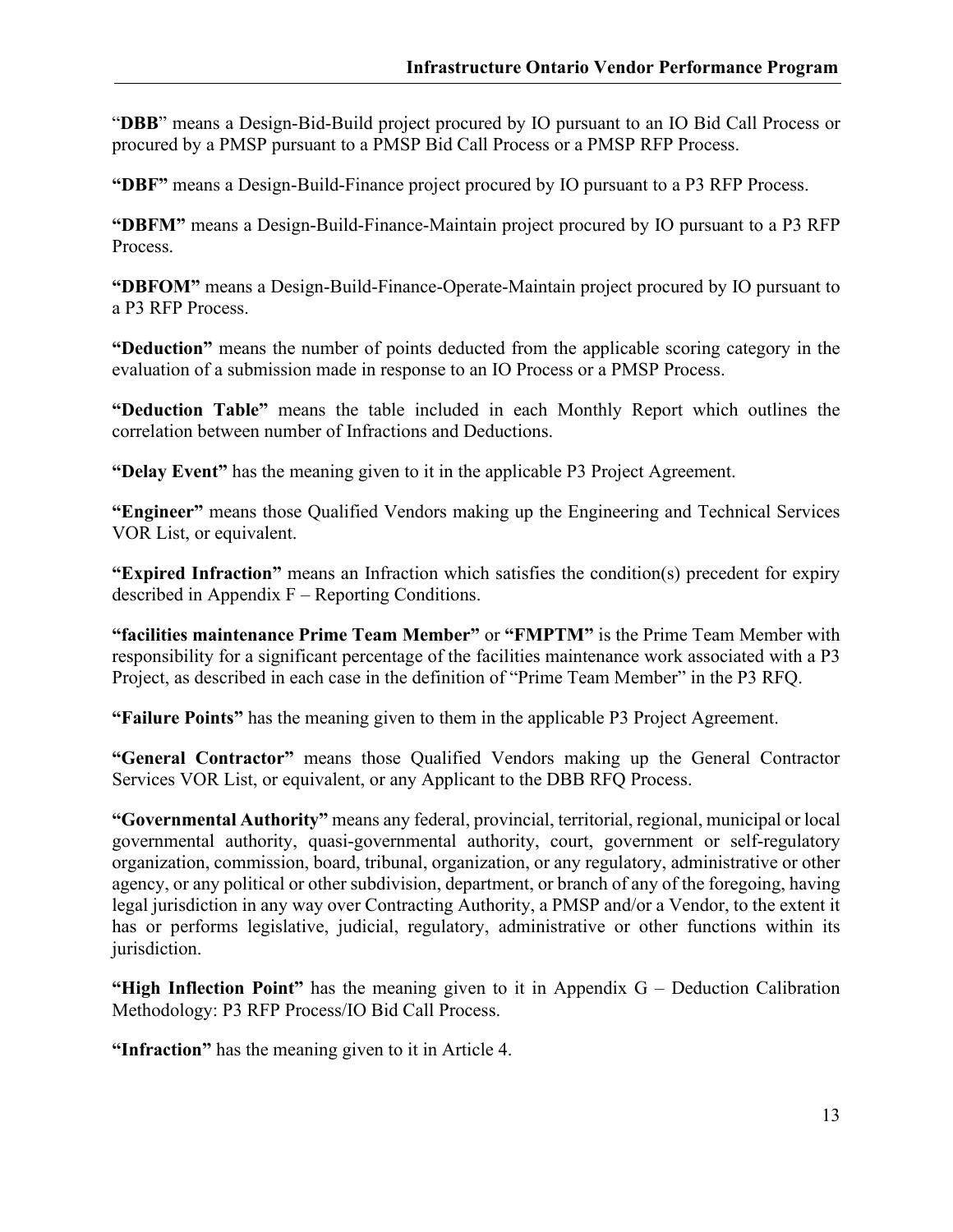**"Infraction Criteria"** means the criteria against which the performance of a Vendor is assessed it the Program, as set out in Appendix B – Infraction Criteria: Construction Contractors and General Contractors and Appendix D – Infraction Criteria: Architects, Interior Designers, and Engineers. An individual criterion is an "**Infraction Criterion**".

**"Infrastructure Ontario"** or **"IO"** means the Ontario Infrastructure and Lands Corporation.

**"IO Procurement Process"** means those procurement processes which are i) subject to Deductions and ii) have IO as their Requestor.

**"Interior Designer"** or **"Architect"** means those Qualified Vendors making up the Architectural Services and Interior Design Services VOR List, or equivalent.

**"Key Individual"** has the meaning given to it in the applicable P3 Project Agreement.

**"Letter of Award"** means the piece of correspondence issued to the Vendor by the Requestor which outlines the conditions of award, if any.

**"Low Inflection Point"** has the meanings given to it in Appendix G – Deduction Calibration Methodology: IO Processes and Appendix I – Deduction Calibration Methodology: IO Processes.

**"Lowest Possible Deduction"** has the meanings given to it in Appendix G – Deduction Calibration Methodology: IO Processes and Appendix I – Deduction Calibration Methodology: IO Processes.

**"Maintenance Period"** has the meaning given to it in the applicable P3 Project Agreement.

**"Maintenance Work"** has the meaning given to it in the applicable P3 Project Agreement.

**"Minimum Technical Threshold"** means the minimum scoring threshold for the evaluated sections outlined in Section 5.2, or equivalent, as identified in the procurement documents.

**"Minor Deficiency"** or **"Minor Deficiencies"** has the meaning given to it in the applicable P3 Project Agreement.

**"Monitoring Notice"** has the meaning given to it in the applicable P3 Project Agreement.

**"Monthly Report"** means the report sent by IO to VPP Participants each calendar month containing the information described in Section 4.2.

**"Monthly Service Payment"** has the meaning given to it in the applicable P3 Project Agreement.

**"Ongoing Contract"** means any Contract whose delivery falls within the timelines outlined in Appendix  $F -$  Reporting Conditions.

**"P3"** means a public-private partnership.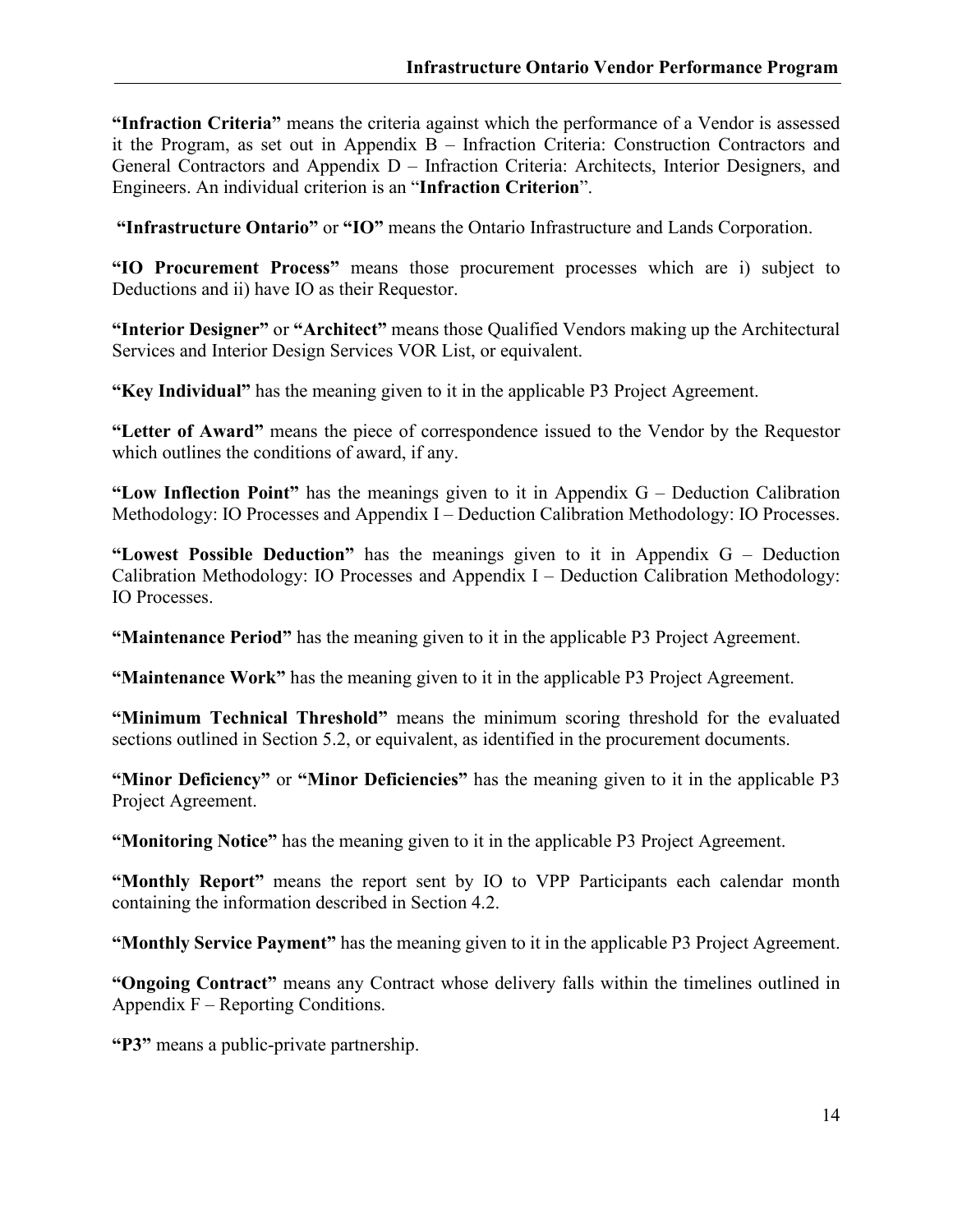**"P3 Project Agreement"** means the contract entered into with the successful bidding Vendor to a P3 procurement process.

**"Performance Audit"** has the meaning given to it in the applicable P3 Project Agreement.

**"Place of the Work"** has the meaning given to it in the applicable Contract.

**"Prequalification Submission"** or **"RFQ Submission"** means any Applicant submission received by a Requestor in connection to an RFQ Process.

**"Prequalified Party"** or **"Prequalified Parties"** means those Applicants who have been identified as eligible participants in an RFP Process or Bid Call Process.

**"Prime Consultant"** has the meaning given to it in the applicable Contract.

**"Program"** has the meaning given to it in Section 1.0.

**"Proceeding at Risk"** has the meaning given to it in the applicable P3 Project Agreement.

**"Policy"** has the meaning given to it in Section 1.0.

**"Project"** has the meaning given to it in the applicable Contract.

**"Project Management Service Provider"** or **"PMSP"** means any project management service provider retained by IO to provide project management services.

**"Project Management Service Provider Procurement"** or **"PMSP Procurement"** means the PMSP department responsible for the execution of procurements.

**"PMSP Procurement Process"** means those procurement processes which are i) subject to Deductions and ii) have a PMSP as their Requestor.

**"Qualified Vendor"** means any Vendor that has been prequalified by IO for future eligibility to participate in an SSR Process.

**"Recalibration"** means a Calibration conducted to adjust previous Calibrations to account for current data.

**"Reimbursement Event"** has the meaning given to it in the applicable P3 Project Agreement.

**"Remedial Right"** has the meaning given to it in the applicable P3 Project Agreement.

**"Requestor"** means IO, a PMSP, or any Person(s) authorized by IO to issue procurement documents.

**"RFP Process"** means either a competitive procurement process that follows the RFQ Process or a standalone and independent procurement process, each intended to result in the identification of a Vendor following successful negotiation of a Contract.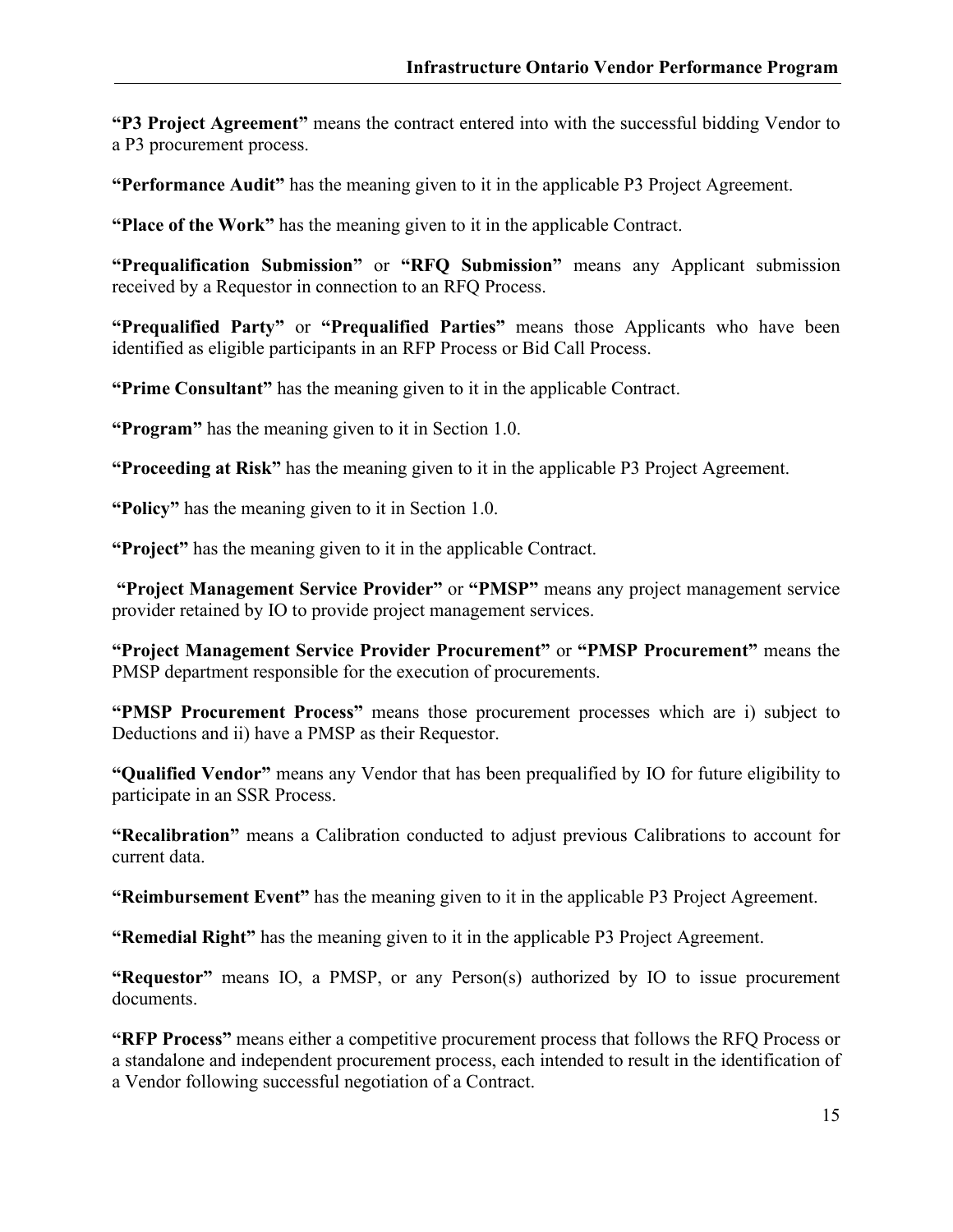**"Record Drawing"** or **"Record Drawings"** has the meaning given to it in the applicable Contract.

**"Request for Qualifications"** or **"RFQ"** has the meaning given to it in the Policy.

**"RFQ Documents"** has the meaning given to it in the applicable RFQ.

**"RFQ Process"** means a standalone and independent stage beginning with issuance of RFQ Documents and ending with the identification of shortlisted parties.

**"Scheduled Substantial Completion Date"** has the meaning given to it in the applicable P3 Project Agreement.

**"Security Consultant"** means those Qualified Vendors making up the Security Consultant Services VOR List, or equivalent.

**"Service Provider"** is the entity, partnership or joint venture named in a P3 Project Agreement who prequalified as facilities management Prime Team Members, or equivalent, in the P3 RFQ Process for the applicable P3 Project.

**"SSR"** means an invitation issued to Qualified Vendors to submit bids to, in the case of General Contractors, perform Work for a whole or a portion of a Project, or, in the case of Architects, Interior Designers, and Engineers, provide Services in relation to an Assignment.

**"SSR Documents"** means the procurement documents issued by a Requestor to initiate an SSR Process.

**"SSR Process"** means the second-stage procurement process whose invitees are Qualified Vendors from a VOR List.

**"SSR Submission"** means any Qualified Vendor's submission in response to an SSR Process.

**"Service"** or **"Services"** mean the whole or a portion of the goods and services to be provided by the Qualified Vendor pursuant to the applicable Contract.

**"Study"** means a review, analysis and resulting recommendations, if applicable, related to real property, facilities planning, design and/or construction procured pursuant to an SSR Process.

**"Substantial Completion"** has the meaning given to it in the applicable P3 Project Agreement.

**"Substantial Completion Countdown Notice"** has the meaning given to it in the applicable P3 Project Agreement.

**"Substantial Performance of the Work"** has the meaning given to it in the Contract.

**"Subcontractor"** means any subcontractor of the VPP Participant engaged to perform any of the Work or Service, including any of the Contractors, any Supplier or consultant, and any subcontractor of any other subcontractor at any tier.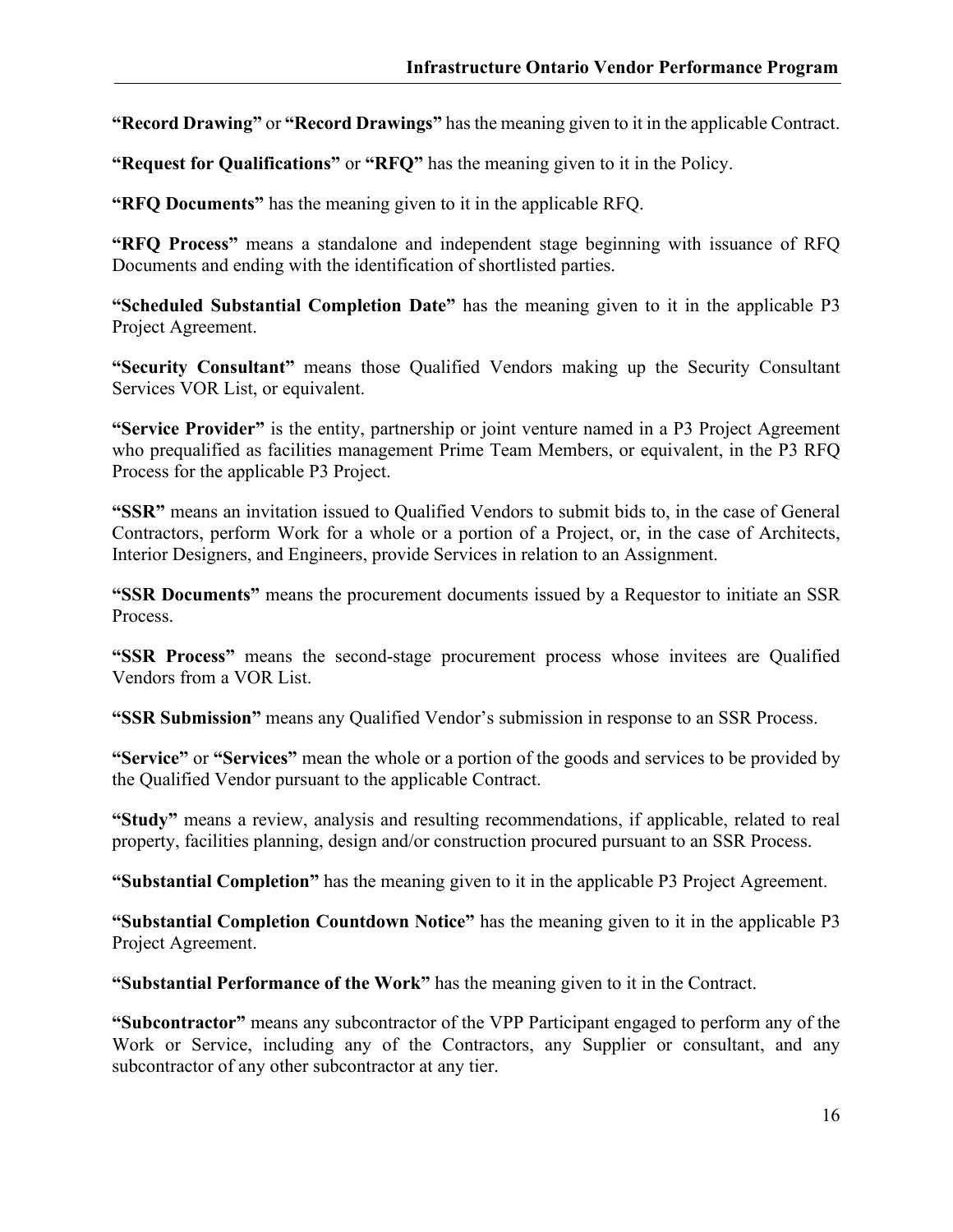**"Transposed Infraction"** means those Infractions which have been applied to the VPP Participant's VPP Score pursuant to the terms outlined in Appendices B, D and F.

**"Transposition"** means the process of applying a VPP Participant's performance record across delivery models and service categories pursuant to Appendices B, D and F.

**"Unexpired Infraction"** means those Infractions that are not yet Expired Infractions.

**"VOR Documents"** means the RFP, schedules, and any addenda made public by IO as a part of the VOR Process.

**"VOR List"** means a listing of Qualified Vendors that been prequalified by IO for future eligibility to provide Services or perform the Work.

**"VOR Process"** means a standalone and independent stage beginning with the issuance of VOR Documents and ending with the formation of a VOR List.

**"VPP Score"** means the score for Projects, expressed as a percentage, disclosed to VPP Participants, in the Monthly Report sent by Infrastructure Ontario.

**"VPP Weighted Score"** means, where an Applicant is a joint venture or partnership, the score expressed as a percentage calculated pursuant to the following formula:

$$
VPP Weighted Score = \sum_{i=1}^{n} JVI_i D_i
$$

where  $JVI_i$  is the joint venture or partnership interest of a Vendor in the construction Prime Team Member or facilities management Prime Team Member, and  $D_i$  is that VPP Participant's VPP Score.

**"Warning Notice"** has the meaning given to it in the applicable P3 Project Agreement.

**"Warranty Period"** has the meaning given to it in the applicable Contract.

**"Work"** means the total scope of construction and services detailed in the call documents.

**"Working Day"** means any day other than a Saturday, Sunday, a statutory holiday in the Province of Ontario, or any day on which banks are not open for business in the City of Toronto.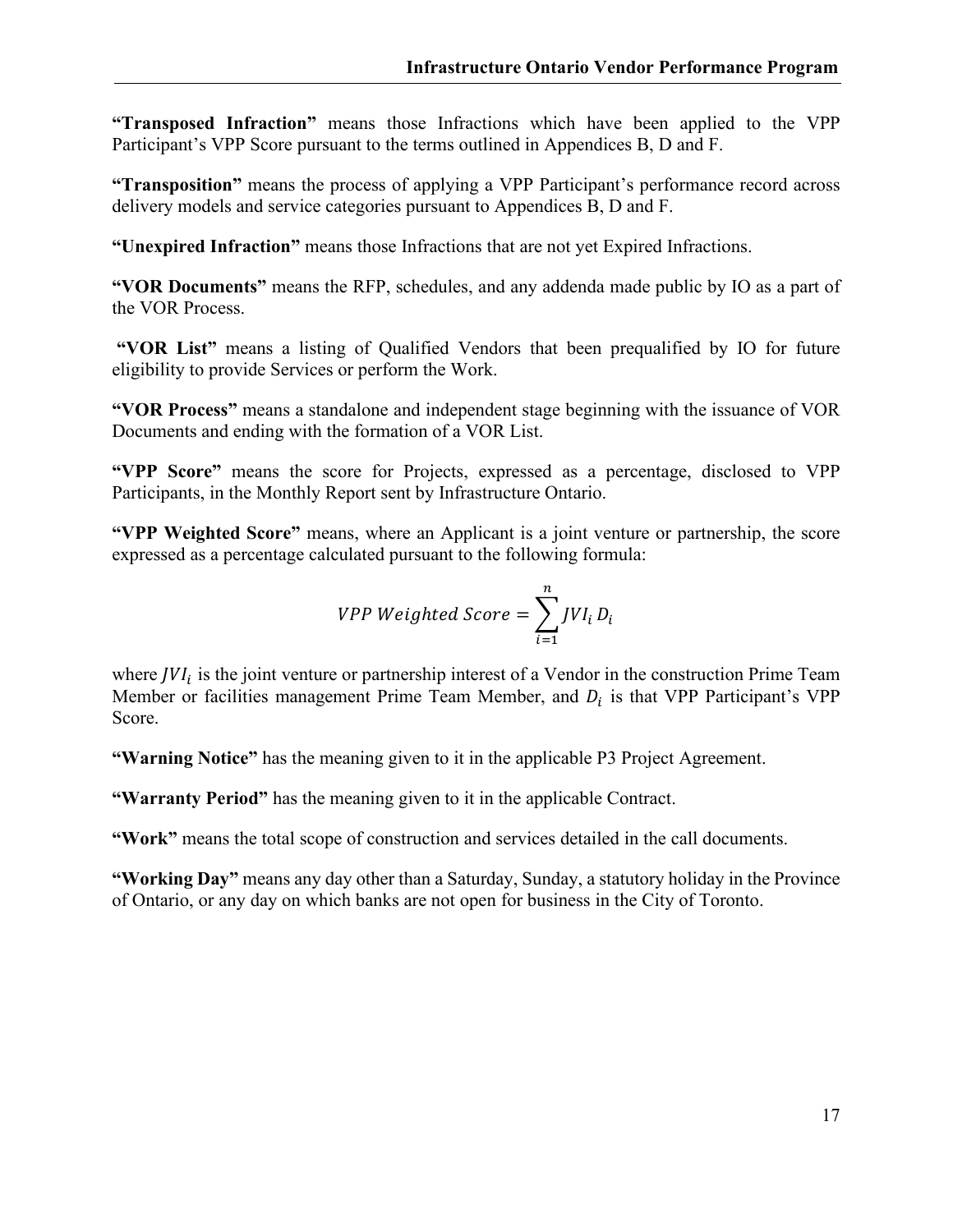| <b>Infraction Criteria</b>                                                                                                                                                                                     | <b>Construction Contractors</b>                        | <b>General Contractors</b>                                  |
|----------------------------------------------------------------------------------------------------------------------------------------------------------------------------------------------------------------|--------------------------------------------------------|-------------------------------------------------------------|
| 1. Contracting Authority has exercised a Remedial<br>Right due to a Vendor breach of Contract.                                                                                                                 | Applies, non-transposable to<br>General Contractors.   | Does not apply.                                             |
| 2. Contracting Authority has sought indemnification<br>under the Contract due to a Vendor breach of<br>Contract.                                                                                               | Applies, non-transposable to<br>General Contractors.   | Does not apply.                                             |
| 3. Contracting Authority has made a direct claim<br>for, or set off of, proceeds from payments due as a<br>result of a Vendor breach of Contract.                                                              | Applies, transposable to<br><b>General Contractors</b> | Applies, transposable to<br><b>Construction Contractors</b> |
| 4. Contracting Authority has issued a notification to<br>the Vendor stating that the Work has been<br>performed in a manner that will result in the<br>Vendor being unable to meet completion<br>requirements. | Applies, transposable to<br><b>General Contractors</b> | Applies, transposable to<br><b>Construction Contractors</b> |
| 5. Contracting Authority has exercised its right to<br>uncover work and said work has been found to be<br>defective.                                                                                           | Applies, transposable to<br><b>General Contractors</b> | Applies, transposable to<br><b>Construction Contractors</b> |
| 6. Contracting Authority has remedied defective<br>work attributable to the Vendor.                                                                                                                            | Applies, non-transposable to<br>General Contractors.   | Does not apply.                                             |

# **APPENDIX B – INFRACTION CRITERIA: CONSTRUCTION CONTRACTORS AND GENERAL CONTRACTORS**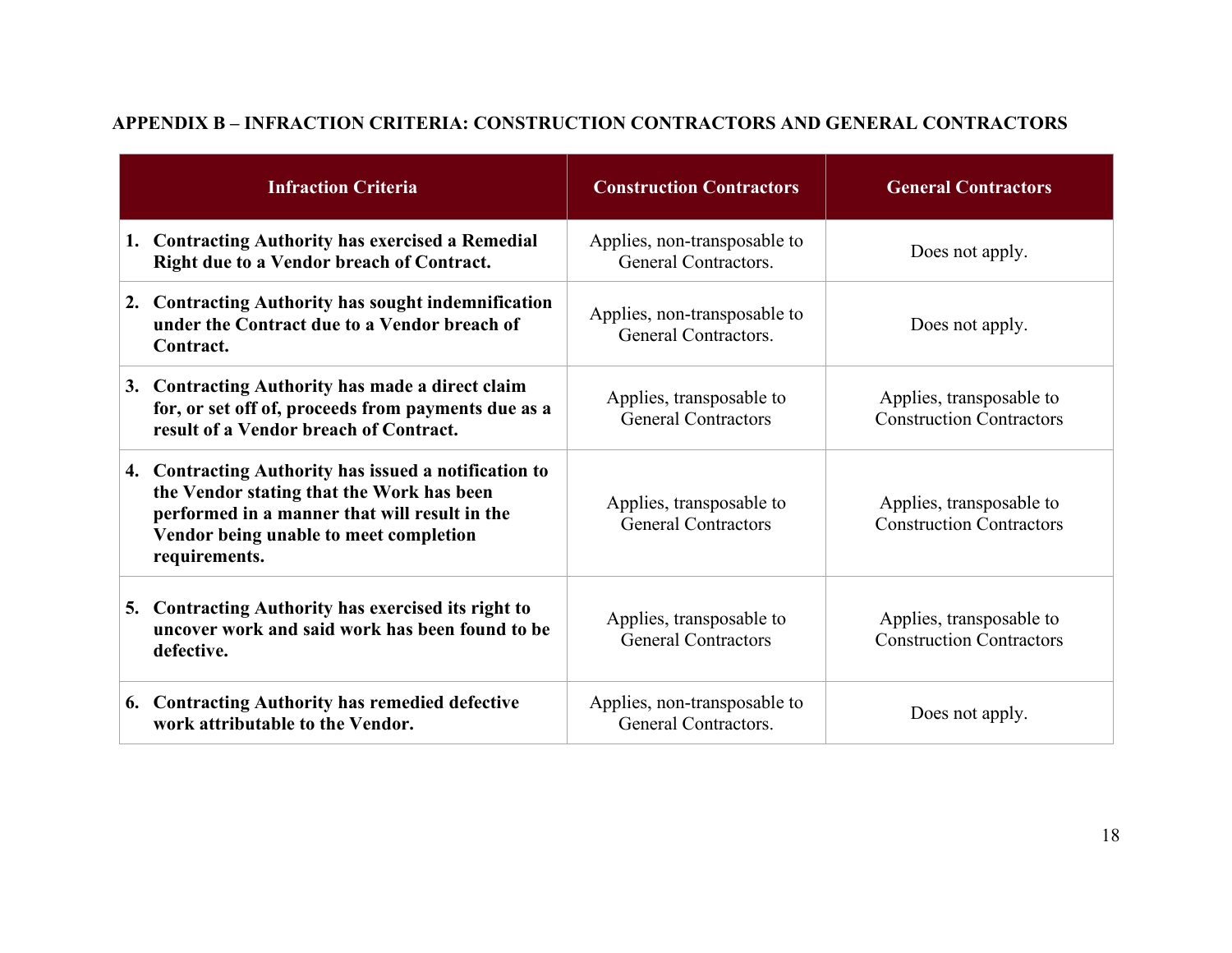| <b>Infraction Criteria</b>                                                                                                                                                                                                               | <b>Construction Contractors</b>                        | <b>General Contractors</b>                                  |
|------------------------------------------------------------------------------------------------------------------------------------------------------------------------------------------------------------------------------------------|--------------------------------------------------------|-------------------------------------------------------------|
| 7. Pursuant to its legislative or regulatory power, a<br>Governmental Authority has issued an order to<br>the Vendor which has resulted in a follow-on<br>notice of violation, fine, or other disciplinary<br>action against the Vendor. | Applies, transposable to<br><b>General Contractors</b> | Applies, transposable to<br><b>Construction Contractors</b> |
| 8. Contracting Authority has drawn upon deposited<br>or withheld amounts in respect of the rectification<br>of Minor Deficiencies.                                                                                                       | Applies, transposable to<br><b>General Contractors</b> | Applies, transposable to<br><b>Construction Contractors</b> |
| 9. The Vendor's performance security has been<br>enforced against and/or drawn upon.                                                                                                                                                     | Applies, transposable to<br><b>General Contractors</b> | Applies, transposable to<br><b>Construction Contractors</b> |
| 10. Contracting Authority has requested a<br>rectification plan and the Vendor has failed to<br>deliver said plan in a timely manner.                                                                                                    | Applies, transposable to<br><b>General Contractors</b> | Applies, transposable to<br><b>Construction Contractors</b> |
| 11. Contracting Authority has requested a<br>rectification plan and the plan delivered by the<br>Vendor fails to meet the prescribed requirements<br>of such plan.                                                                       | Applies, transposable to<br><b>General Contractors</b> | Applies, transposable to<br><b>Construction Contractors</b> |
| 12. The Vendor has failed to deliver the Project in a<br>timely manner.                                                                                                                                                                  | Applies, transposable to<br><b>General Contractors</b> | Applies, transposable to<br><b>Construction Contractors</b> |
| 13. The Project was delivered later than that date set<br>out by the first Substantial Completion<br><b>Countdown Notice.</b>                                                                                                            | Applies, non-transposable to<br>General Contractors.   | Does not apply.                                             |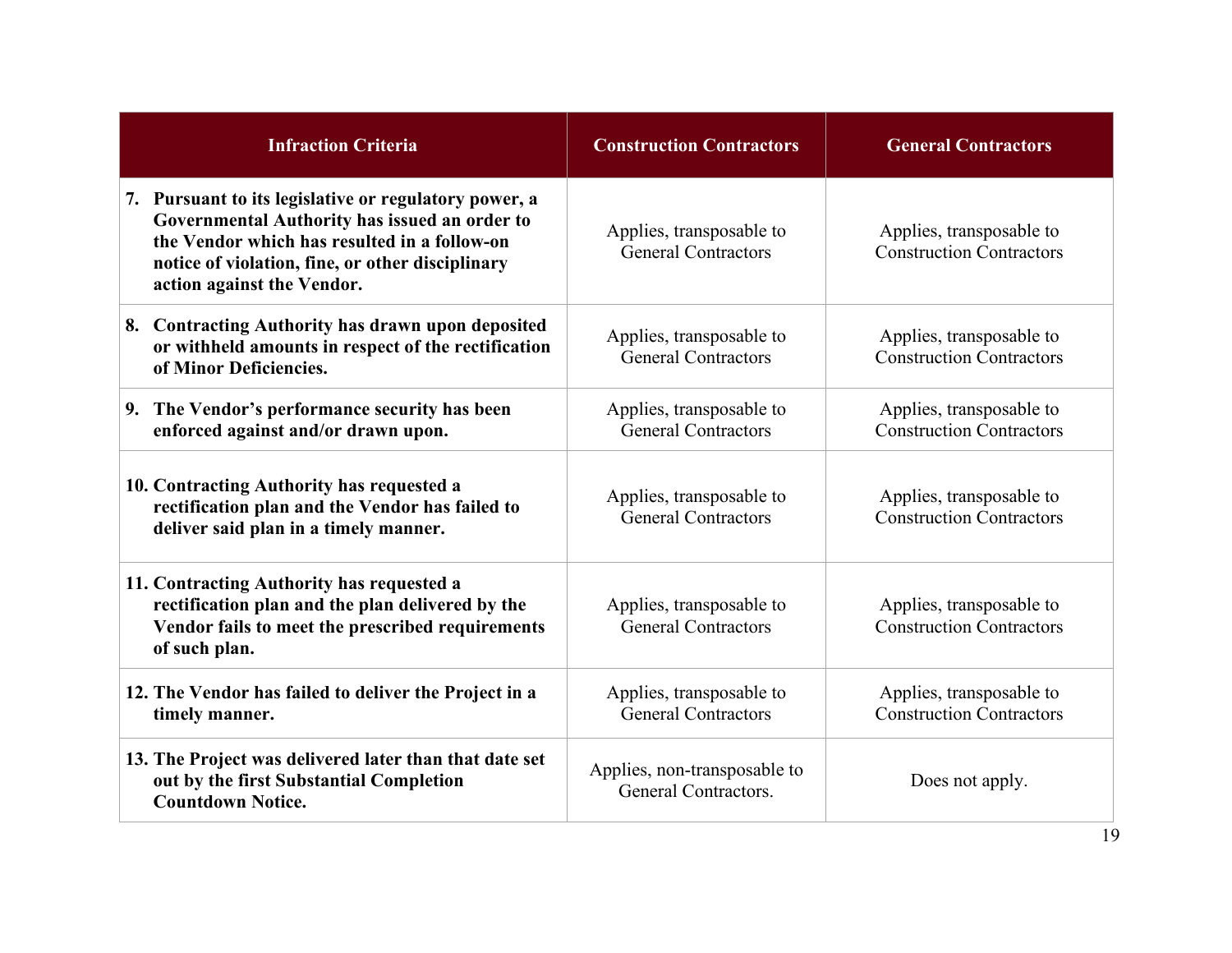| <b>Infraction Criteria</b>                                                                                                            | <b>Construction Contractors</b>                        | <b>General Contractors</b>                                      |
|---------------------------------------------------------------------------------------------------------------------------------------|--------------------------------------------------------|-----------------------------------------------------------------|
| 14. Vendor personnel were not made available to<br>perform their agreed upon role.                                                    | Applies, transposable to<br><b>General Contractors</b> | Applies, transposable to<br><b>Construction Contractors</b>     |
| 15. Vendor personnel were substituted without<br>obtaining prior written consent of Contracting<br>Authority.                         | Applies, transposable to<br><b>General Contractors</b> | Applies, transposable to<br><b>Construction Contractors</b>     |
| 16. Recommendations to rectify health and safety<br>infractions have not been implemented or<br>addressed in a timely manner.         | Applies, transposable to<br><b>General Contractors</b> | Applies, transposable to<br><b>Construction Contractors</b>     |
| 17. The Vendor has failed to notify Contracting<br>Authority of critical discoveries in a timely<br>manner.                           | Does not apply.                                        | Applies, non-transposable to<br><b>Construction Contractors</b> |
| 18. The Vendor has been notified of necessary work<br>within the Warranty period and failed to complete<br>such work.                 | Does not apply.                                        | Applies, non-transposable to<br><b>Construction Contractors</b> |
| 19. The Vendor has failed to notify Contracting<br>Authority of a critical health and safety incident<br>within prescribed timelines. | Does not apply.                                        | Applies, non-transposable to<br><b>Construction Contractors</b> |
| 20. The Vendor has failed to deliver closeout<br>documents in a timely manner.                                                        | Does not apply.                                        | Applies, non-transposable to<br><b>Construction Contractors</b> |
| 21. The Vendor has failed to adhere to the security<br>protocols necessary to perform the work.                                       | Does not apply.                                        | Applies, non-transposable to<br><b>Construction Contractors</b> |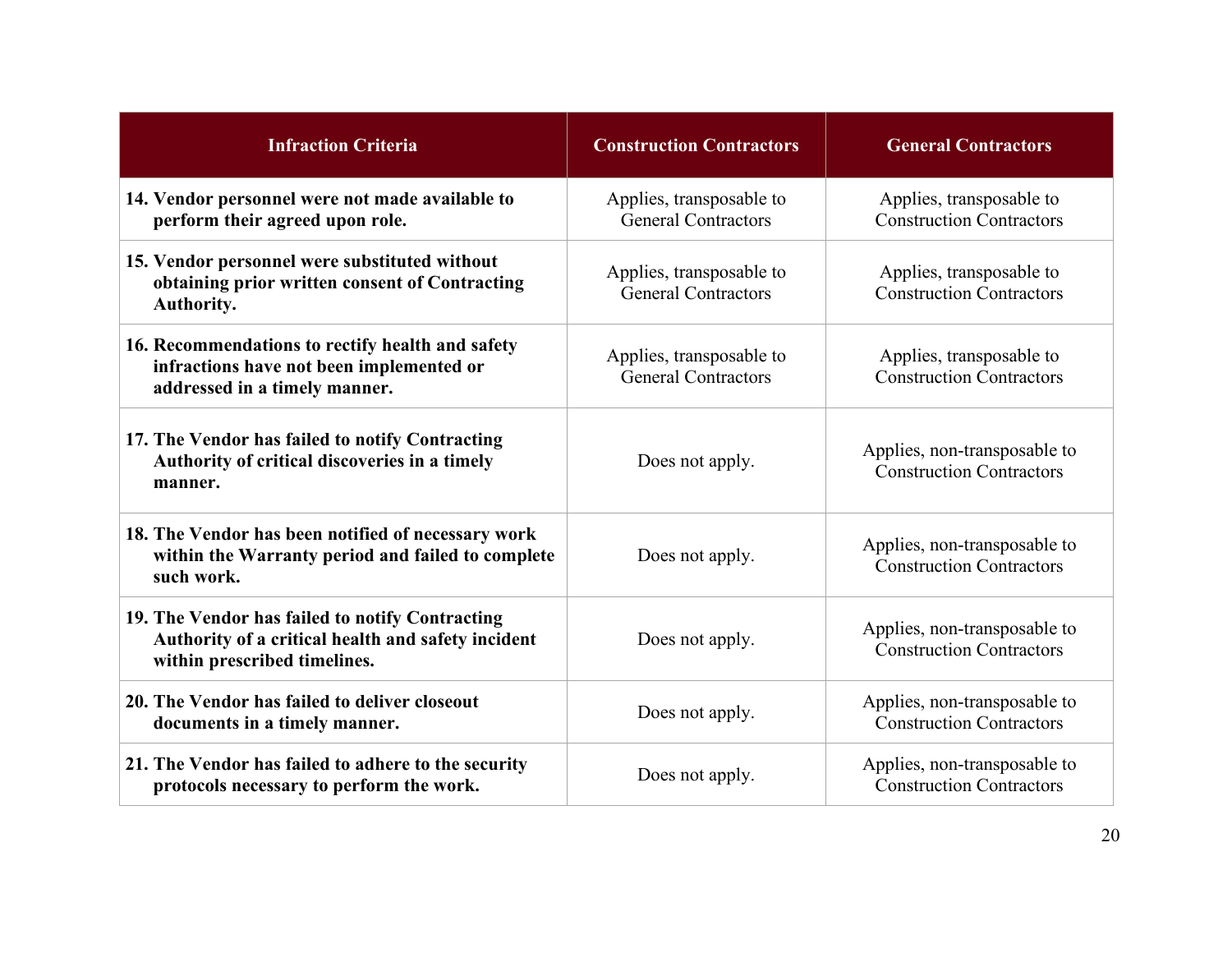| <b>Infraction Criteria</b>                                                      | <b>Construction Contractors</b> | <b>General Contractors</b>                                      |
|---------------------------------------------------------------------------------|---------------------------------|-----------------------------------------------------------------|
| 22. The Vendor failed to deliver a baseline schedule<br>within a timely manner. | Does not apply.                 | Applies, non-transposable to<br><b>Construction Contractors</b> |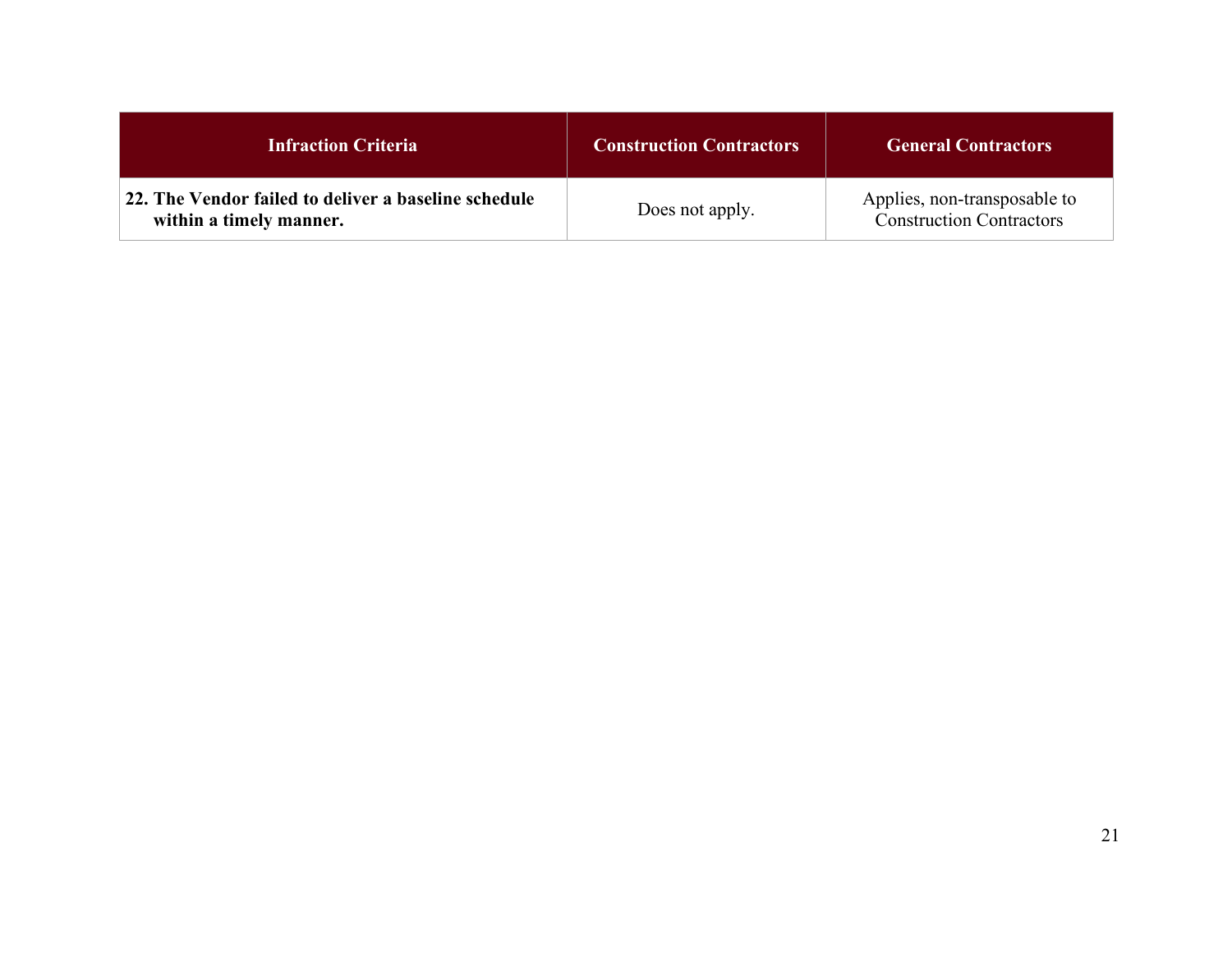| <b>Annotation</b>         | <b>Construction Contractors Annotation</b>                                                                                                                                                                                                                                                                                                                                                                                                                                                                               | <b>General Contractors Annotation</b>                                                                                                                                                                                                                                                                             |
|---------------------------|--------------------------------------------------------------------------------------------------------------------------------------------------------------------------------------------------------------------------------------------------------------------------------------------------------------------------------------------------------------------------------------------------------------------------------------------------------------------------------------------------------------------------|-------------------------------------------------------------------------------------------------------------------------------------------------------------------------------------------------------------------------------------------------------------------------------------------------------------------|
| <b>All</b>                | Any Contracting Authority exercise of rights will occur under, and in accordance with, the relevant Contract.                                                                                                                                                                                                                                                                                                                                                                                                            |                                                                                                                                                                                                                                                                                                                   |
| <b>Criterion</b><br>No.1  | This criterion is only recorded in respect to the<br>a.<br>"Remedial Rights" section of a Project Agreement.<br>b. No infraction shall be recorded on account of this<br>criterion where the exercise of a Remedial Right falls<br>under the definition of a "Reimbursement Event"<br>under a Project Agreement.                                                                                                                                                                                                         | N/A                                                                                                                                                                                                                                                                                                               |
| <b>Criterion</b><br>No. 2 | a. An Infraction will be assessed if the claim for<br>indemnification by Contracting Authority exceeds<br>\$100,000.                                                                                                                                                                                                                                                                                                                                                                                                     | N/A                                                                                                                                                                                                                                                                                                               |
| <b>Criterion</b><br>No.3  | An Infraction will be assessed if the claim or set-off<br>a.<br>amount by Contracting Authority exceeds \$100,000.<br>b. No Infraction shall be recorded should the underlying<br>matter relate to Contracting Authority's exercise of<br>indemnification rights.<br>c. No infraction shall be recorded as a result of the<br>requirement of a contractor to pay liquidated damages<br>to Contracting Authority due to the failure to achieve<br>Substantial Completion by the Scheduled Substantial<br>Completion Date. | An Infraction will be assessed if the claim or set-<br>a.<br>off amount is greater than \$50,000 or 8% of the<br>Contract Price, whichever is less.<br>No Infraction shall be recorded should the<br>$\mathbf{b}$ .<br>underlying matter relate to Contracting<br>Authority's exercise of indemnification rights. |

#### **APPENDIX C – ANNOTATIONS TO APPENDIX B INFRACTION CRITERIA**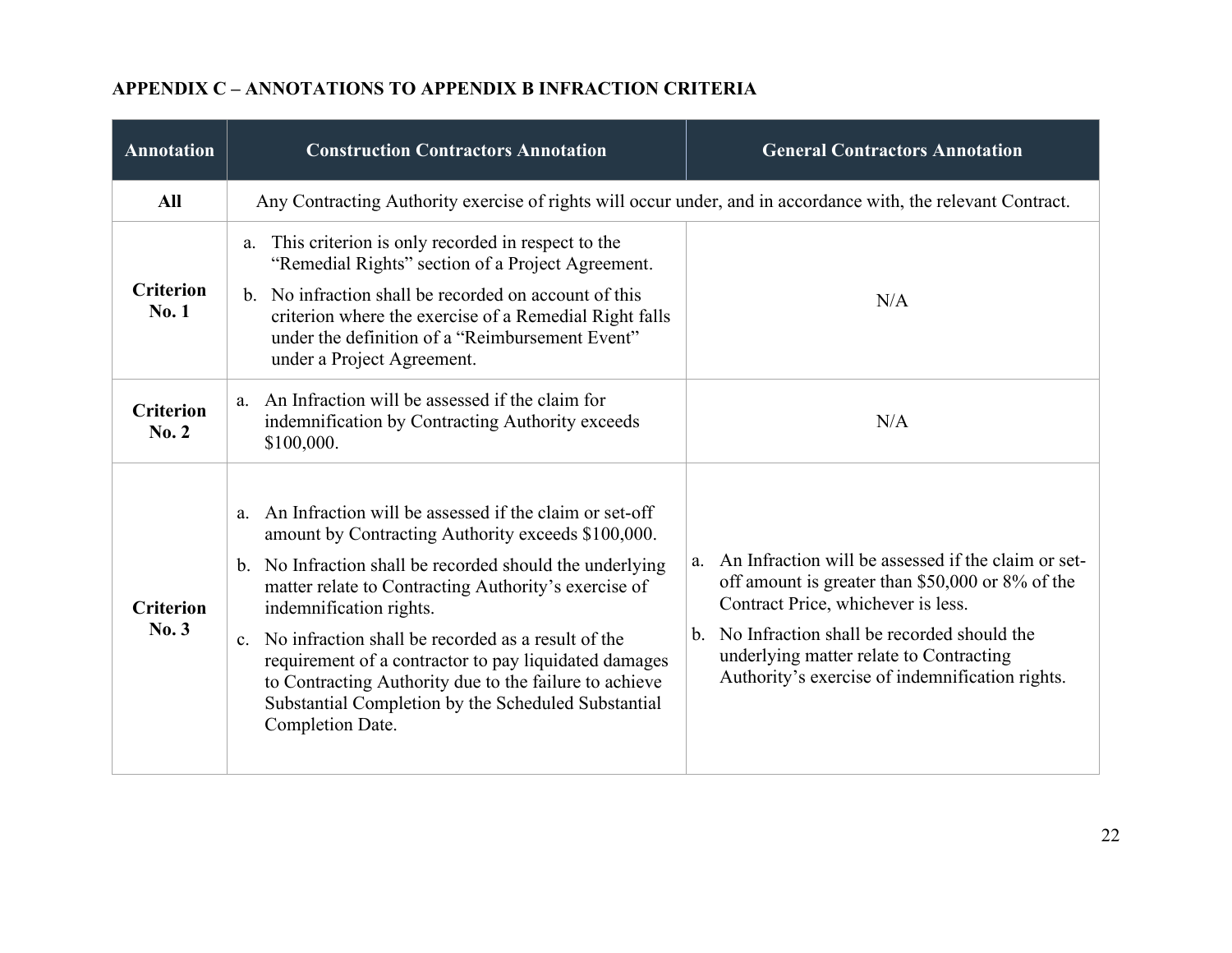| <b>Annotation</b>                | <b>Construction Contractors Annotation</b>                                                                                                                                                                                                                                                                                                                                                                                                     | <b>General Contractors Annotation</b>                                                                                                                                                                                                                         |
|----------------------------------|------------------------------------------------------------------------------------------------------------------------------------------------------------------------------------------------------------------------------------------------------------------------------------------------------------------------------------------------------------------------------------------------------------------------------------------------|---------------------------------------------------------------------------------------------------------------------------------------------------------------------------------------------------------------------------------------------------------------|
| <b>Criterion</b><br>No. 4        | Notification will be issued pursuant to the Proceeding<br>a.<br>at Risk protocol of the Contract.<br>The completion requirements will be those defined by<br>$\mathbf{b}$ .<br>Substantial Completion as set out in the Contract.<br>No Infraction shall be recorded until such time as the<br>C <sub>1</sub><br>Independent Certifier (DBF, DBFM, or DBFOM) or<br>Consultant (BF) has opined that the completion<br>requirements are at risk. | The completion requirements will be those<br>a.<br>defined by Substantial Performance of the Work<br>per the Contract.<br>b. No Infraction shall be recorded until such time as<br>the Consultant has opined that the completion<br>requirements are at risk. |
| <b>Criterion</b><br>No. 5        | None.                                                                                                                                                                                                                                                                                                                                                                                                                                          | None.                                                                                                                                                                                                                                                         |
| <b>Criterion</b><br>No. 6        | No Infraction shall be recorded for Contracting<br>a.<br>Authority's remediation of Minor Deficiencies.                                                                                                                                                                                                                                                                                                                                        | N/A                                                                                                                                                                                                                                                           |
| <b>Criterion</b><br>No. 7        | None.                                                                                                                                                                                                                                                                                                                                                                                                                                          | None.                                                                                                                                                                                                                                                         |
| <b>Criterion</b><br><b>No. 8</b> | None.                                                                                                                                                                                                                                                                                                                                                                                                                                          | None.                                                                                                                                                                                                                                                         |
| <b>Criterion</b><br>No. 9        | a. An Infraction will be assessed if the enforced amount<br>exceeds \$100,000.                                                                                                                                                                                                                                                                                                                                                                 | None.                                                                                                                                                                                                                                                         |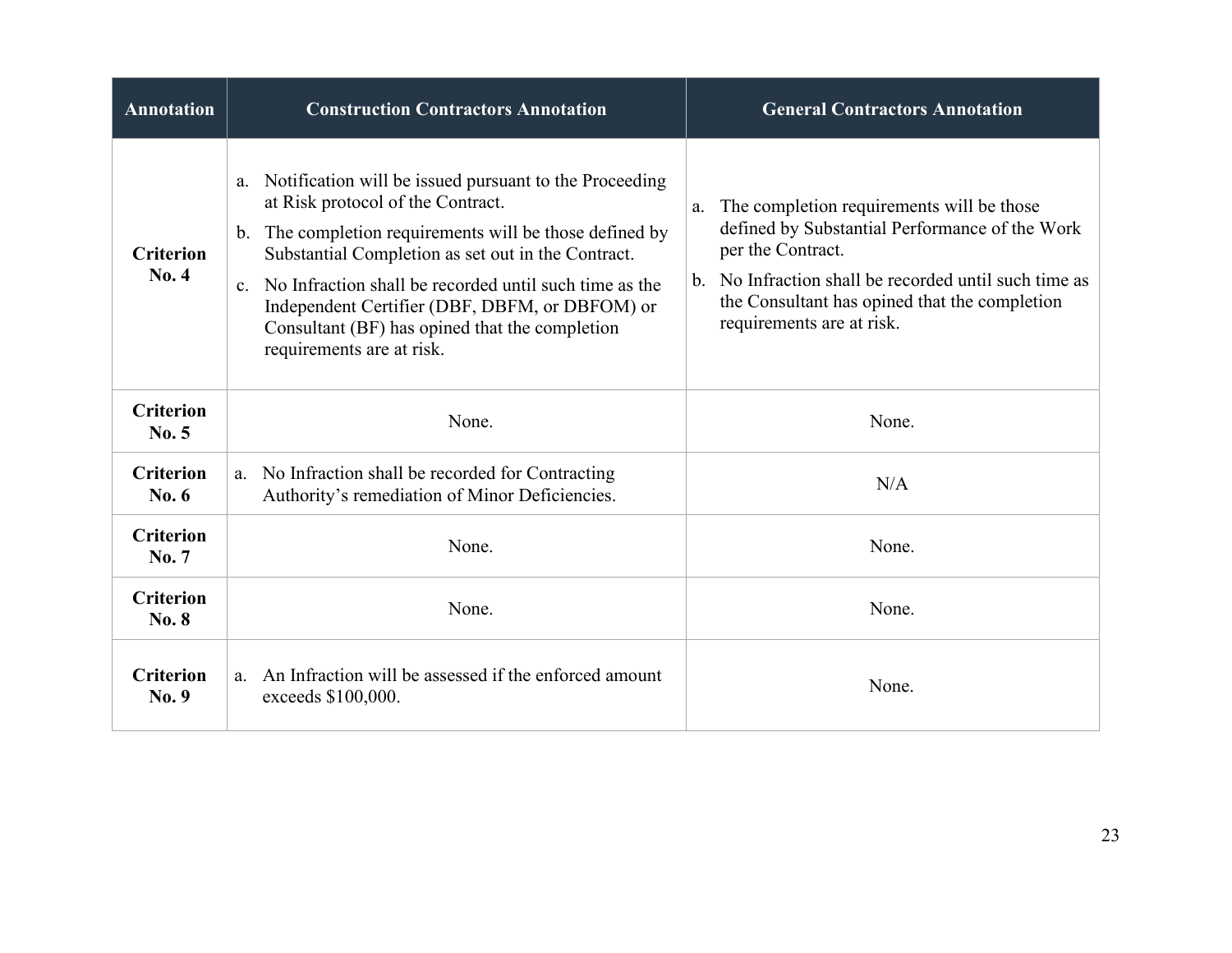| <b>Annotation</b>                 | <b>Construction Contractors Annotation</b>                                                                                                                                                                                                                                                                                                                                                                                                                                                                                                                                                                                                                                                                                                                                                                                                                                                                                                                                                                                                                                                                                                                                                                                                                                                                                                                                                                                                                                                                                               | <b>General Contractors Annotation</b>                                                                                                                                                                                       |
|-----------------------------------|------------------------------------------------------------------------------------------------------------------------------------------------------------------------------------------------------------------------------------------------------------------------------------------------------------------------------------------------------------------------------------------------------------------------------------------------------------------------------------------------------------------------------------------------------------------------------------------------------------------------------------------------------------------------------------------------------------------------------------------------------------------------------------------------------------------------------------------------------------------------------------------------------------------------------------------------------------------------------------------------------------------------------------------------------------------------------------------------------------------------------------------------------------------------------------------------------------------------------------------------------------------------------------------------------------------------------------------------------------------------------------------------------------------------------------------------------------------------------------------------------------------------------------------|-----------------------------------------------------------------------------------------------------------------------------------------------------------------------------------------------------------------------------|
| <b>Criterion</b><br><b>No. 10</b> | This criterion is not related to, and no infraction shall<br>a.<br>be recorded on account of, general review of works<br>schedules pursuant to the "Review Procedure" or the<br>"Work Scheduling Requirements" schedules to a<br>Project Agreement or any other general request for a<br>works schedule that is not part of the "failure to<br>maintain schedule" section of a Project Agreement.<br>Multiple infractions, as a general matter, will not be<br>recorded in respect of the same failure to provide a<br>requested rectification plan pursuant the "failure to<br>maintain schedule" provisions of a Project Agreement.<br>If, however:<br>Contracting Authority makes a second request for<br>i.<br>a rectification plan pursuant the prescribed<br>requirements of the failure to maintain schedule"<br>provisions of a Project Agreement, either after a<br>resolution of the previous rectification plan or<br>relating to a materially different set of<br>circumstances that has caused a project to fall<br>behind schedule, and the construction contractor<br>fails to deliver such rectification plan; or<br>ii.<br>the contractor, in response to a rectification plan<br>request delivers a plan that did not meet the<br>prescribed requirements of a Project Agreement,<br>provides another response that still does not meet<br>the prescribed requirements of a Project<br>Agreement,<br>then in each case of a non-responsive or unsatisfactory<br>rectification plan that does not meet the requirements | Infractions shall not be recorded at a rate<br>a.<br>exceeding once per forty-five calendar days.<br>b. No Infraction shall be recorded for plans<br>received within five (5) Working Days from<br>the date of the request. |
|                                   |                                                                                                                                                                                                                                                                                                                                                                                                                                                                                                                                                                                                                                                                                                                                                                                                                                                                                                                                                                                                                                                                                                                                                                                                                                                                                                                                                                                                                                                                                                                                          |                                                                                                                                                                                                                             |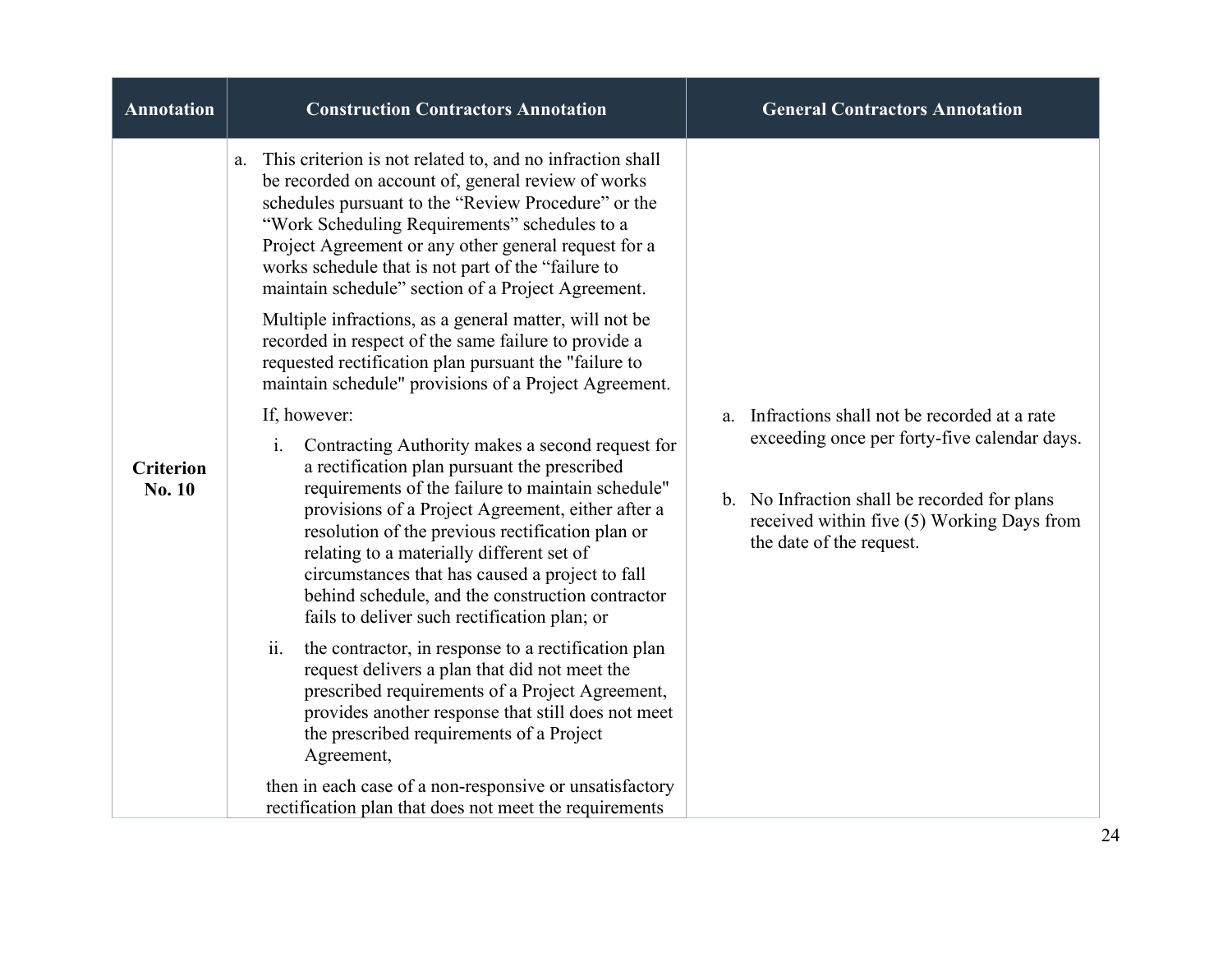| <b>Annotation</b>          | <b>Construction Contractors Annotation</b>                                                                                                                                                                                                                                                                                                                                                                                                                                                                                                                                                    | <b>General Contractors Annotation</b>                                                                                                                                                                                                                                                                                                                                                                                                                                                                                                                                 |
|----------------------------|-----------------------------------------------------------------------------------------------------------------------------------------------------------------------------------------------------------------------------------------------------------------------------------------------------------------------------------------------------------------------------------------------------------------------------------------------------------------------------------------------------------------------------------------------------------------------------------------------|-----------------------------------------------------------------------------------------------------------------------------------------------------------------------------------------------------------------------------------------------------------------------------------------------------------------------------------------------------------------------------------------------------------------------------------------------------------------------------------------------------------------------------------------------------------------------|
|                            | of a Project Agreement, an additional infraction will<br>be recorded in respect of each additional failure up to<br>a maximum rate of once per calendar year quarter.<br>b. No Infraction shall be recorded for plans delivered<br>within a timeframe twice the length of that prescribed<br>by the Contract.                                                                                                                                                                                                                                                                                 |                                                                                                                                                                                                                                                                                                                                                                                                                                                                                                                                                                       |
| <b>Criterion</b><br>No. 11 | See Annotation No. $10(a)$ for Construction<br>Contractors.                                                                                                                                                                                                                                                                                                                                                                                                                                                                                                                                   | See Annotation No. 10(a) for General Contractors.                                                                                                                                                                                                                                                                                                                                                                                                                                                                                                                     |
| <b>Criterion</b><br>No. 12 | a. No infraction shall be recorded until all claims related<br>to Delay Events have been finally resolved.<br>b. Timeliness shall be determined against the Scheduled<br>Substantial Completion Date per the Contract.<br>Timelines shall be reconciled against resolved Delay<br>$\mathbf{c}$ .<br>Events and any adjustment of the Scheduled<br>Substantial Completion Date in accordance with the<br>Project Agreement.<br>An Infraction will be assessed if Substantial<br>d.<br>Completion is reached more than ninety (90) days<br>following the Scheduled Substantial Completion Date. | No Infraction shall be recorded until all claims<br>a.<br>affecting Contract Time have been finally<br>resolved.<br>The date Substantial Performance of the Work is<br>$\mathbf b$ .<br>achieved shall be the date used for determining<br>project delivery.<br>Timelines shall be reconciled against any and all<br>$\mathbf{c}$ .<br>adjustment of Contract Time.<br>d. An Infraction will be assessed if Substantial<br>Performance is reached more than twenty (20)<br>Working Days following the date stipulated by<br>the Contract for Substantial Performance. |
| <b>Criterion</b><br>No. 13 | No Infraction shall be recorded until all claims related<br>a.<br>to Delay Events have been finally resolved.<br>b. The Scheduled Substantial Completion Date shall be<br>the date used for determining project delivery.<br>Timelines shall be reconciled against resolved Delay<br>c.<br>Events and any adjustment of the Scheduled                                                                                                                                                                                                                                                         | N/A                                                                                                                                                                                                                                                                                                                                                                                                                                                                                                                                                                   |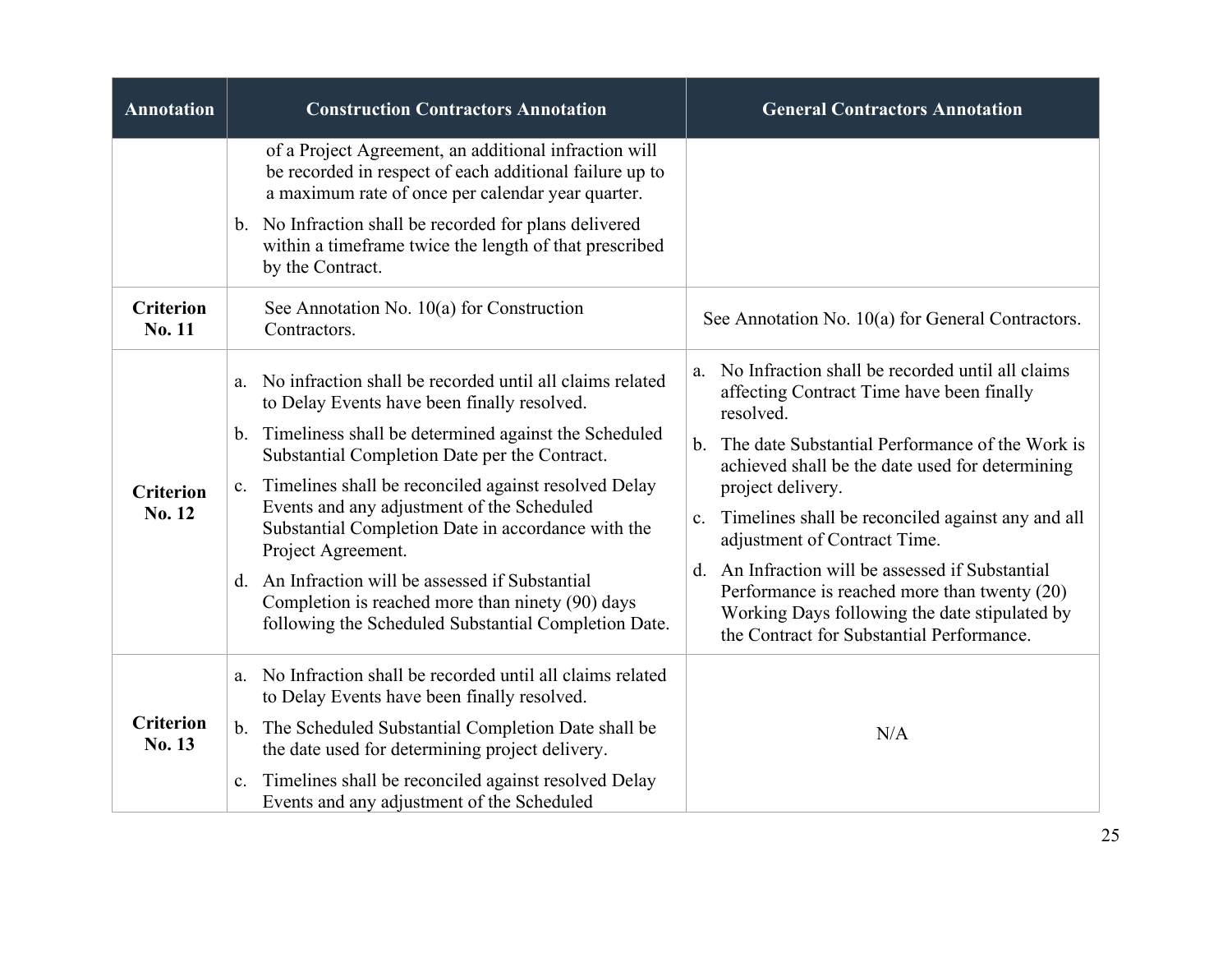| <b>Annotation</b>          | <b>Construction Contractors Annotation</b>                                                                                                                                                                                                                                                                                | <b>General Contractors Annotation</b>                                                                                                                                                                                                                                                                                                                                                                                                               |
|----------------------------|---------------------------------------------------------------------------------------------------------------------------------------------------------------------------------------------------------------------------------------------------------------------------------------------------------------------------|-----------------------------------------------------------------------------------------------------------------------------------------------------------------------------------------------------------------------------------------------------------------------------------------------------------------------------------------------------------------------------------------------------------------------------------------------------|
|                            | Substantial Completion Date in accordance with the<br>Project Agreement.<br>d. No Infraction shall be recorded in the event that<br>Substantial Completion is achieved within fifteen (15)<br>calendar days of the Anticipated Substantial<br>Completion Date specified in the Notice.                                    |                                                                                                                                                                                                                                                                                                                                                                                                                                                     |
| <b>Criterion</b><br>No. 14 | a. Death, injury, departure, dismissal, or other removal of<br>a Key Individual does not automatically result in an<br>Infraction to be recorded under this criterion. However,<br>in all cases, consent must be obtained for any<br>replacement or substituted Key Individual in<br>accordance with a Project Agreement. | Infractions shall only be recorded if the Vendor's<br>a.<br>appointed representatives have been substituted.<br>b. Death, injury, departure, dismissal, or other<br>removal of an appointed representative does not<br>automatically result in an Infraction to be<br>recorded under this criterion. However, in all<br>cases, consent must be obtained for any<br>replacement or substituted appointed personnel<br>in accordance with a Contract. |
| <b>Criterion</b><br>No. 15 | See Annotation No. 14 for Construction Contractors.                                                                                                                                                                                                                                                                       | See Annotation No. 14 for General Contractors.                                                                                                                                                                                                                                                                                                                                                                                                      |
| <b>Criterion</b><br>No. 16 | Such recommendations shall be the result of<br>a.<br>independent health and safety inspection reports.<br>b. How health and safety matters are addressed by<br>Vendors will be taken into consideration in<br>determining whether an Infraction has occurred.                                                             | Such recommendations shall be the result of:<br>a.<br>Independent health and safety inspection<br>1.<br>reports; or<br>ii.<br>Inspections conducted by PMSP personnel<br>designated to conduct such inspections.<br>b. How health and safety matters are addressed by<br>Vendors will be taken into consideration in<br>determining whether an Infraction has occurred.                                                                             |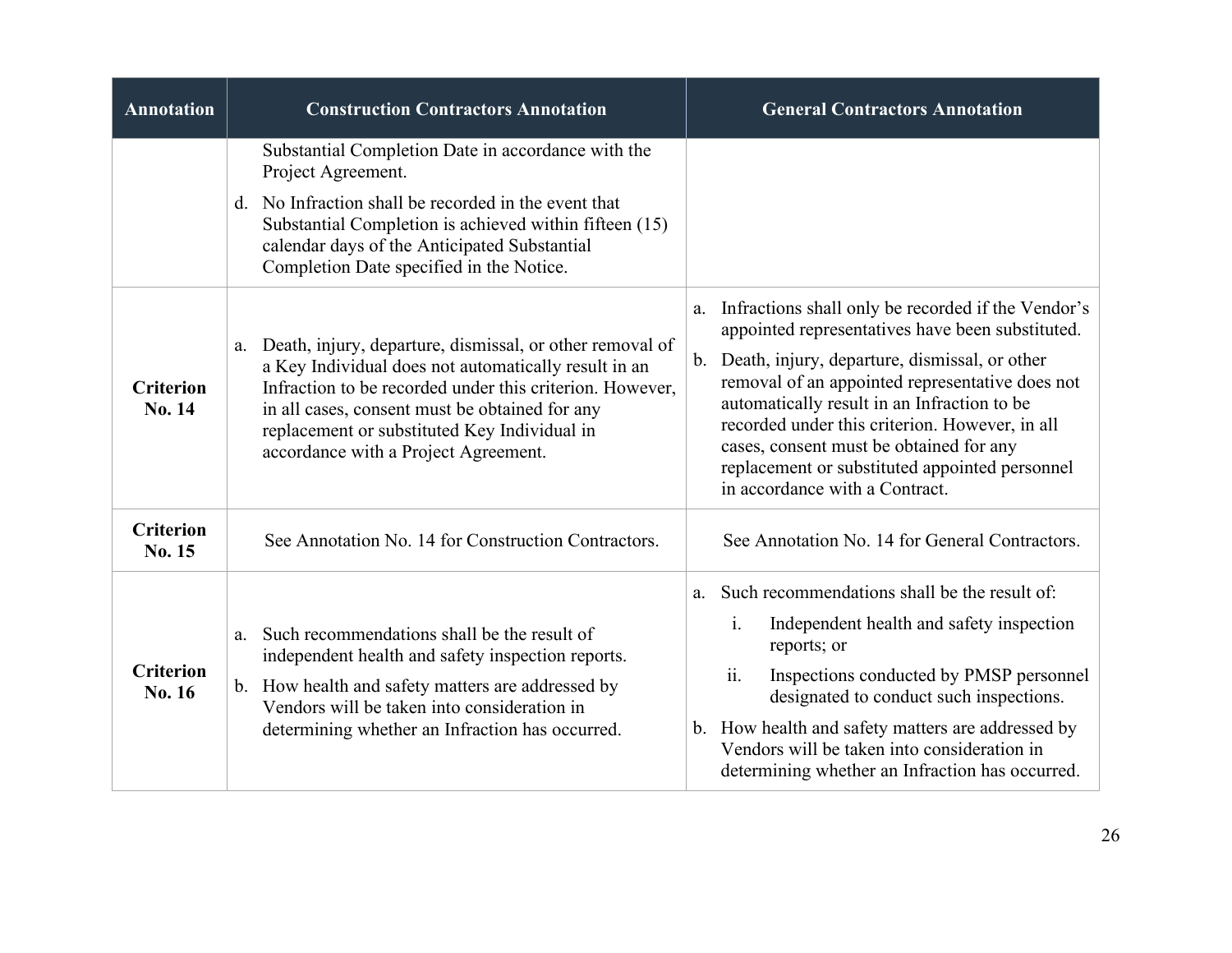| <b>Annotation</b>                 | <b>Construction Contractors Annotation</b> | <b>General Contractors Annotation</b>                                                                                                                                                                       |
|-----------------------------------|--------------------------------------------|-------------------------------------------------------------------------------------------------------------------------------------------------------------------------------------------------------------|
|                                   |                                            | a. Such discoveries may include materials,<br>substances, articles, species, or structures of an<br>environmental, archeological, toxic, hazardous,<br>or heritage nature.                                  |
| <b>Criterion</b><br>No. 17        | N/A                                        | b. No Infraction shall be recorded for those items<br>brought to the Place of the Work by the Vendor,<br>provided said items were disclosed to<br>Contracting Authority in accordance with the<br>Contract. |
|                                   |                                            | Timeliness of the notification shall be taken into<br>$\mathbf{c}$ .<br>consideration in determining whether an<br>Infraction has occurred.                                                                 |
| <b>Criterion</b><br>No. 18        | N/A                                        | No Infraction shall be recorded until the<br>a.<br>warranty period has elapsed.                                                                                                                             |
|                                   |                                            | No Infraction shall be recorded should such<br>a.<br>damage or injury occur.                                                                                                                                |
| <b>Criterion</b><br>No. 19        | N/A                                        | b. An Infraction will be assessed if more than two<br>(2) calendar days elapse between the incident<br>and the Vendor's notification to Contracting<br>Authority.                                           |
|                                   |                                            | Criticality shall be determined by Infrastructure<br>c.<br>Ontario, acting in its sole discretion.                                                                                                          |
| <b>Criterion</b><br><b>No. 20</b> | N/A                                        | An Infraction will be assessed if more than fifty<br>a.<br>(50) calendar days elapse between Substantial<br>Performance of the Work or the Vendor's final                                                   |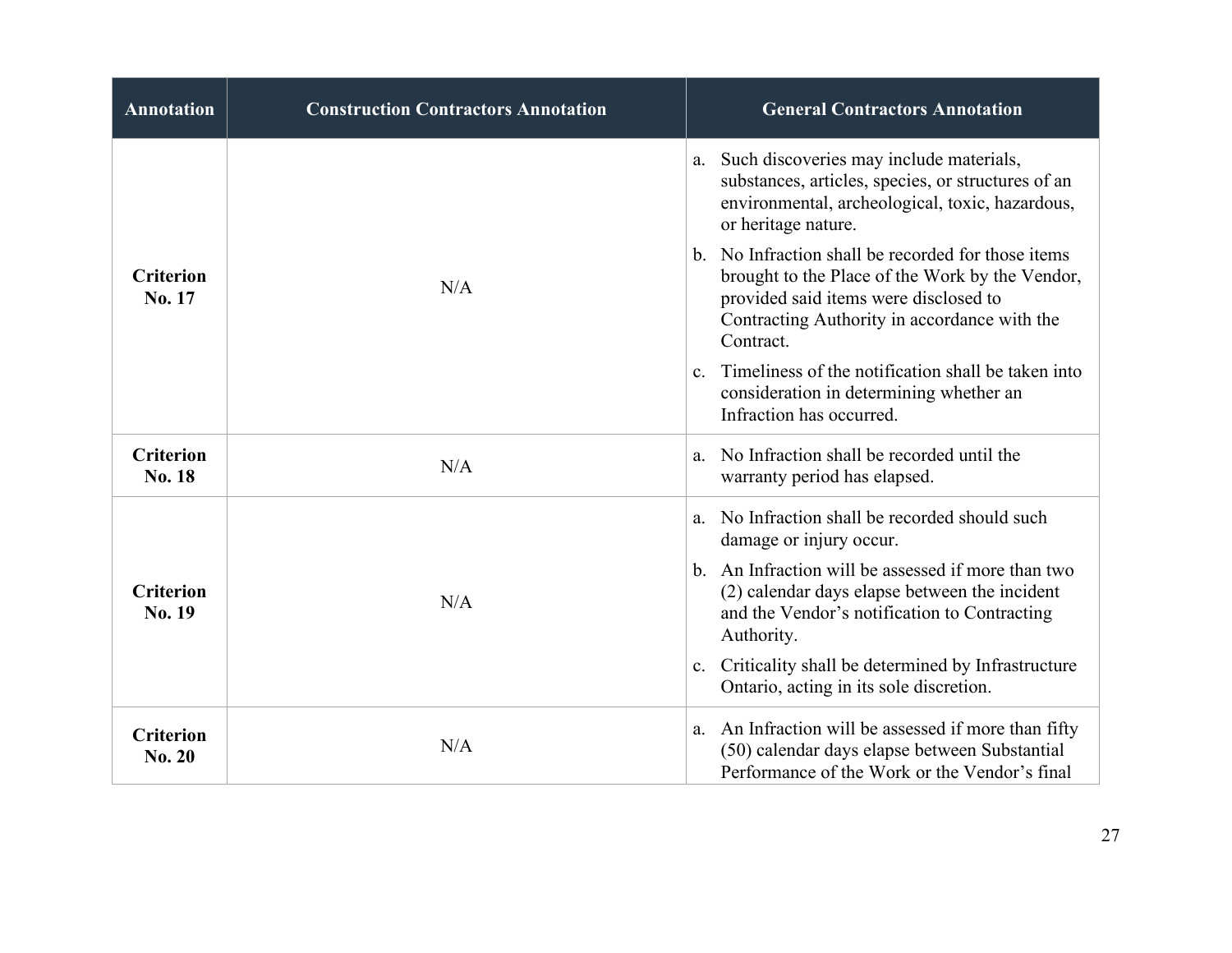| <b>Annotation</b>          | <b>Construction Contractors Annotation</b> | <b>General Contractors Annotation</b>                                                                                                                                          |  |  |  |  |
|----------------------------|--------------------------------------------|--------------------------------------------------------------------------------------------------------------------------------------------------------------------------------|--|--|--|--|
|                            |                                            | application for payment (whichever is earlier)<br>and the complete delivery of documents.                                                                                      |  |  |  |  |
| <b>Criterion</b><br>No. 21 |                                            | No Infraction shall be recorded as a result of an<br>a <sub>z</sub><br>individual being denied security clearance.                                                             |  |  |  |  |
|                            | N/A                                        | No Infraction shall be recorded for access<br>$h_{\cdot}$<br>required for the Vendor's participation in the<br><b>SSR Process.</b>                                             |  |  |  |  |
| <b>Criterion</b><br>No. 22 | N/A                                        | An Infraction will be assessed if more than<br>a.<br>fifteen (15) Working Days elapse between the<br>date of the Letter of Award and the delivery of<br>the baseline schedule. |  |  |  |  |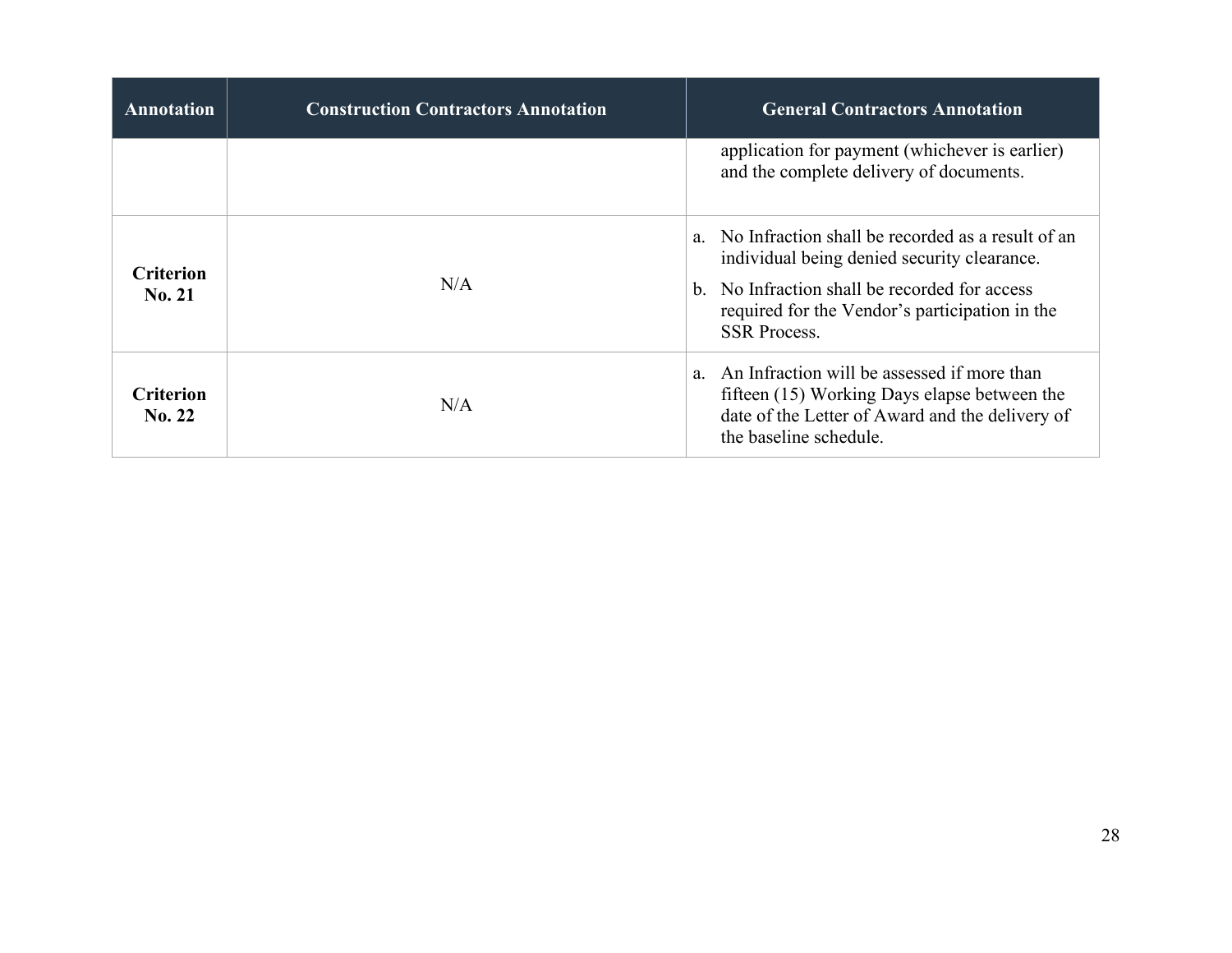# **APPENDIX D – INFRACTION CRITERIA: ARCHITECTS, INTERIOR DESIGNERS, ENGINEERS, AND SECURITY CONSULTANTS**

| <b>Infraction Criteria</b>                                                                                                                             | <b>Architects and Interior</b><br><b>Designers</b>                       | <b>Engineers</b>                                                                             | <b>Security Consultants</b>                                                    |
|--------------------------------------------------------------------------------------------------------------------------------------------------------|--------------------------------------------------------------------------|----------------------------------------------------------------------------------------------|--------------------------------------------------------------------------------|
| 1. The Vendor has failed to report<br>matters of a materially<br>significant nature.                                                                   | Applies, transposable to<br><b>Engineers and Security</b><br>Consultants | Applies, transposable to<br>Architects and Interior<br>Designers and Security<br>Consultants | Applies, transposable to<br>Architects and Interior<br>Designers and Engineers |
| 2. Vendor personnel were not<br>made available to perform their<br>agreed upon role.                                                                   | Applies, transposable to<br><b>Engineers and Security</b><br>Consultants | Applies, transposable to<br>Architects and Interior<br>Designers and Security<br>Consultants | Applies, transposable to<br>Architects and Interior<br>Designers and Engineers |
| 3. Vendor personnel were<br>substituted without obtaining<br>prior written consent of<br><b>Contracting Authority</b>                                  | Applies, transposable to<br><b>Engineers and Security</b><br>Consultants | Applies, transposable to<br>Architects and Interior<br>Designers and Security<br>Consultants | Applies, transposable to<br>Architects and Interior<br>Designers and Engineers |
| 4. The Vendor has failed to provide<br><b>Record Drawings in a timely</b><br>manner.                                                                   | Applies, transposable to<br><b>Engineers and Security</b><br>Consultants | Applies, transposable to<br>Architects and Interior<br>Designers and Security<br>Consultants | Applies, transposable to<br>Architects and Interior<br>Designers and Engineers |
| 5. Contracting Authority has made<br>a direct claim for, or set off of,<br>proceeds from payments due as<br>a result of a Vendor breach of<br>Contract | Applies, transposable to<br><b>Engineers and Security</b><br>Consultants | Applies, transposable to<br>Architects and Interior<br>Designers and Security<br>Consultants | Applies, transposable to<br>Architects and Interior<br>Designers and Engineers |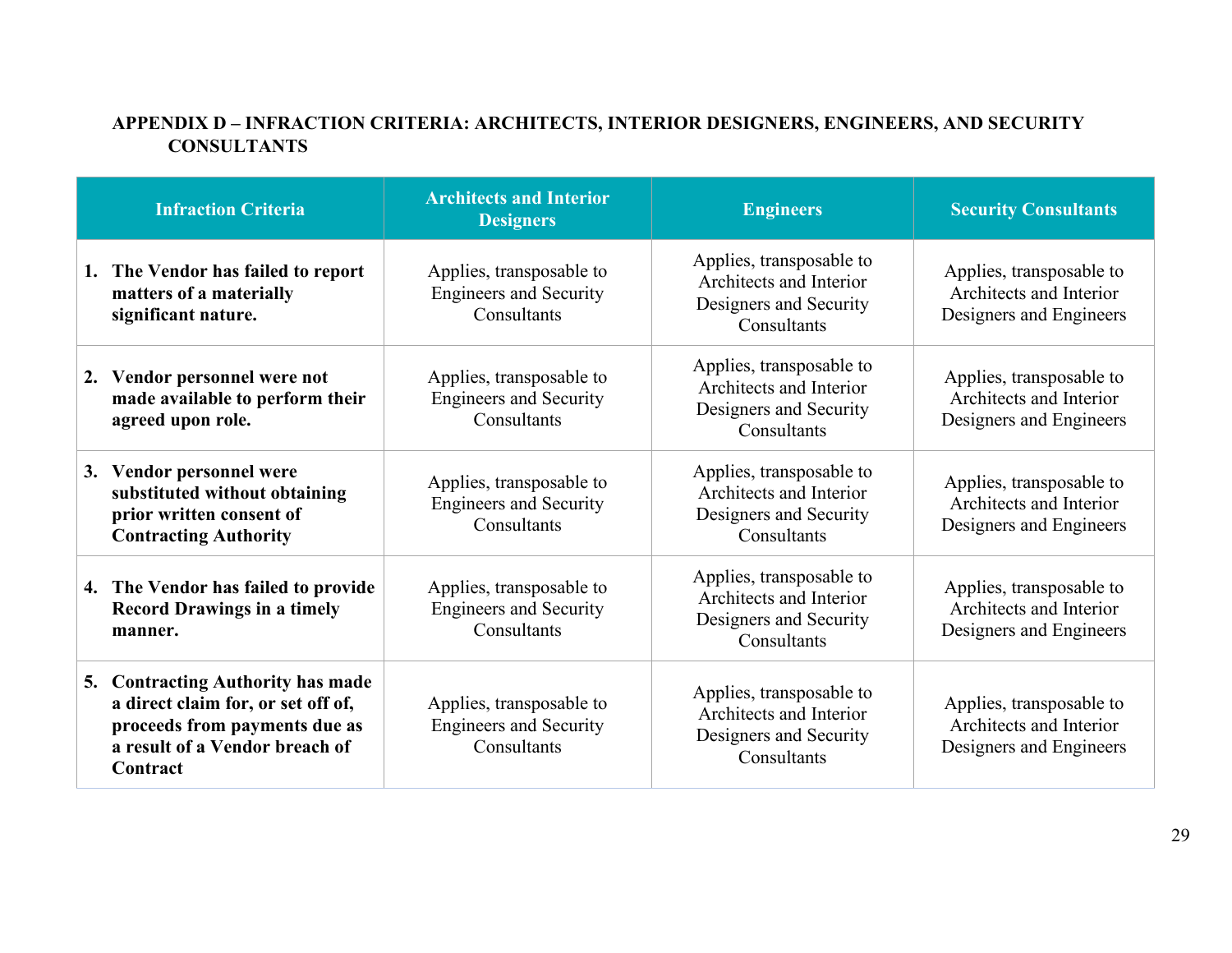|    | <b>Infraction Criteria</b>                                                                                                                           | <b>Architects and Interior</b><br><b>Designers</b>                                                                                                                       | <b>Engineers</b>                                                                             | <b>Security Consultants</b>                                                    |
|----|------------------------------------------------------------------------------------------------------------------------------------------------------|--------------------------------------------------------------------------------------------------------------------------------------------------------------------------|----------------------------------------------------------------------------------------------|--------------------------------------------------------------------------------|
|    | 6. The Vendor has failed to adhere<br>to the security protocols<br>necessary to perform the work.                                                    | Applies, transposable to<br><b>Engineers and Security</b><br>Consultants                                                                                                 | Applies, transposable to<br>Architects and Interior<br>Designers and Security<br>Consultants | Applies, transposable to<br>Architects and Interior<br>Designers and Engineers |
| 7. | The Vendor has failed to provide<br>Contract deliverables in a timely<br>manner.                                                                     | Applies, transposable to<br>Applies, transposable to<br>Architects and Interior<br><b>Engineers and Security</b><br>Designers and Security<br>Consultants<br>Consultants |                                                                                              | Applies, transposable to<br>Architects and Interior<br>Designers and Engineers |
| 8. | <b>Contracting Authority has</b><br>rejected Contract deliverables<br>on qualitative grounds.                                                        | Applies, transposable to<br><b>Engineers and Security</b><br>Consultants                                                                                                 | Applies, transposable to<br>Architects and Interior<br>Designers and Security<br>Consultants | Applies, transposable to<br>Architects and Interior<br>Designers and Engineers |
| 9. | The Vendor has spent cash<br>allowances prior to Contracting<br>Authority's approval.                                                                | Applies, transposable to<br><b>Engineers and Security</b><br>Consultants                                                                                                 | Applies, transposable to<br>Architects and Interior<br>Designers and Security<br>Consultants | Applies, transposable to<br>Architects and Interior<br>Designers and Engineers |
|    | 10. The Vendor has undertaken<br><b>Additional Services and/or</b><br>revised the required services<br>prior to Contracting Authority's<br>approval. | Applies, transposable to<br><b>Engineers and Security</b><br>Consultants                                                                                                 | Applies, transposable to<br>Architects and Interior<br>Designers and Security<br>Consultants | Applies, transposable to<br>Architects and Interior<br>Designers and Engineers |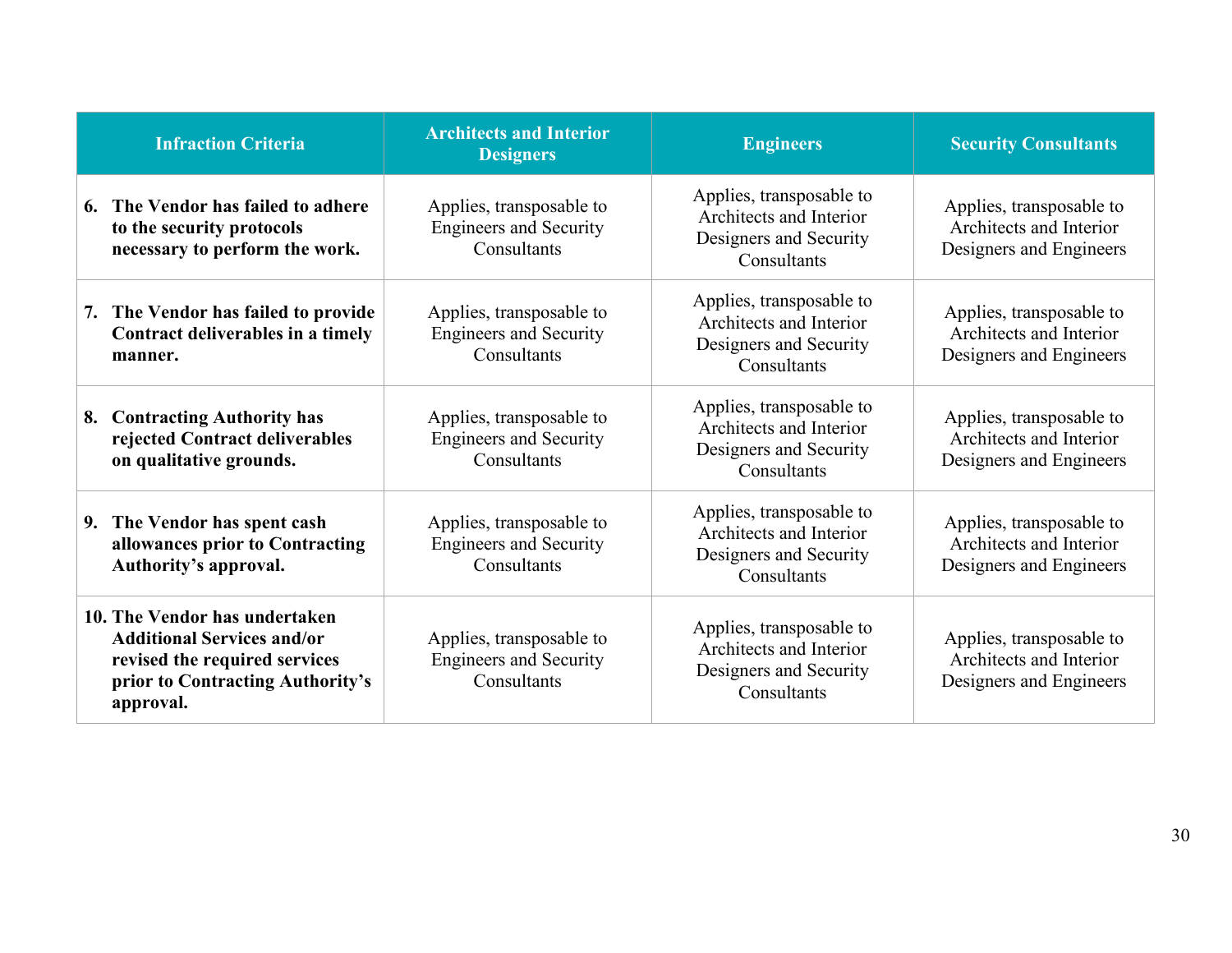# **APPENDIX E – ANNOTATIONS TO APPENDIX D INFRACTION CRITERIA**

| <b>Annotation</b>                | <b>Architects and Interior Designers</b>                                                                                                                                                                                                                                                                         | <b>Engineers</b>                                                              | <b>Security Consultants</b>                                                    |  |  |  |  |
|----------------------------------|------------------------------------------------------------------------------------------------------------------------------------------------------------------------------------------------------------------------------------------------------------------------------------------------------------------|-------------------------------------------------------------------------------|--------------------------------------------------------------------------------|--|--|--|--|
| All                              | Any Contracting Authority exercise of rights will occur under, and in accordance with, the governing Contract.                                                                                                                                                                                                   |                                                                               |                                                                                |  |  |  |  |
| <b>Criterion</b><br><b>No. 1</b> | Material significance shall be defined<br>a.<br>as those defects, deficiencies, errors,<br>and/or omissions in the Work which,<br>if left unremedied, would result in a<br>failure to achieve Substantial<br>Performance of the Work within the<br>Contract Time.                                                | See Annotation No. 1 for Architects<br>and Interior Designers                 | See Annotation No. 1 for<br>Architects and Interior<br>Designers               |  |  |  |  |
| <b>Criterion</b><br>No. 2        | Death, injury, departure, dismissal, or<br>a.<br>other removal of Vendor personnel<br>shall not automatically result in an<br>Infraction.                                                                                                                                                                        | See Annotation No. 2 for Architects<br>and Interior Designers                 | See Annotation No. 2 for<br>Architects and Interior<br>Designers               |  |  |  |  |
| <b>Criterion</b><br>No.3         | See Annotation No. 2 for Architects and<br><b>Interior Designers</b>                                                                                                                                                                                                                                             | See Annotation No. 2 for Architects<br>and Interior Designers                 | See Annotation No. 2 for<br>Architects and Interior<br>Designers               |  |  |  |  |
| <b>Criterion</b><br><b>No. 4</b> | Vendors may only receive one<br>a.<br>Infraction under this criterion per<br>Contract.<br>b. An Infraction will be assessed if more<br>than twenty (20) calendar days elapse<br>between the Vendor's receipt of as-<br>built drawings and the delivery of<br><b>Record Drawings to Contracting</b><br>Authority. | See Annotation No. $4(a)$ and $4(b)$<br>for Architects and Interior Designers | See Annotation No. $4(a)$ and<br>4(b) for Architects and Interior<br>Designers |  |  |  |  |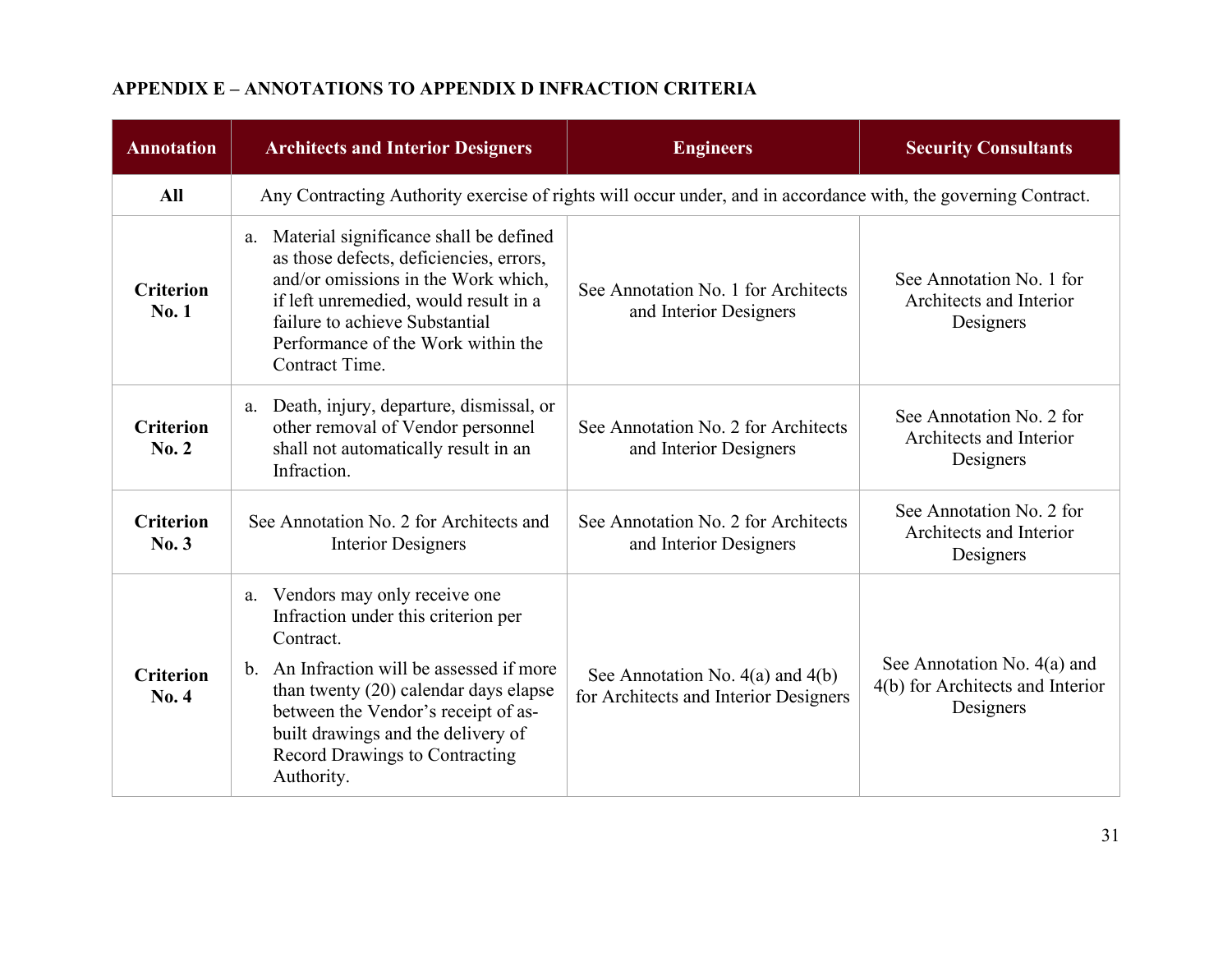| <b>Annotation</b>                | <b>Architects and Interior Designers</b>                                                                                                                                                                                                                                                                                                                                                                       | <b>Engineers</b>                                                              | <b>Security Consultants</b>                                                    |  |  |
|----------------------------------|----------------------------------------------------------------------------------------------------------------------------------------------------------------------------------------------------------------------------------------------------------------------------------------------------------------------------------------------------------------------------------------------------------------|-------------------------------------------------------------------------------|--------------------------------------------------------------------------------|--|--|
| <b>Criterion</b><br>No. 5        | a. An Infraction will be assessed if the<br>claim or set-off amount exceeds<br>\$50,000 or 8% of the Contract Price,<br>whichever is less.<br>b. If the claim or set-off relates to<br>Contracting Authority's exercise of<br>indemnification rights, no Infraction<br>will be assessed pursuant to this<br>criterion.                                                                                         | See Annotation No. $5(a)$ and $5(b)$<br>for Architects and Interior Designers | See Annotation No. $5(a)$ and<br>5(b) for Architects and Interior<br>Designers |  |  |
| <b>Criterion</b><br><b>No. 6</b> | No Infraction shall be recorded as a<br>a.<br>result of an individual being denied<br>security clearance.<br>b. No Infraction shall be recorded for<br>access required for the Vendor's<br>participation in the SSR Process.                                                                                                                                                                                   | See Annotation No. $6(a)$ and $6(b)$<br>for Architects and Interior Designers | See Annotation No. $6(a)$ and<br>6(b) for Architects and Interior<br>Designers |  |  |
| <b>Criterion</b><br><b>No.7</b>  | a. An Infraction will be assessed if the<br>deliverable is not received by<br>Contracting Authority within ten (10)<br>Working Days of its deadline per the<br>Design Schedule, or equivalent.<br>b. Vendors may only receive one<br>Infraction per deliverable pursuant to<br>this criterion.<br>No Infraction shall be recorded as a<br>$\mathbf{c}$ .<br>result of the late delivery of Record<br>Drawings. | See Annotation No. 7(a) and 7(b)<br>for Architects and Interior Designers     | See Annotation No. $7(a)$ and<br>7(b) for Architects and Interior<br>Designers |  |  |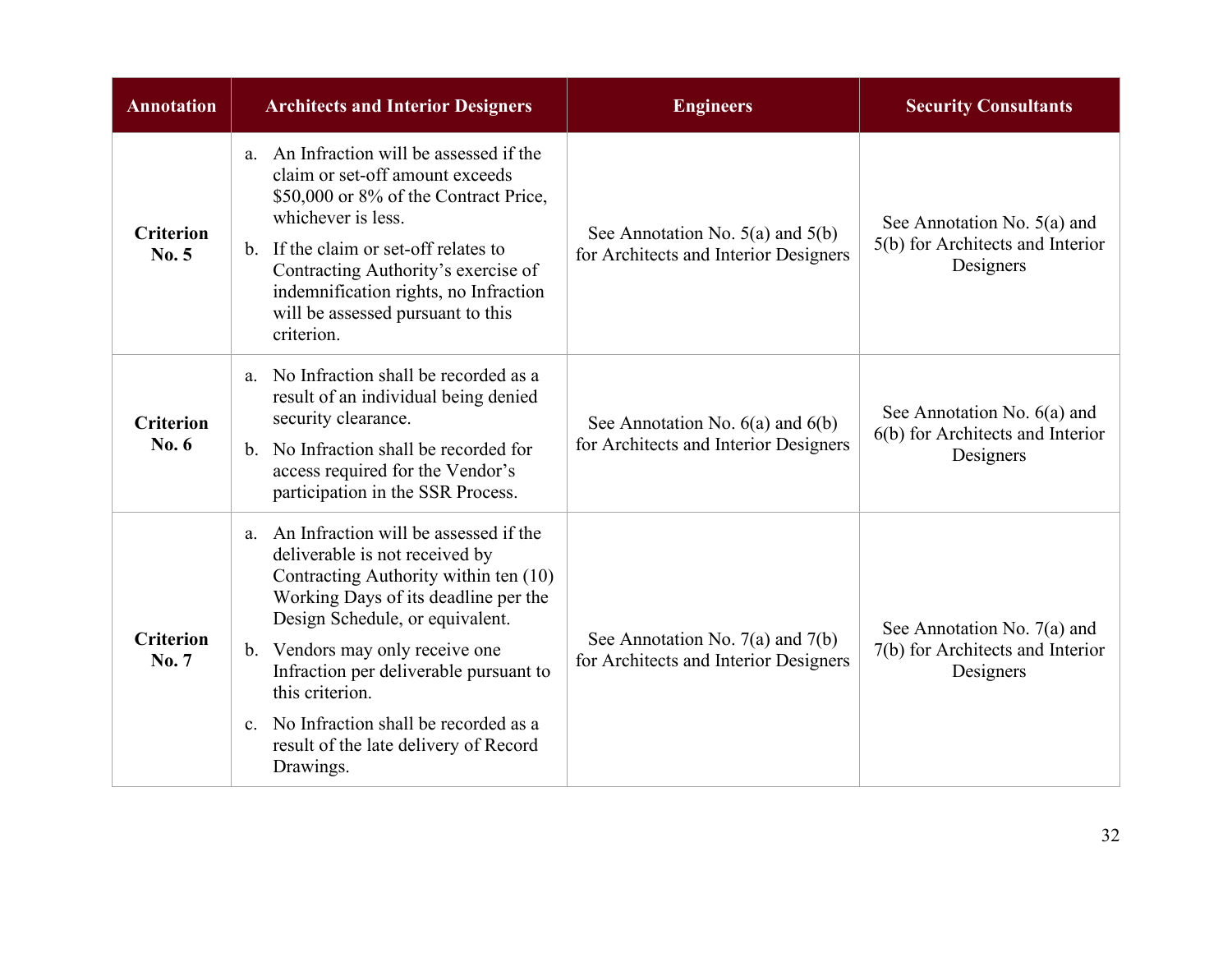| <b>Annotation</b>                 | <b>Architects and Interior Designers</b>                                                        | <b>Engineers</b>                                              | <b>Security Consultants</b>                                      |  |  |
|-----------------------------------|-------------------------------------------------------------------------------------------------|---------------------------------------------------------------|------------------------------------------------------------------|--|--|
| <b>Criterion</b><br>No. 8         | Vendors may only receive one<br>a.<br>Infraction per deliverable pursuant to<br>this criterion. | See Annotation No. 8 for Architects<br>and Interior Designers | See Annotation No. 8 for<br>Architects and Interior<br>Designers |  |  |
| <b>Criterion</b><br>No. 9         | None.                                                                                           | None.                                                         | None.                                                            |  |  |
| <b>Criterion</b><br><b>No. 10</b> | None.                                                                                           | None.                                                         | None.                                                            |  |  |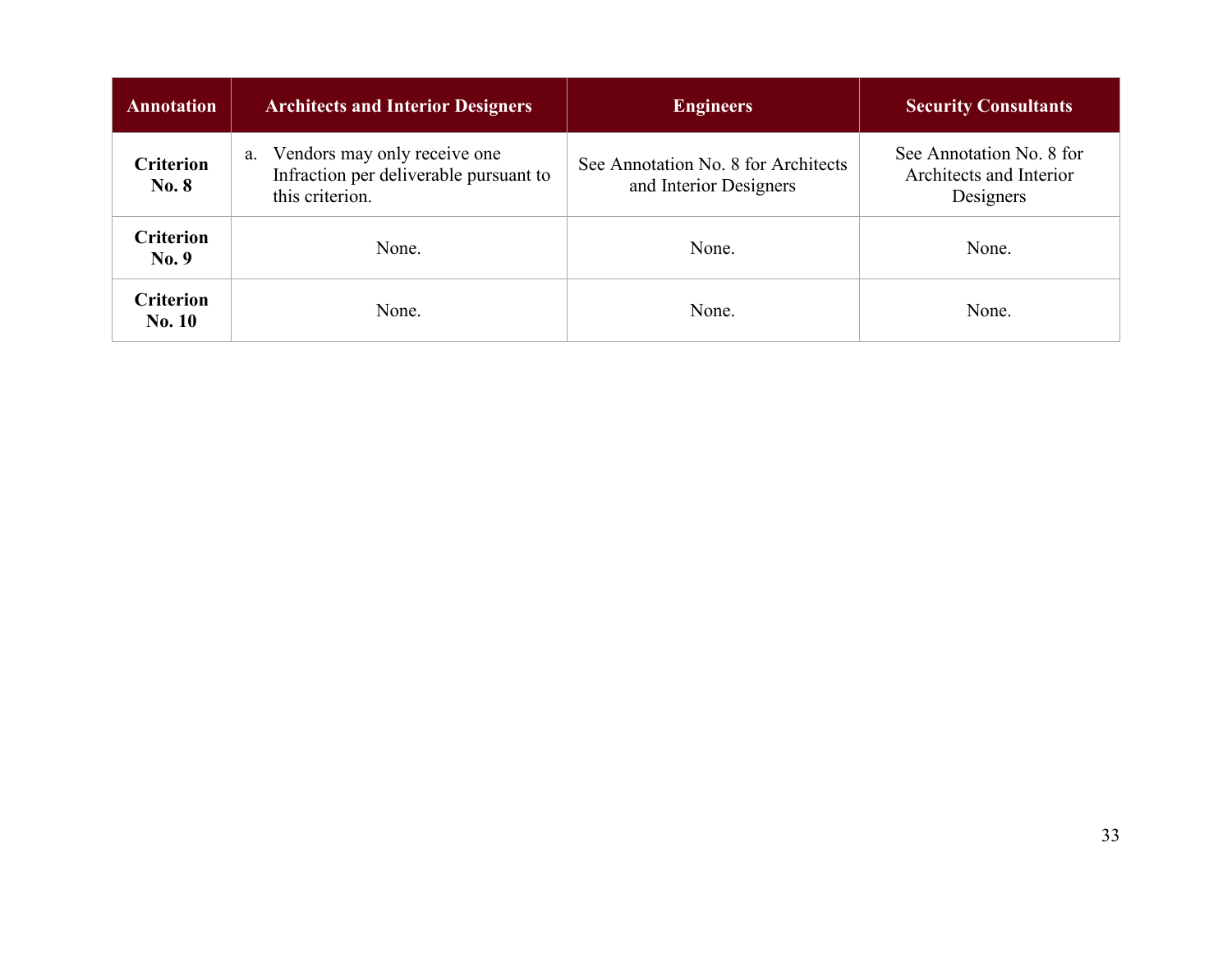## **APPENDIX F – REPORTING CONDITIONS**

| <b>Program Reporting</b><br><b>Element</b> |                                                   | <b>IO P3 Projects</b><br>(Construction<br><b>Contractors</b> )                                                                   | <b>IO DBB Projects</b>                                                                                                  | <b>PMSP DBB</b><br><b>Projects (General</b><br><b>Contractors</b> )                                                     | <b>PMSP DBB Projects</b><br>or Services<br>(Architects, Interior<br>Designers, Engineers,<br>and Security<br><b>Consultants</b> ) | <b>IO P3 Projects</b><br>(Service Providers)                                                                                |
|--------------------------------------------|---------------------------------------------------|----------------------------------------------------------------------------------------------------------------------------------|-------------------------------------------------------------------------------------------------------------------------|-------------------------------------------------------------------------------------------------------------------------|-----------------------------------------------------------------------------------------------------------------------------------|-----------------------------------------------------------------------------------------------------------------------------|
|                                            | <b>Monthly Report</b><br>Receipt                  | Vendor has at least<br>one (1) Ongoing<br>Contract.                                                                              | Vendor has at least<br>one (1) Ongoing<br>Contract.                                                                     | Vendor has i) at least<br>one $(1)$ Ongoing<br>Contract and ii) at<br>least one $(1)$<br>Unexpired Infraction           | Vendor has i) at least<br>one $(1)$ Ongoing<br>Contract and ii) at<br>least one $(1)$<br>Unexpired Infraction                     | Vendor has at least one<br>(1) Ongoing Contract.                                                                            |
|                                            | Contract<br><b>Reporting</b><br><b>Initiation</b> | Project Agreement has<br>reached Financial<br>Close.                                                                             | Contract execution.                                                                                                     | Contract execution.                                                                                                     | Contract execution.                                                                                                               | Maintenance Period has<br>begun.                                                                                            |
| Ongoing<br>Contract                        | Contract<br><b>Reporting</b><br><b>Expiry</b>     | The current date is<br>greater than twenty-<br>four $(24)$ months from<br>the date on which<br>Final Completion was<br>achieved. | The current date is<br>greater than twenty-<br>four $(24)$ months<br>from the date on<br>which the Contract<br>expired. | The current date is<br>greater than twenty-<br>four $(24)$ months<br>from the date on<br>which the Contract<br>expired. | The current date is<br>greater than twenty-<br>four (24) months from<br>the date on which the<br>Contract expired.                | The current date is<br>greater than thirty-six<br>(36) months from the<br>date on which the<br>Maintenance Period<br>ended. |
| <b>Infraction Expiry</b>                   |                                                   | More than twenty-four<br>(24) calendar months<br>have elapsed from the<br>date of the Infraction.                                | More than twenty-<br>four $(24)$ calendar<br>months have elapsed<br>from the date of the<br>Infraction.                 | More than twenty-<br>four $(24)$ calendar<br>months have elapsed<br>from the date of the<br>Infraction.                 | More than twenty-four<br>(24) calendar months<br>have elapsed from the<br>date of the Infraction.                                 | More than thirty-six<br>(36) calendar months<br>have elapsed from the<br>date of the Infraction.                            |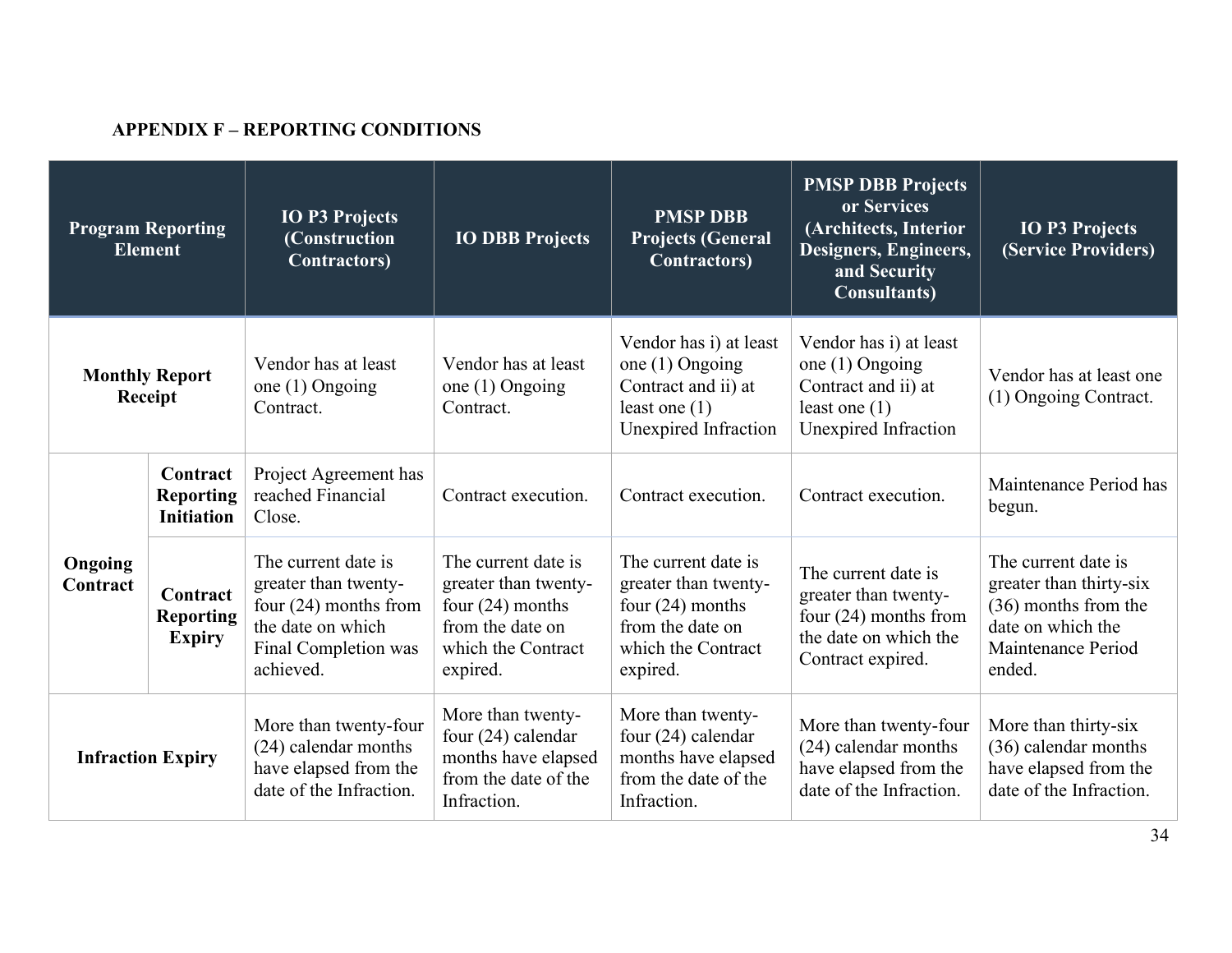#### **APPENDIX G – DEDUCTION CALIBRATION METHODOLOGY: IO PROCESSES**

| <b>Terminology</b>                         | <b>Number of Infractions in a</b><br><b>Monthly Report</b> | <b>Procurement-Based</b><br><b>Statistical Function</b>                                                                                                            |
|--------------------------------------------|------------------------------------------------------------|--------------------------------------------------------------------------------------------------------------------------------------------------------------------|
| <b>Lowest Possible</b><br><b>Deduction</b> |                                                            | N/A                                                                                                                                                                |
| <b>Low Inflection Point</b>                | 5                                                          | The Deduction necessary to<br>make a VPP Participant<br>statistically more likely of<br>moving from last qualifying<br>position into a non-<br>qualifying position |
| <b>High Inflection Point</b>               | $8+$                                                       | The Deduction necessary to<br>make a VPP Participant<br>statistically less likely of<br>reaching the Minimum<br><b>Technical Threshold</b>                         |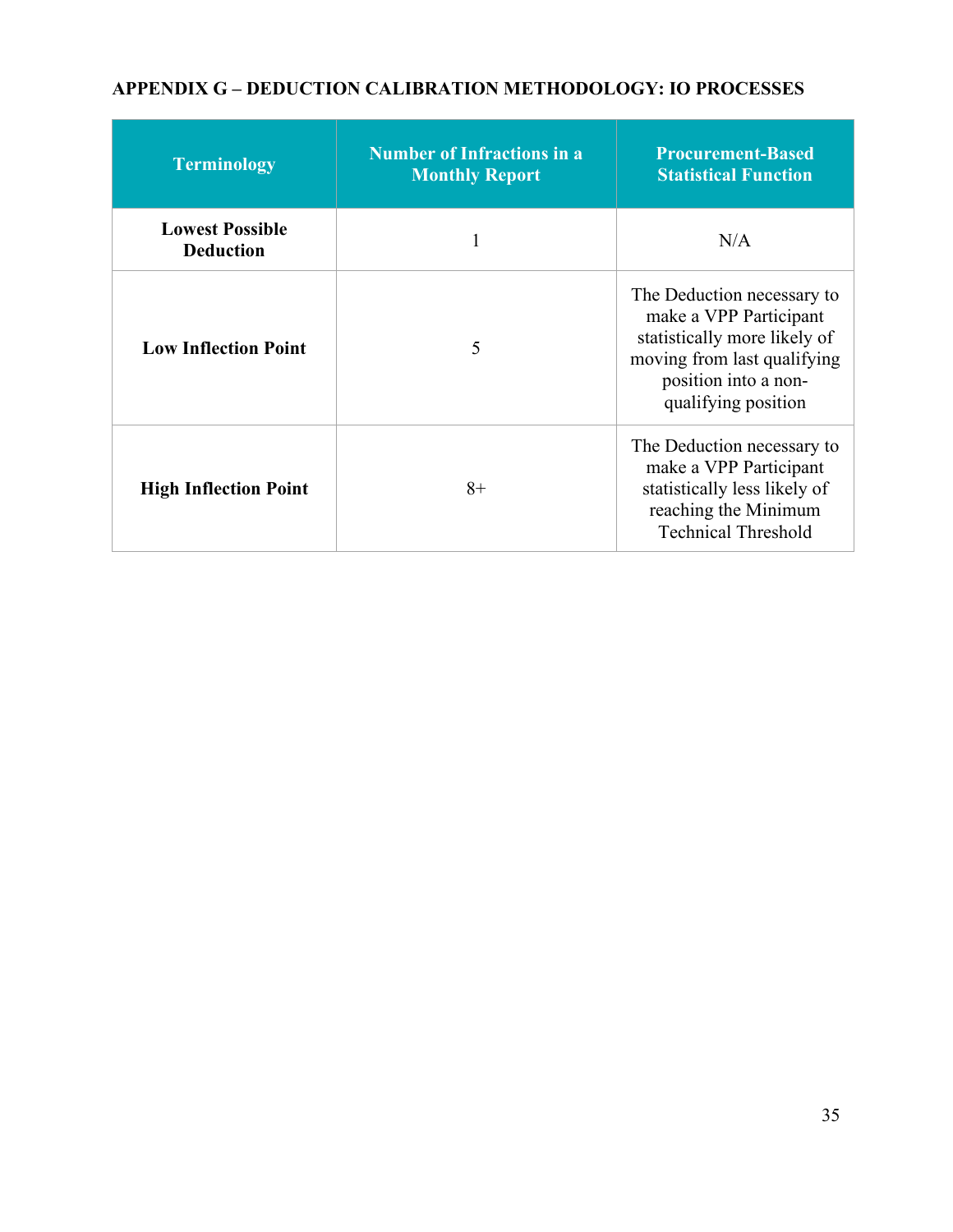# **APPENDIX H – DEDUCTION TABLE: IO PROCESSES**

| <b>Delivery</b><br><b>Model</b>                    | <b>DBB</b>                                |            |               | <b>BF</b> |      | <b>DBF</b> |      | <b>DBFM</b> (Social) –<br><b>Construction Contractors</b> |     | <b>DBFM</b> (Civil) –<br><b>Construction</b><br><b>Contractors</b> |         |      | DBFM-<br><b>Service</b><br><b>Providers</b> |          |      |
|----------------------------------------------------|-------------------------------------------|------------|---------------|-----------|------|------------|------|-----------------------------------------------------------|-----|--------------------------------------------------------------------|---------|------|---------------------------------------------|----------|------|
| <b>RFQ</b><br><b>Construction</b><br><b>Points</b> | Range:                                    | <b>100</b> | <b>Range:</b> | 90        | 95   | Range:     | 40   | Range:                                                    | 20  | 30                                                                 | Range:  | 25   | 30                                          | Range:   | 25   |
| Number of<br><b>Infractions</b>                    | <b>Deduction from RFQ per Section 5.2</b> |            |               |           |      |            |      |                                                           |     |                                                                    |         |      |                                             |          |      |
| 1                                                  | $1.0\%$                                   | 1.0        | $1.0\%$       | 0.9       | .95  | $1.0\%$    | 0.4  | $1.0\%$                                                   | 0.2 | 0.3                                                                | $1.0\%$ | 0.25 | 0.3                                         | $1.0\%$  | 0.25 |
| $\mathbf{2}$                                       | 1.4%                                      | 1.4        | 1.3%          | 1.1       | 1.2  | 1.5%       | 0.6  | 2.0%                                                      | 0.4 | 0.6                                                                | 2.1%    | 0.5  | 0.6                                         | $2.0\%$  | 0.49 |
| $\overline{\mathbf{3}}$                            | $2.2\%$                                   | 2.2        | 1.8%          | 1.6       | 1.7  | 2.6%       | 1.0  | 4.1%                                                      | 0.8 | 1.2                                                                | 4.4%    | 1.1  | 1.3                                         | 3.9%     | 0.96 |
| 4                                                  | 3.9%                                      | 3.9        | 2.5%          | 2.3       | 2.4  | $4.2\%$    | 1.7  | 7.3%                                                      | 1.5 | 2.2                                                                | 7.7%    | 1.9  | 2.3                                         | $6.7\%$  | 1.68 |
| 5 <sup>5</sup>                                     | $6.4\%$                                   | 6.4        | $4.2\%$       | 3.8       | 4.0  | 8.5%       | 3.4  | 14.0%                                                     | 2.8 | 4.2                                                                | 15.0%   | 3.8  | 4.5                                         | 12.9%    | 3.23 |
| 6                                                  | 11.2%                                     | 11.2       | $8.2\%$       | 7.4       | 7.8  | $10.0\%$   | 4.0  | 16.1%                                                     | 3.2 | 4.8                                                                | 17.0%   | 4.2  | 5.1                                         | $15.3\%$ | 3.83 |
| 7                                                  | 21.1%                                     | 21.1       | 16.2%         | 14.6      | 15.4 | 16.8%      | 6.7  | 20.3%                                                     | 4.1 | 6.1                                                                | 20.9%   | 5.2  | 6.3                                         | $20.1\%$ | 5.03 |
| 8 or more                                          | 36.4%                                     | 36.        | 34.2%         | 30.8      | 32.5 | 32.3%      | 12.9 | 29.8%                                                     | 6.0 | 8.9                                                                | 29.9%   | 7.5  | 9.0                                         | 30.9%    | 7.74 |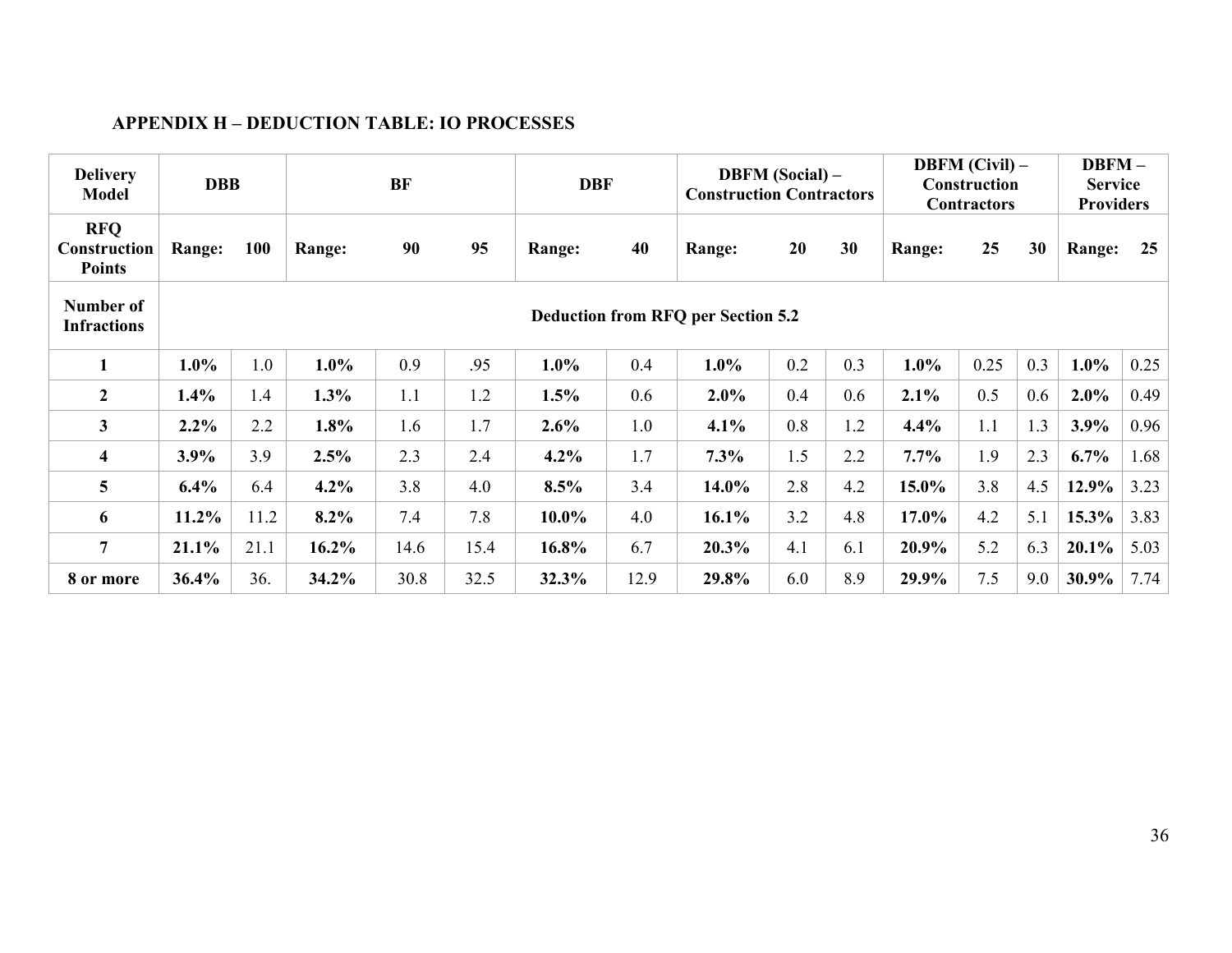| Terminology                                | <b>Number of Infractions upon a</b><br><b>Monthly Report</b> | <b>Procurement-Based</b><br><b>Statistical Function</b>                                                                                                                    |
|--------------------------------------------|--------------------------------------------------------------|----------------------------------------------------------------------------------------------------------------------------------------------------------------------------|
| <b>Lowest Possible</b><br><b>Deduction</b> | 1                                                            | N/A                                                                                                                                                                        |
| <b>Low Inflection Point</b>                | 5                                                            | None; the deduction is a<br>mathematically derived point<br>which is proportionally<br>related to the Lowest<br>Possible Deduction and the<br><b>High Inflection Point</b> |
| <b>High Inflection Point</b>               | $8+$                                                         | The Deduction necessary to<br>make a VPP Participant<br>statistically less likely of<br>reaching the Minimum<br><b>Technical Threshold</b>                                 |

# **APPENDIX I – DEDUCTION CALIBRATION METHODOLOGY: PMSP PROCESSES**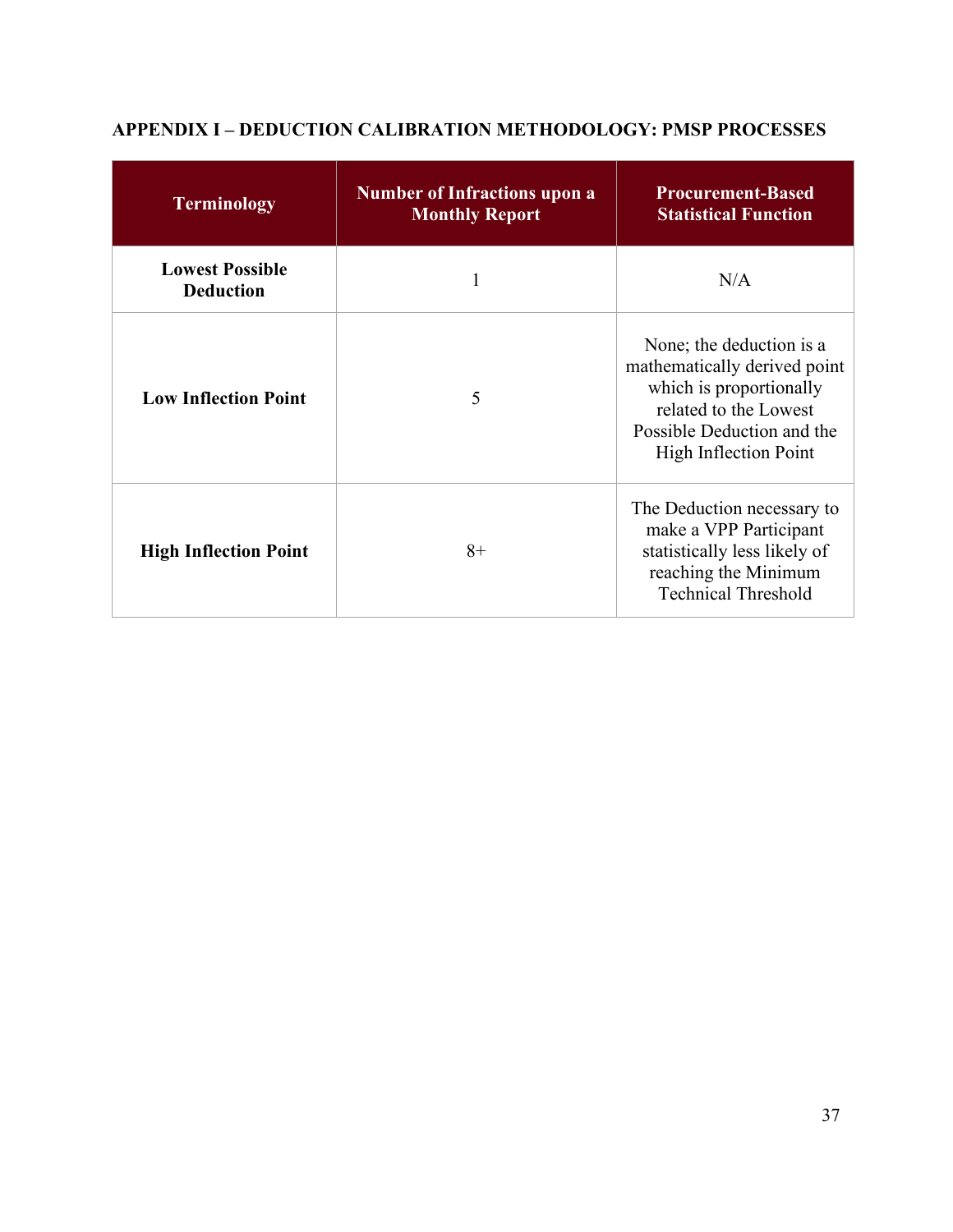| <b>Service</b><br>Category                                     | <b>General Contractors</b>                            |     | <b>Architects &amp; Interior</b><br><b>Designers</b> |      |         | <b>Engineers</b> | <b>Security Consultants</b> |      |        |    |
|----------------------------------------------------------------|-------------------------------------------------------|-----|------------------------------------------------------|------|---------|------------------|-----------------------------|------|--------|----|
| <b>Total</b><br>Available<br><b>Technical</b><br><b>Points</b> | 30<br>Range:                                          |     |                                                      |      | Range:  | 40               | Range:                      | 40   | Range: | 50 |
| Number of<br><b>Infractions</b>                                | Deduction from SSR Submission pursuant to Section 5.2 |     |                                                      |      |         |                  |                             |      |        |    |
| $\mathbf{1}$                                                   | $1.0\%$                                               | 0.3 | 1.0%                                                 | 0.4  | $1.0\%$ | 0.4              | $1.0\%$                     | 0.50 |        |    |
| $\overline{2}$                                                 | 1.8%                                                  | 0.5 | 1.8%                                                 | 0.7  | 1.8%    | 0.7              | 1.8%                        | 0.91 |        |    |
| $\mathbf{3}$                                                   | 3.3%                                                  | 1.0 | 3.5%                                                 | 1.4  | 3.5%    | 1.4              | 3.5%                        | 1.74 |        |    |
| 4                                                              | $5.7\%$                                               | 1.7 | $6.0\%$                                              | 2.4  | $6.0\%$ | 2.4              | $6.0\%$                     | 2.98 |        |    |
| 5                                                              | 11.9%                                                 | 3.6 | 12.7%                                                | 5.1  | 12.7%   | 5.1              | $10.1\%$                    | 5.05 |        |    |
| 6                                                              | 14.5%                                                 | 4.3 | 15.4%                                                | 6.2  | 15.4%   | 6.2              | 11.2%                       | 5.59 |        |    |
| $\overline{7}$                                                 | 19.6%                                                 | 5.9 | 20.9%                                                | 8.4  | 20.9%   | 8.4              | 13.3%                       | 6.67 |        |    |
| 8 or more                                                      | 31.1%                                                 | 9.3 | 33.2%                                                | 13.3 | 33.2%   | 13.3             | 16.6%                       | 8.29 |        |    |

#### **APPENDIX J – DEDUCTION TABLE: PMSP PROCESSES**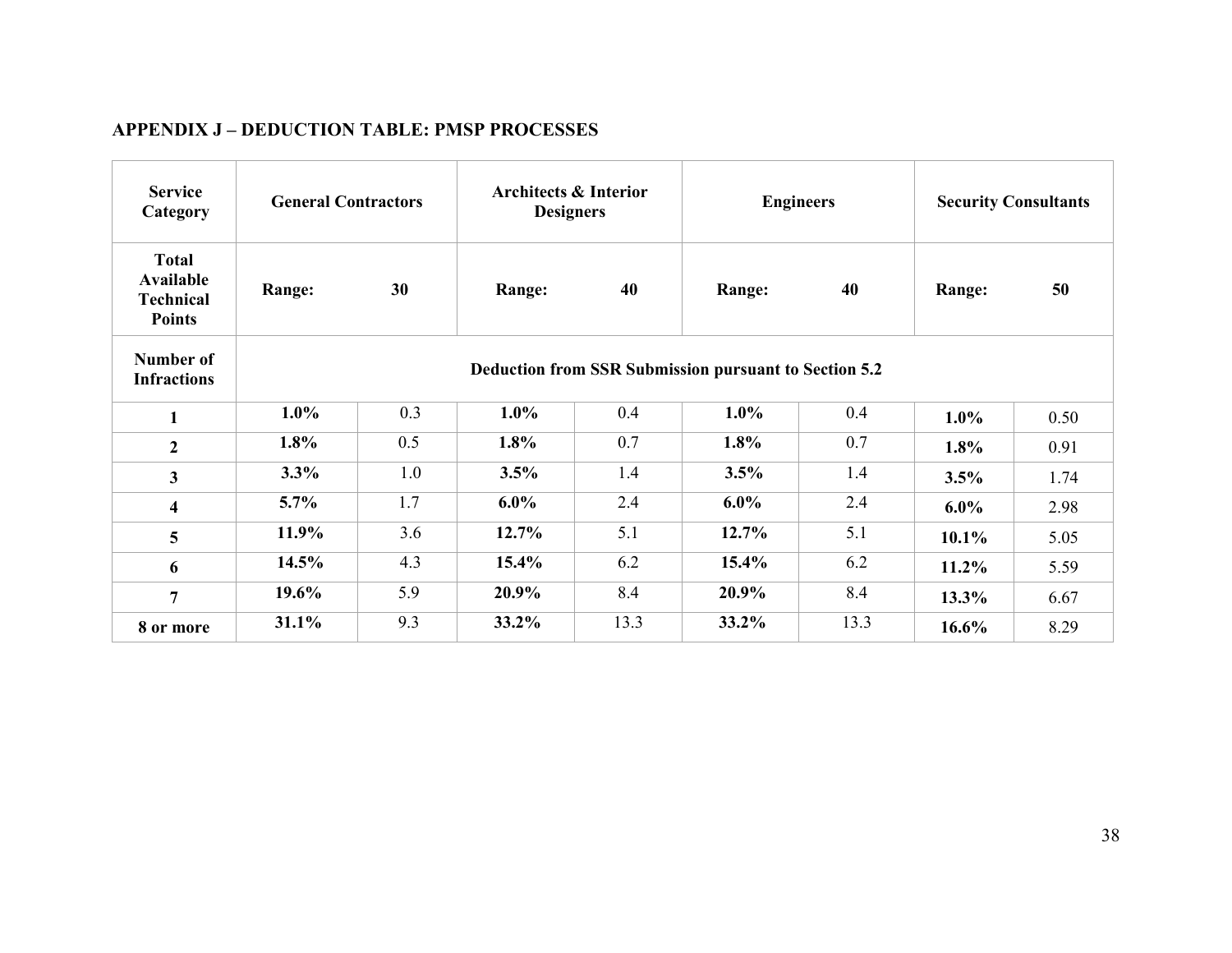### **APPENDIX K – SAMPLE MONTHLY REPORTS**

[See attached]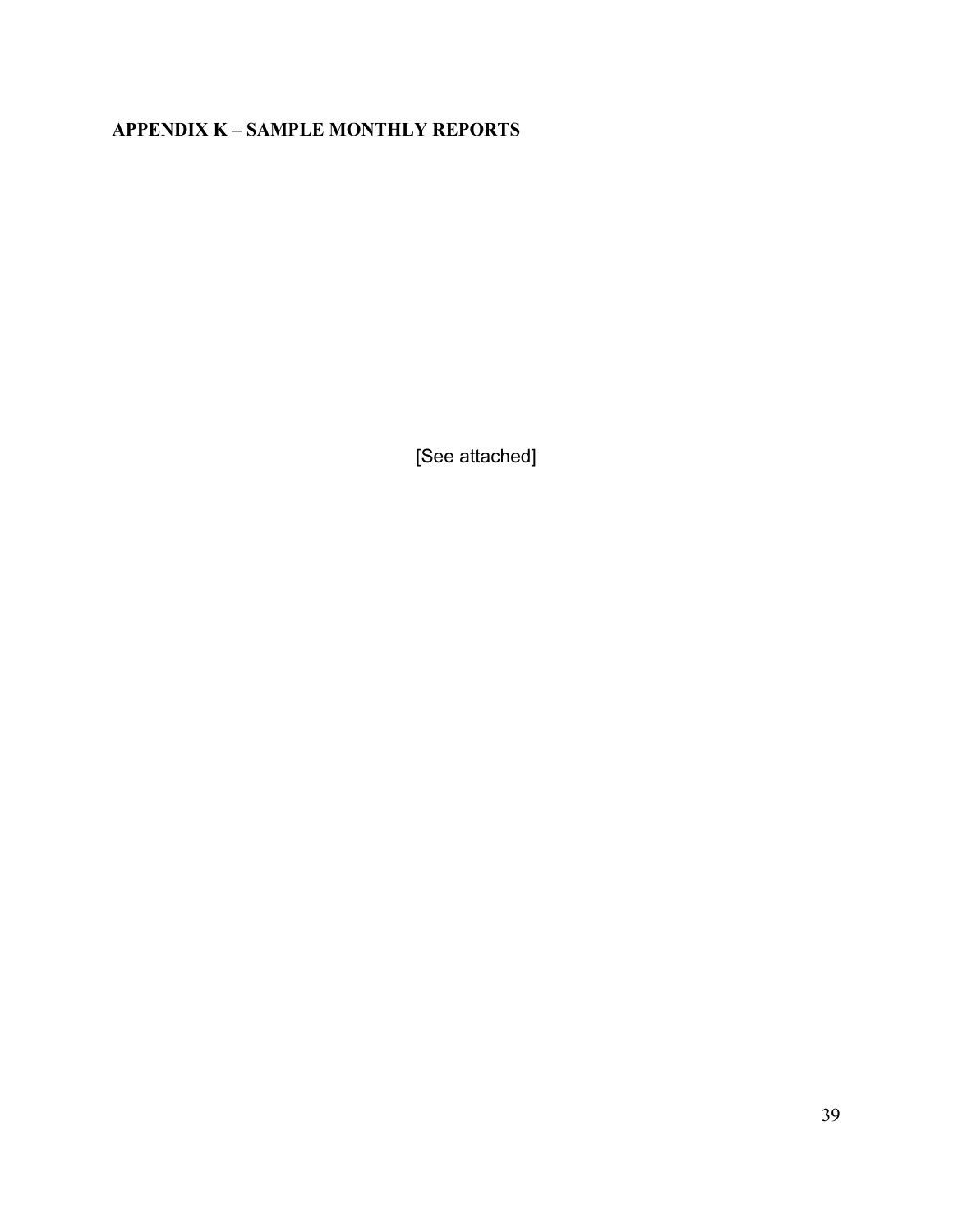# **APPENDIX L – INFRACTION CRITERIA AND ANNOTATIONS: SERVICE PROVIDERS**

| <b>Infraction Criteria</b>                                                                                                                                                                                                                                           | <b>Annotation</b>                                                                                                                                                                                                                                                                                                                                 |  |  |  |  |  |
|----------------------------------------------------------------------------------------------------------------------------------------------------------------------------------------------------------------------------------------------------------------------|---------------------------------------------------------------------------------------------------------------------------------------------------------------------------------------------------------------------------------------------------------------------------------------------------------------------------------------------------|--|--|--|--|--|
| Any Contracting Authority exercise of rights will occur under, and in accordance with, the governing Contract.                                                                                                                                                       |                                                                                                                                                                                                                                                                                                                                                   |  |  |  |  |  |
| 1. Contracting Authority has exercised a Remedial<br>Right due to a Vendor breach of Contract.                                                                                                                                                                       | Infractions under this criterion shall only recorded in respect to the<br>a.<br>"Remedial Rights" section of a Project Agreement.<br>No infraction shall be recorded on account of this criterion where<br>$\mathbf{b}$ .<br>the exercise of a Remedial Right falls under the definition of a<br>"Reimbursement Event" under a Project Agreement. |  |  |  |  |  |
| 2. Contracting Authority has sought<br>indemnification under the Contract due to in<br>excess of three (3) Vendor breaches of Contract<br>within the previous twelve (12) months or has<br>sought indemnification in excess of \$250,000 for<br>any one such breach. | Breaches leading to Contracting Authority seeking indemnification<br>a.<br>in excess of \$250,000 shall not be counted towards the Vender's<br>three $(3)$ breach limit.<br>No Infraction shall be recorded on account of this criterion for<br>$h_{-}$<br>deferred, withheld, or set off Monthly Service Payments.                               |  |  |  |  |  |
| 3. The Vendor has accumulated the number of<br><b>Failure Points needed to warrant the issuance of</b><br>a Warning Notice in any one-month period.                                                                                                                  | a. An Infraction shall be assessed irrespective of Contracting<br>Authority issuing such Notice.                                                                                                                                                                                                                                                  |  |  |  |  |  |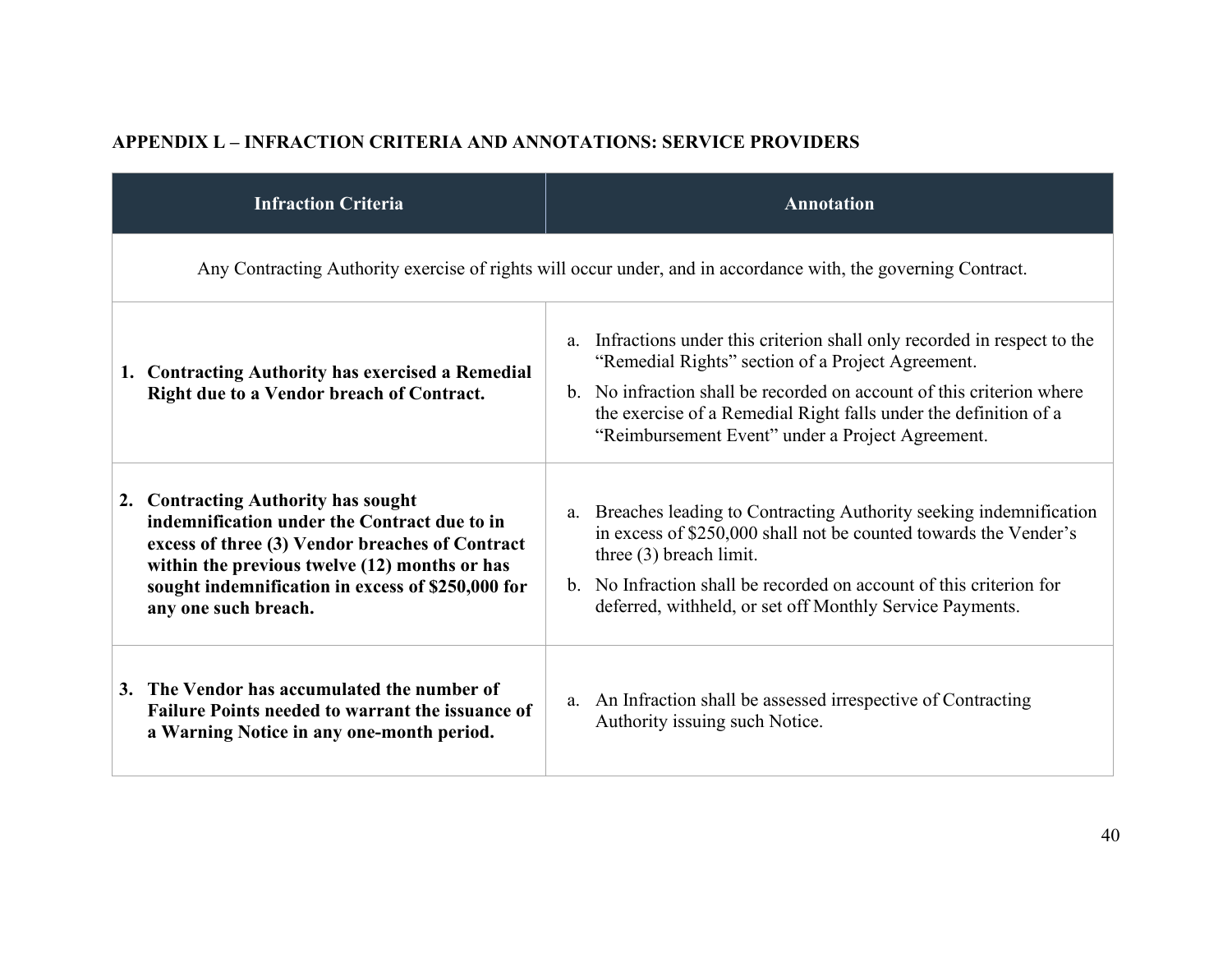| <b>Infraction Criteria</b>                                                                                                                                                               | <b>Annotation</b>                                                                                                                                                                                                                                                                                                                                   |
|------------------------------------------------------------------------------------------------------------------------------------------------------------------------------------------|-----------------------------------------------------------------------------------------------------------------------------------------------------------------------------------------------------------------------------------------------------------------------------------------------------------------------------------------------------|
| 4. The Vendor has accumulated the number of<br>Failure Points needed to warrant the issuance of<br>a Monitoring Notice in any three-month period.                                        | a. An Infraction shall be assessed irrespective of Contracting<br>Authority issuing such Notice.                                                                                                                                                                                                                                                    |
| 5. Vendor personnel were substituted without<br>obtaining prior written consent of Contracting<br>Authority.                                                                             | Death, injury, illness, departure, dismissal, promotion, leave or<br>a.<br>other removal of a Key Individual does not automatically result in<br>an Infraction to be recorded under this criterion. However, in all<br>cases, consent must be obtained for any replacement or substituted<br>Key Individual in accordance with a Project Agreement. |
| 6. Contracting Authority has conducted a<br>Performance Audit pursuant to the Contract<br>and has determined the Vendor has not<br>performed its obligations in any material<br>respect. | Materiality shall be determined by Infrastructure Ontario, acting in<br>a.<br>its sole discretion.                                                                                                                                                                                                                                                  |
| 7. The Vendor has failed to perform rectifications<br>or Maintenance Work identified by a<br><b>Performance Audit.</b>                                                                   | Failures to perform shall be determined by Infrastructure Ontario,<br>a.<br>acting in its sole discretion.                                                                                                                                                                                                                                          |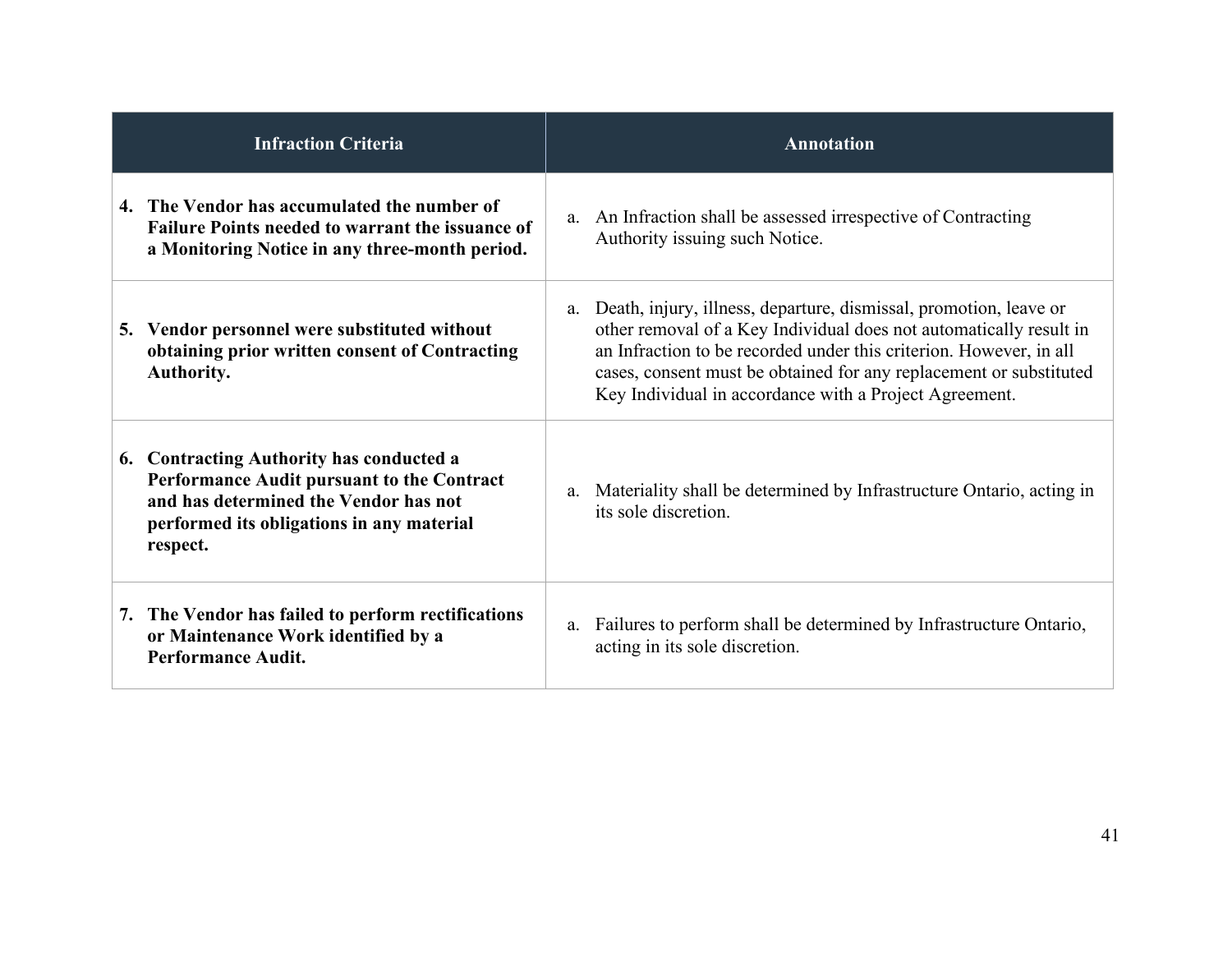| <b>Infraction Criteria</b>                                                                                                                                                                                                                                                                                                                                                                     | <b>Annotation</b>                                                                                                                                                                                                                                                                                                                                                                                                                                                                                                                             |
|------------------------------------------------------------------------------------------------------------------------------------------------------------------------------------------------------------------------------------------------------------------------------------------------------------------------------------------------------------------------------------------------|-----------------------------------------------------------------------------------------------------------------------------------------------------------------------------------------------------------------------------------------------------------------------------------------------------------------------------------------------------------------------------------------------------------------------------------------------------------------------------------------------------------------------------------------------|
| 8. The Vendor has performed rectifications or<br>Maintenance Work identified by a Performance<br>Audit contrary to its obligations associated with<br>the Performance Audit.                                                                                                                                                                                                                   | a. Failure to comply with the Vendor's obligations associated with a<br>Performance Audit shall be determined by Infrastructure Ontario,<br>acting it its sole discretion.                                                                                                                                                                                                                                                                                                                                                                    |
| The Vendor has been issued a direction<br>pursuant to the Contract and has failed to<br>respond within the timelines prescribed by the<br>Contract, or the Vendor has been issued a<br>direction by a Governmental Authority related<br>to labour, employment and/or human resources<br>matters, and has failed to respond within the<br>timelines required by such Governmental<br>Authority. | Infractions shall be assessed against those directions made by or<br>a.<br>pursuant to any of:<br>Schedule 22 of the Contract,<br>1 <sub>1</sub><br>ii.<br>Schedule 26 of the Contract,<br>iii.<br>Schedule 27 of the Contract, or<br>Any Governmental Authority related to labour,<br>iv.<br>employment and/or human resources matters.<br>b. Failure to respond within the timelines prescribed by the Contract<br>or required by a Governmental Authority shall be determined by<br>Infrastructure Ontario, acting it its sole discretion. |